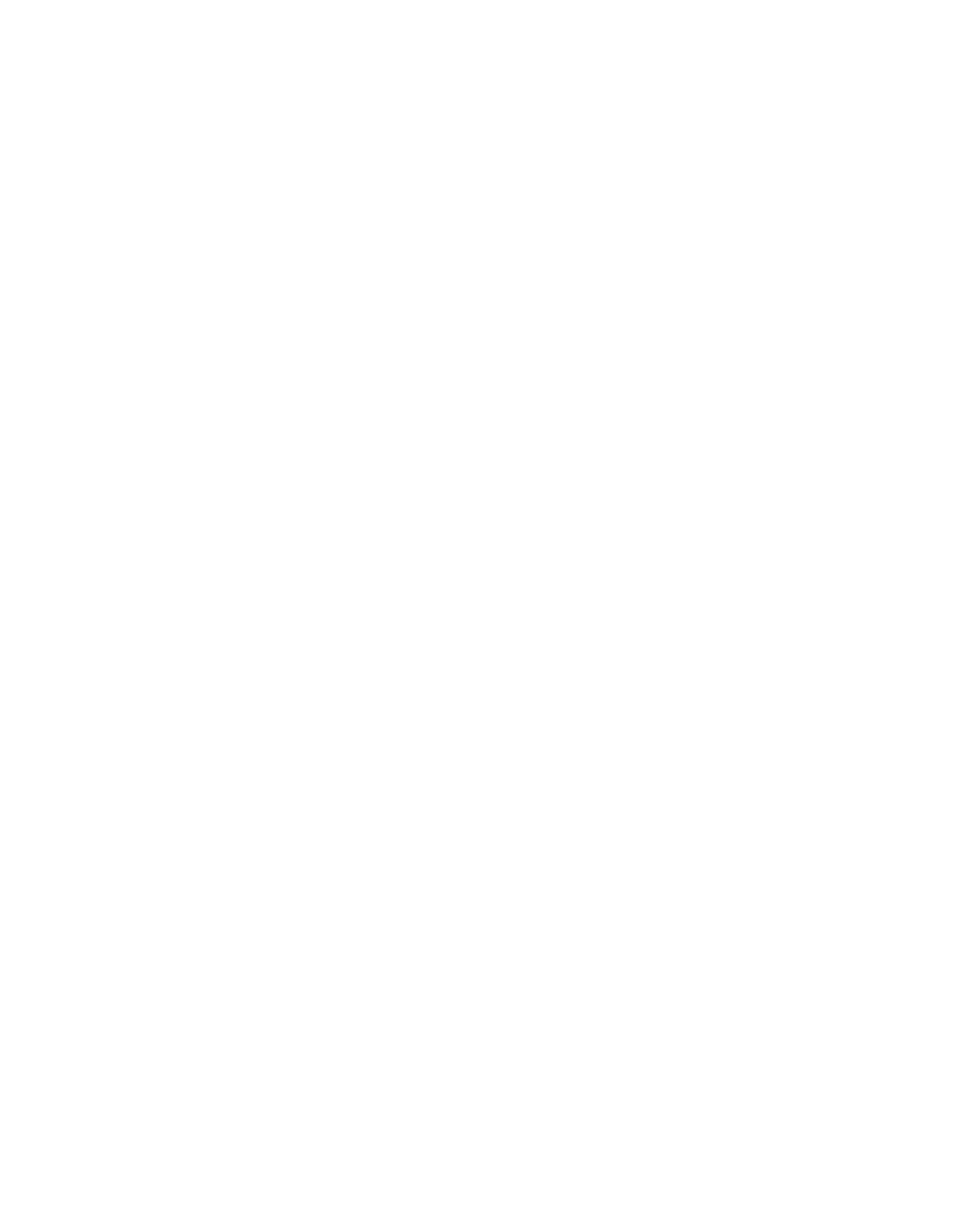# The Guidebook for Mentors and Mentees

Fostering strong relationships between graduate students and mentors

A publication of



**Graduate Student Council** 

2019-2020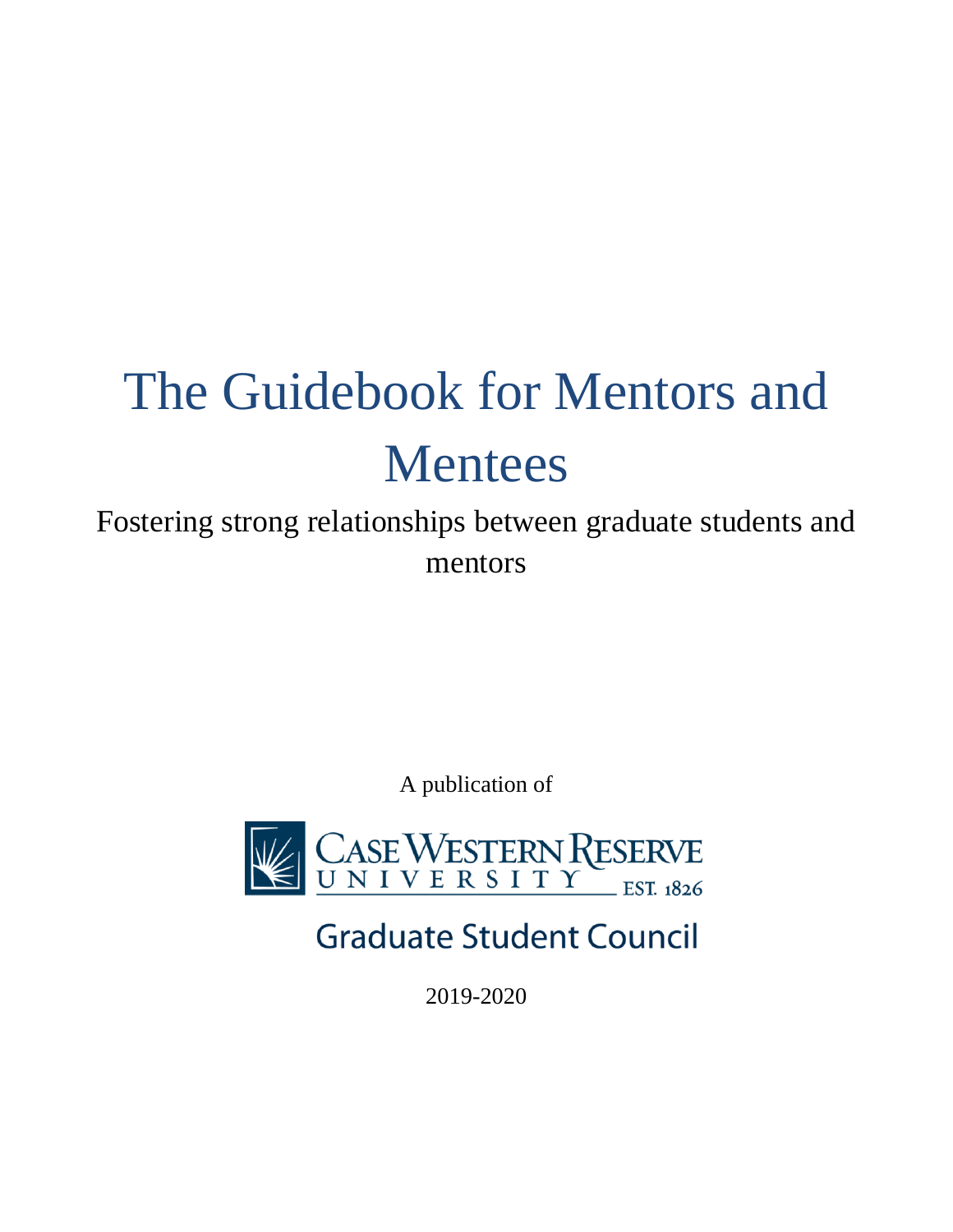## 2017-2019 GSC Mentor-Mentee Committee

This Guidebook was created entirely by the GSC committee on Mentor-Mentee relationships, a group of graduate student representatives who spent many long hours during the 2017-2018 and 2018-2019 academic years continually drafting, editing, and improving this document.

Brendan Barton, *Departments of Pathology and Medicine, School of Medicine*

Leslie Cuellar Vite, *Department of Pharmacology, School of Medicine*

Kacey Dananay, *Department of Biology, School of Medicine*

Brandy Grove, *Department of Macromolecular Science and Engineering, School of Engineering*

Sahil Gulati, *Department of Pharmacology, School of Medicine*

William Lenart, *Department of Macromolecular Science and Engineering, School of Engineering*

Aviva Vincent, *Jack, Joseph, and Morton Mandel School of Applied Social Sciences*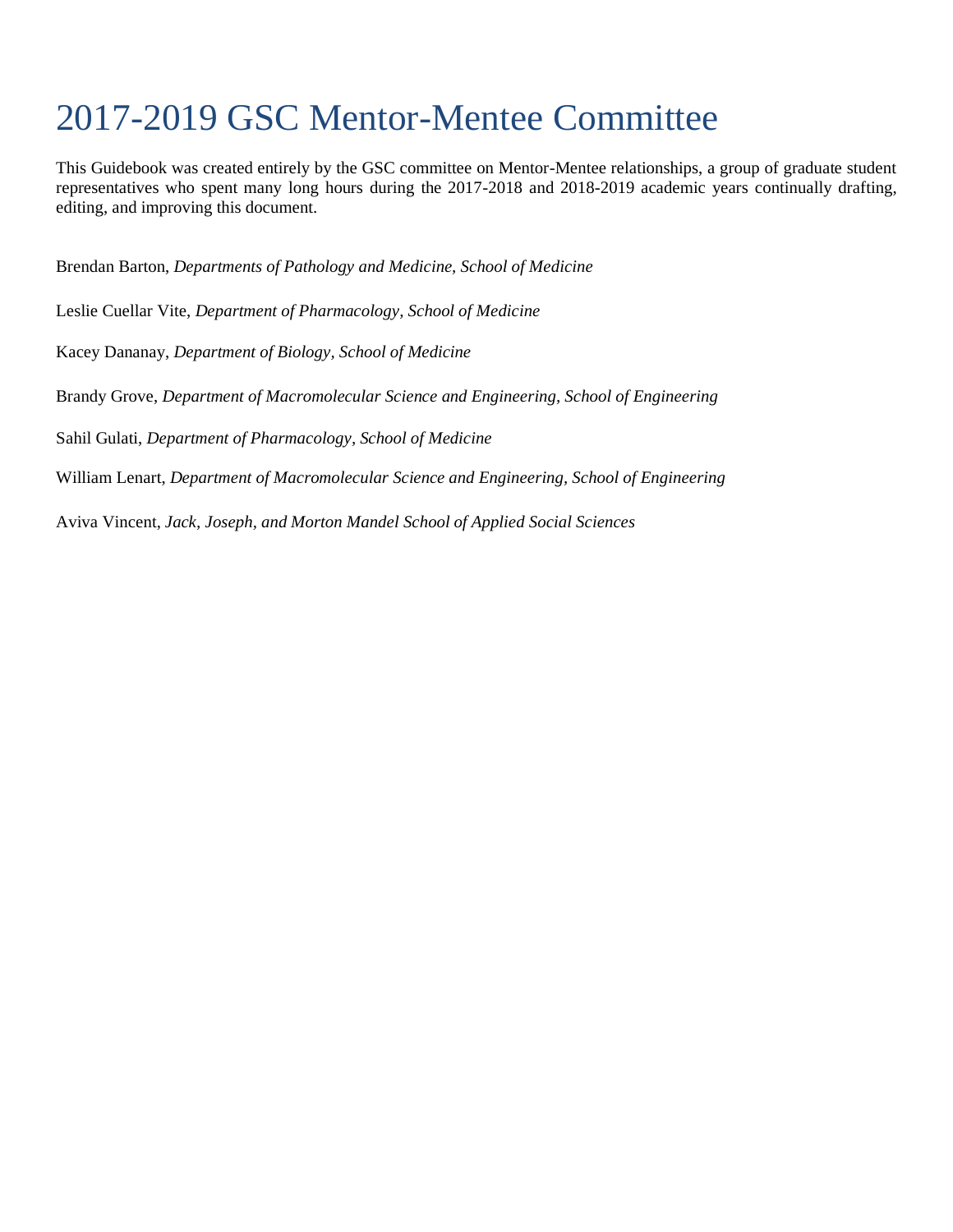## Faculty Reviewers

To get the faculty perspective, the GSC committee on Mentor-Mentee relationships contacted the following group of exemplary Case Western Reserve University faculty mentors who volunteered to review and offer suggestions on the draft version of The Guidebook for Mentors and Mentees. The committee cannot possibly thank enough for your outstanding service, suggestions, advice, and enthusiasm, all of which vastly improved this Guidebook. Each of you truly epitomizes the word 'mentor'.

Gary Galbraith, *Department of Dance, College of Arts and Sciences, Case Western Reserve University*

Patricia Lopez, *School of Law, Case Western Reserve University*

Michael McCarthy, *School of Law, Case Western Reserve University*

Marvin Nieman, *Department of Pharmacology, School of Medicine, Case Western Reserve University*

Sandra Russ, *Department of Psychological Sciences, College of Arts and Sciences, Case Western Reserve University*

John Paul Stephens, *Department of Organizational Behavior, Weatherhead School of Management, Case Western Reserve University*

Chris Winkelman, *Frances Payne Bolton School of Nursing, Case Western Reserve University*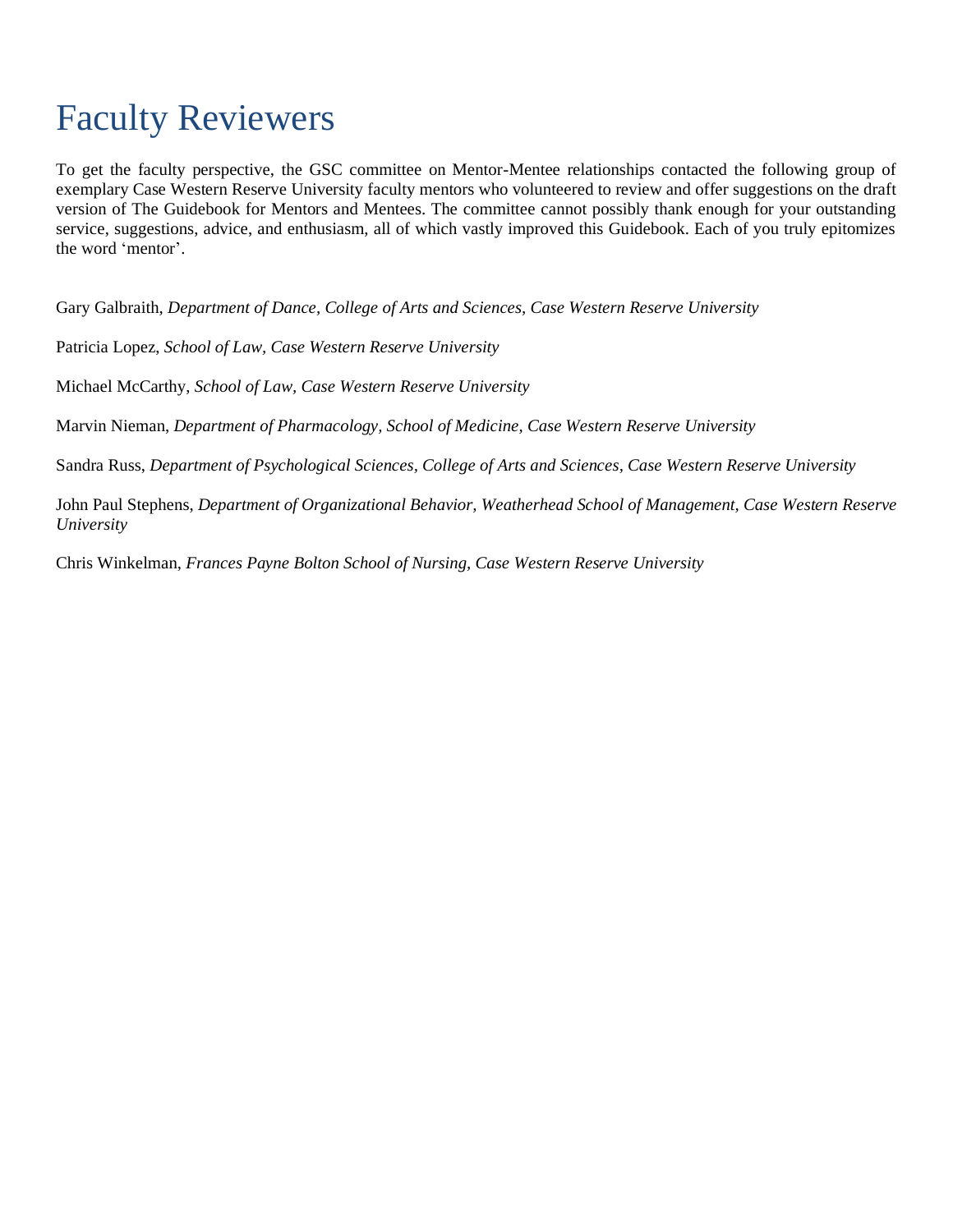# Acknowledgements

Over the time updating this Guidebook, we received suggestions, advice, and encouragement from many members of the Case Western Reserve University community. For those of us who helped along the way, we would like to give our genuine thanks. Without your perspectives and support, it would not have been possible to update this handbook to reflect the current thinking on this topic. In particular, we would like to thank the following people:

The Mentor Fellows program

Jenn Brown – Director of Graduate Student Life

Lynmarie Hamel – Senior Associate Dean of Graduate Studies and Office of Postdoctoral Affairs

Sarah de Swart – Director of Faculty Development

Faculty Senate Graduate Studies Committee

Faculty Senate

Additional editorial comments from Aaron McPeck (Musicology graduate student), Allison Smith (GSC President 2018- 2019, Law student)

Financial support was provided in its entirety by the Graduate Student Council.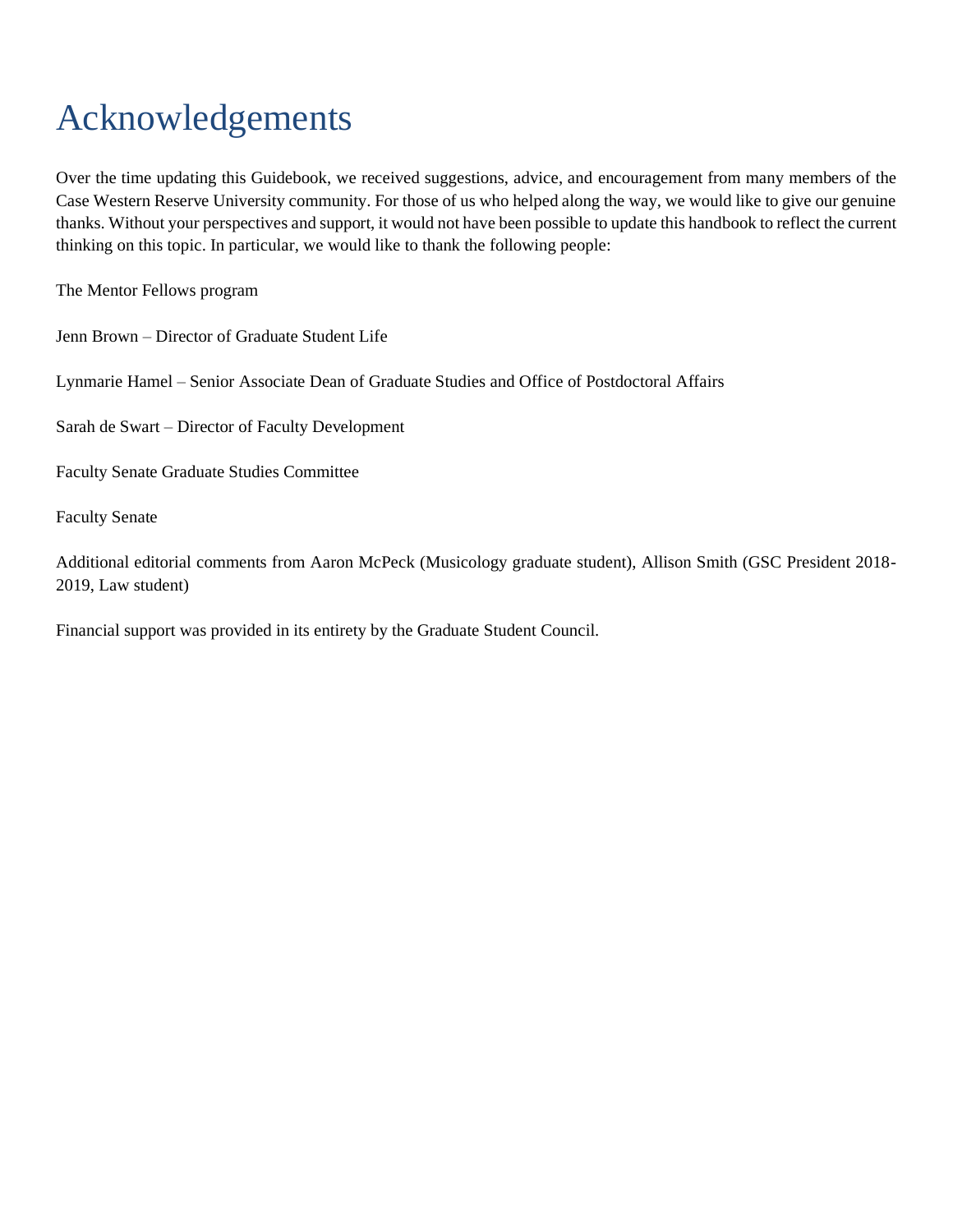### Remarks from President Barbara R. Snyder

 would like to commend the Graduate Student Council for undertaking the important revision of this guidebook that provides essential information for successful mentor-mentee relationships. I know that it will become a well-used tool for our graduate and professional students as well as our faculty. I

Maya Angelou once said, "In order to be a mentor, and an effective one, one must care." The following pages provide excellent guidance on how to do just that. From addressing the difference between an advisor and a mentor to sections on mental health and graduate students, identities of mentees, and general guidelines, it is both thorough and readable. A Guidebook for Mentors and Mentees will become an invaluable reference book for years to come.

We recognize the importance of an outstanding mentor to a student's successful experience at Case Western Reserve University and beyond. I encourage our graduate and professional students and faculty to read this guidebook and review it regularly. Again, I want to thank the Graduate Student Council for leading this important effort.

Sincerely,

Barbara R. Snyder

President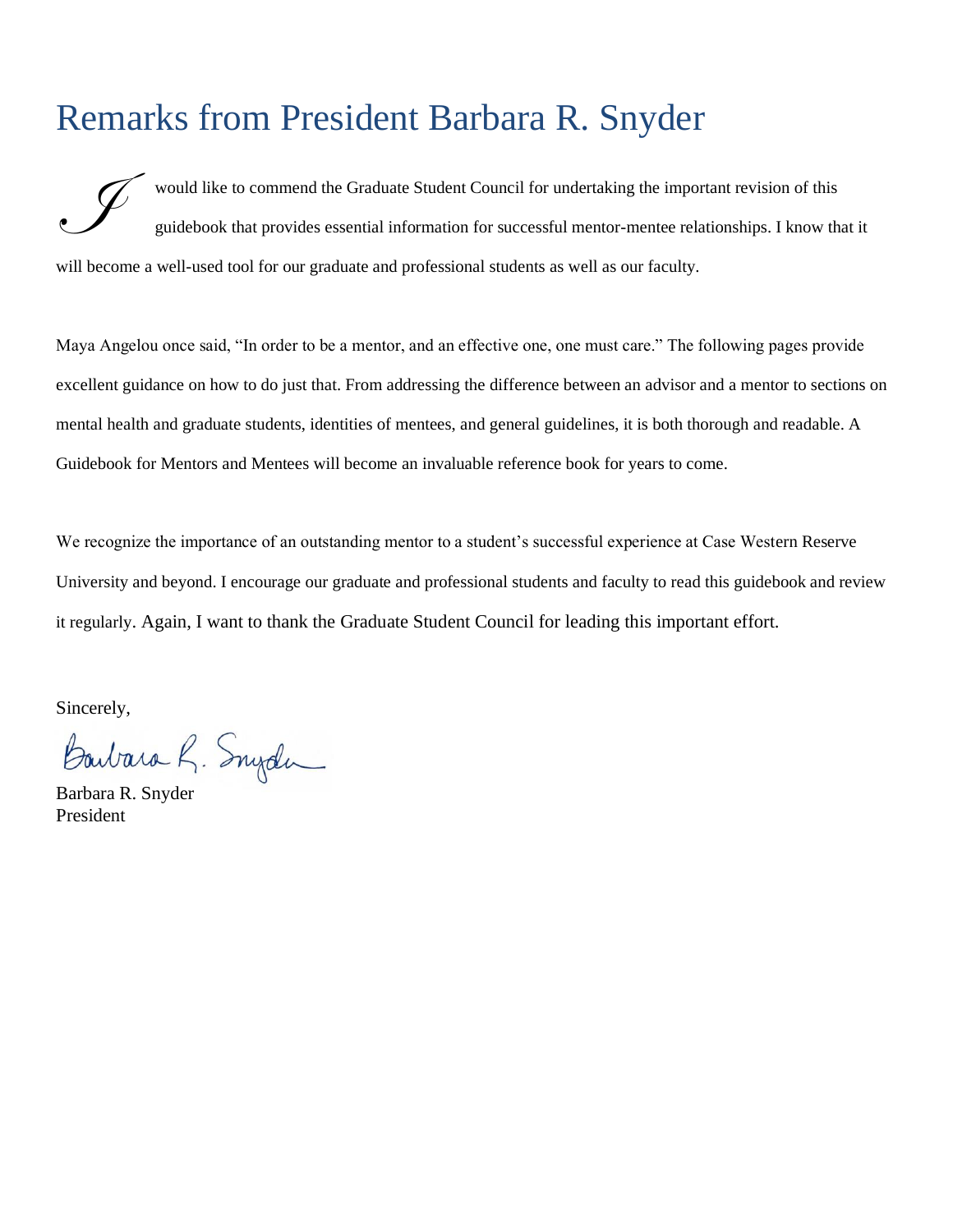### Welcome, from the President of GSC

 y the time a student enrolls in Case Western Reserve University as a graduate or professional student, many people have already influenced their way of thinking about academia. Their academic and personal growth will continue to develop in the years they will spend on our campus, and under the guidance of a mentor, we believe students will have the best opportunity for success. Mentors are often the springboards that help students transition from one stage of their academic lives to the next, and with this Guidebook for Mentors and Mentees, the Graduate Student Council hopes to provide additional support to our rich academic and professional community.  $\mathscr{B}$ 

The Graduate Student Council is excited to offer our more than 6,000 graduate and professional students this updated version of the guidebook. In the five years since its inception, the Graduate Student Council has worked toward advocating for students and their academic and professional needs. I want to thank all of the General Assembly representatives, committee members, and students who highlighted the importance of mentoring relationships to our institution; your feedback has been invaluable.

A guidebook like this reflects years of friends, mentors, and influences. This particular revision, or should I say "overhaul," of the guidebook takes a practical approach to the mentor-mentee relationship. As you thumb through the pages you will find tips and tricks to cultivating an appropriate and worthwhile mentoring relationship.

In facilitating the creation and maintenance of this guidebook, the Graduate Student Council hopes to foster meaningful opportunities for our graduate student population to work most effectively with our school's greatest asset: our faculty. With eight main schools of study and widely diverse programs, not every student's experience with mentors will be the same. Much of the advice in this handbook depends on and promotes conversations which will allow both the mentor and the mentee to utilize the other's knowledge and passion for a productive mentorship.

With best wishes,

Ashley M Muhizan

Ashley Mulryan Graduate Student Council President, 2019-2020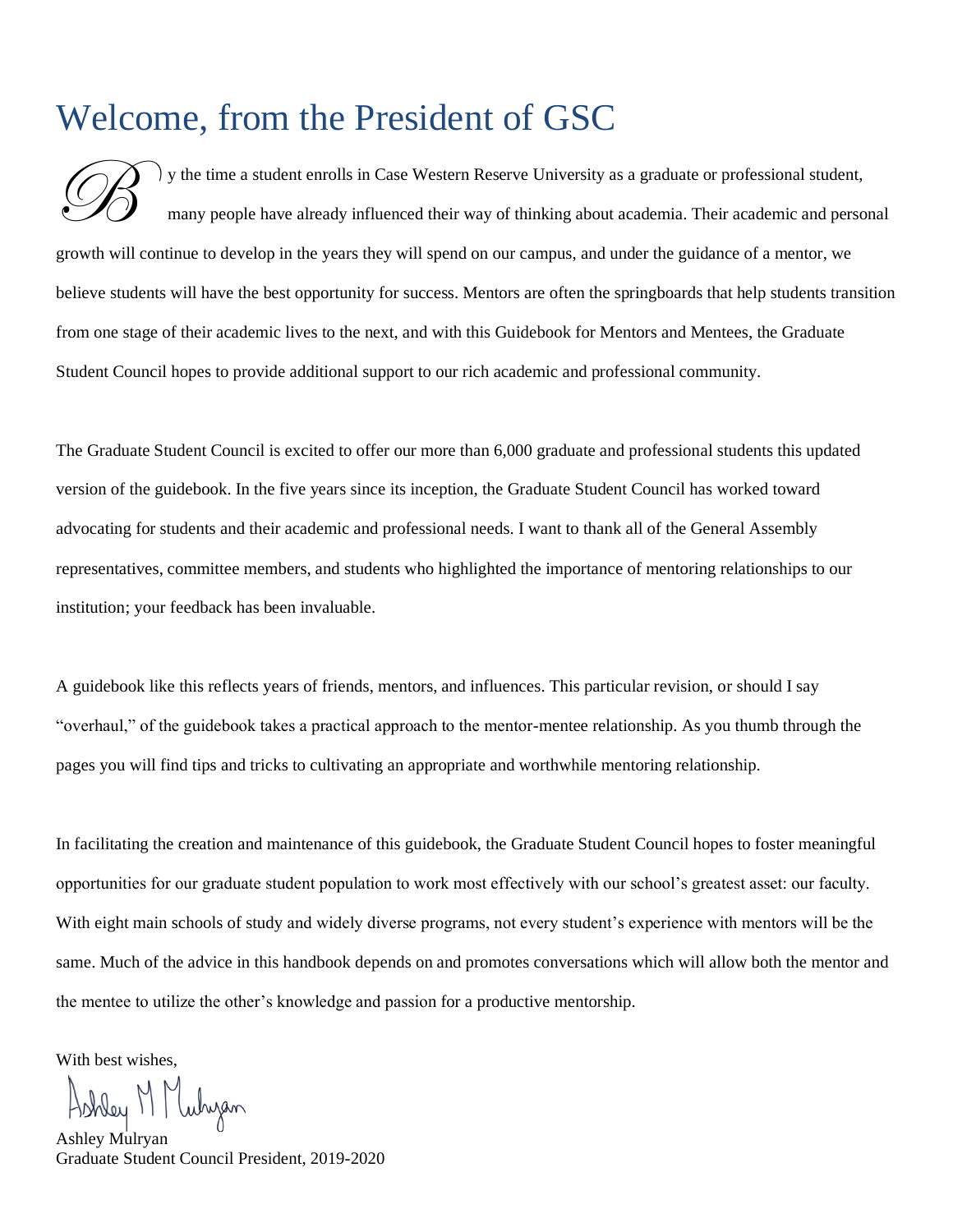## Table of Contents

### **Part I: Basics of Good Mentoring**

- **I. What Makes a Mentor Different Than an Adviser and a Coach?**
- **II. Being a Good Mentor**
- **III. The Mentoring Process**

### **Part II: Mental Health**

#### **Part III: Identities of Mentees**

- **I. Introduction to Mentee Identities**
- **II. Imposter Syndrome: the What and Why**
- **III. Racial and Ethnic Minority Mentees**
- **IV. Women Mentees**
- **V. LGBTQA+ Mentees**
- **VI. Mentees with Families**
- **VII. International Mentees**
- **VIII. Mentees with Disabilities** 
	- **IX. Mentees with Religious Beliefs**

#### **Part IV: General Guidelines**

- **I. Title IX: Sexual Harassment**
- **II. Ethical Responsibilities for Mentors**

#### **Resources**

#### **Additional Reading**

#### **Appendices**

- **A. Conflict Mediation and Management Guide**
- **B. Phases of a Graduate Mentee's Professional Development**
- **C. A Worksheet for a Mentor's Expectations**
- **D. A Worksheet for a Mentee's Expectations**
- **E. Planning for first meetings: A Mentor's Checklist**
- **F. Planning for first meetings: A Mentee's Checklist**
- **G. Sample Mentor and Mentee Agreement**
- **H. Group Membership Exercises**
- **I. LGBTQA+ Glossary of Terms (extended version)**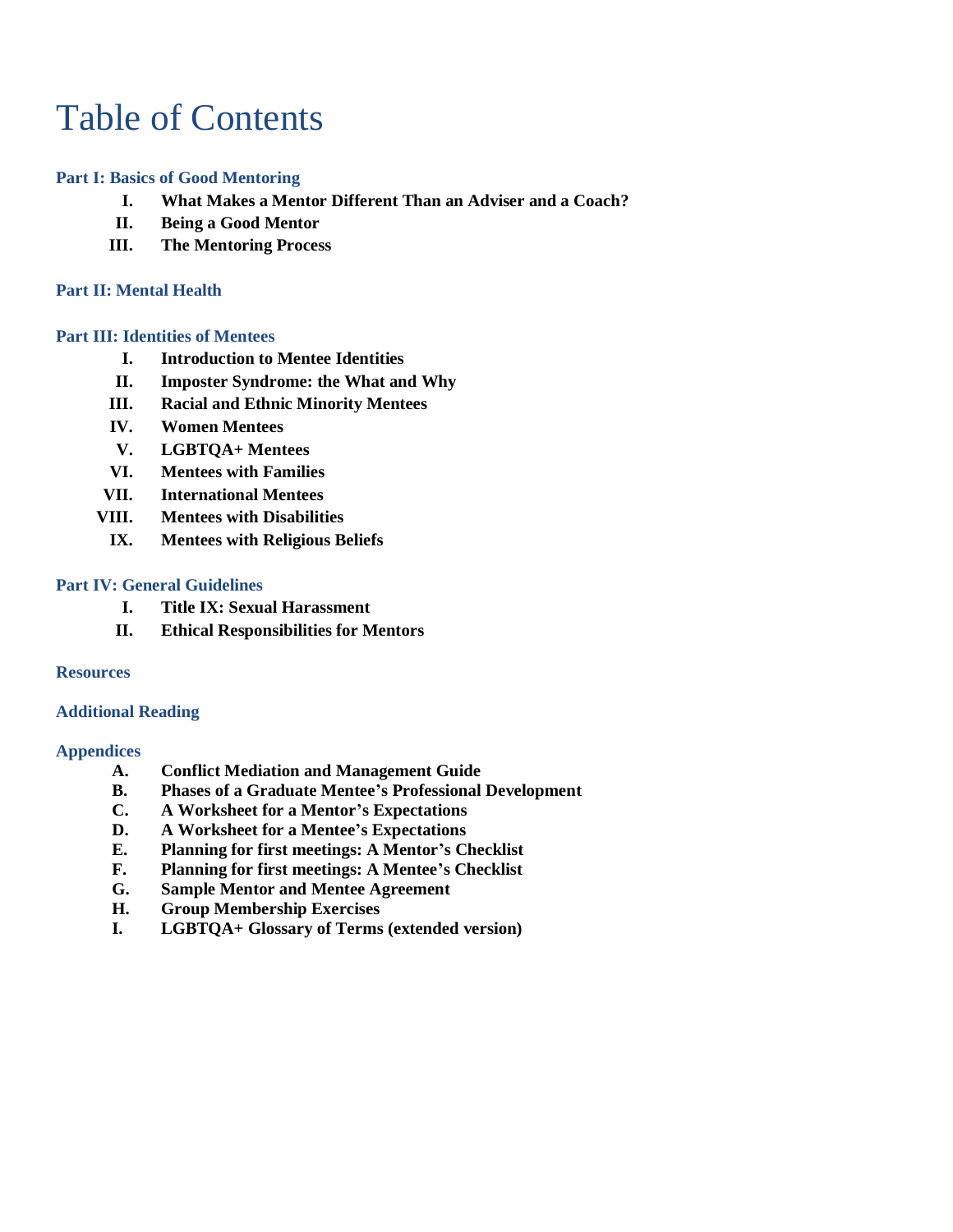# Basics of Good Mentoring

### **I. What Makes a Mentor Different Than an Adviser or a Coach?**

**Adviser** = An individual who is assigned by the department to provide academic, or work-oriented (i.e. fellowship/work supervisor), supervision. Advisers are people with career experience willing to share their knowledge. Academic supervision includes guiding students with selecting classes and registration that will enable a student to progress through the program and align with their academic specialty within the program. An adviser can also help students develop their professional skills and socialize them into the discipline by guiding them towards academic success. An adviser may also be a mentor.

**Mentor** = An individual who is identified by the mentee as a trustworthy role model. Mentorships can be within formal or informal relationships. A student/candidate should have multiple mentors throughout their tenure – one person cannot meet all of one's needs. A mentor is invested in development of the mentee, including professional and personal growth outside of direct education. In this sense, a mentor is someone who is safe to say "I don't know" to without any fear of retribution or judgement. Students/candidates may be in contact with mentors as often as once a week (or more), and as infrequent as once yearly at a conference. However, regular conversations (face-to-face, email, telephone, and text) are an expectation. The relationship between a mentor and mentee require intentional effort and clear communication. As professional and personal goals evolve, so do expectations about mentoring. A mentor may also be an adviser.

### **II. Being a Good Mentor**

### **Knowing yourself/self-awareness/emotional intelligence**

Before becoming a mentor, begin by thinking about your days as a graduate student and the mentoring you did or did not receive. Consider the following:

- What kind of mentoring did you have?
- If you did not have a mentor or several mentors, what aspects of graduate school were difficult for you? How did you cope with them?
- How did/would a mentor (or several mentors) have contributed to your own productivity and satisfaction during your graduate student experience?
- What did you like and dislike about the mentoring you received?
- How did your mentors help you progress through your graduate program?
- How well did your mentors prepare you for your career?
- Are you still in contact with any of your former mentors? In what way $(s)$ ?
- What could your mentor(s) have done differently to be more effective?

If you are a new faculty member and did not have a mentor in graduate school, consider speaking with a current faculty member who has already successfully mentored several graduate students. You might also consider interviewing graduate students in your department and asking them what they like most about their mentors.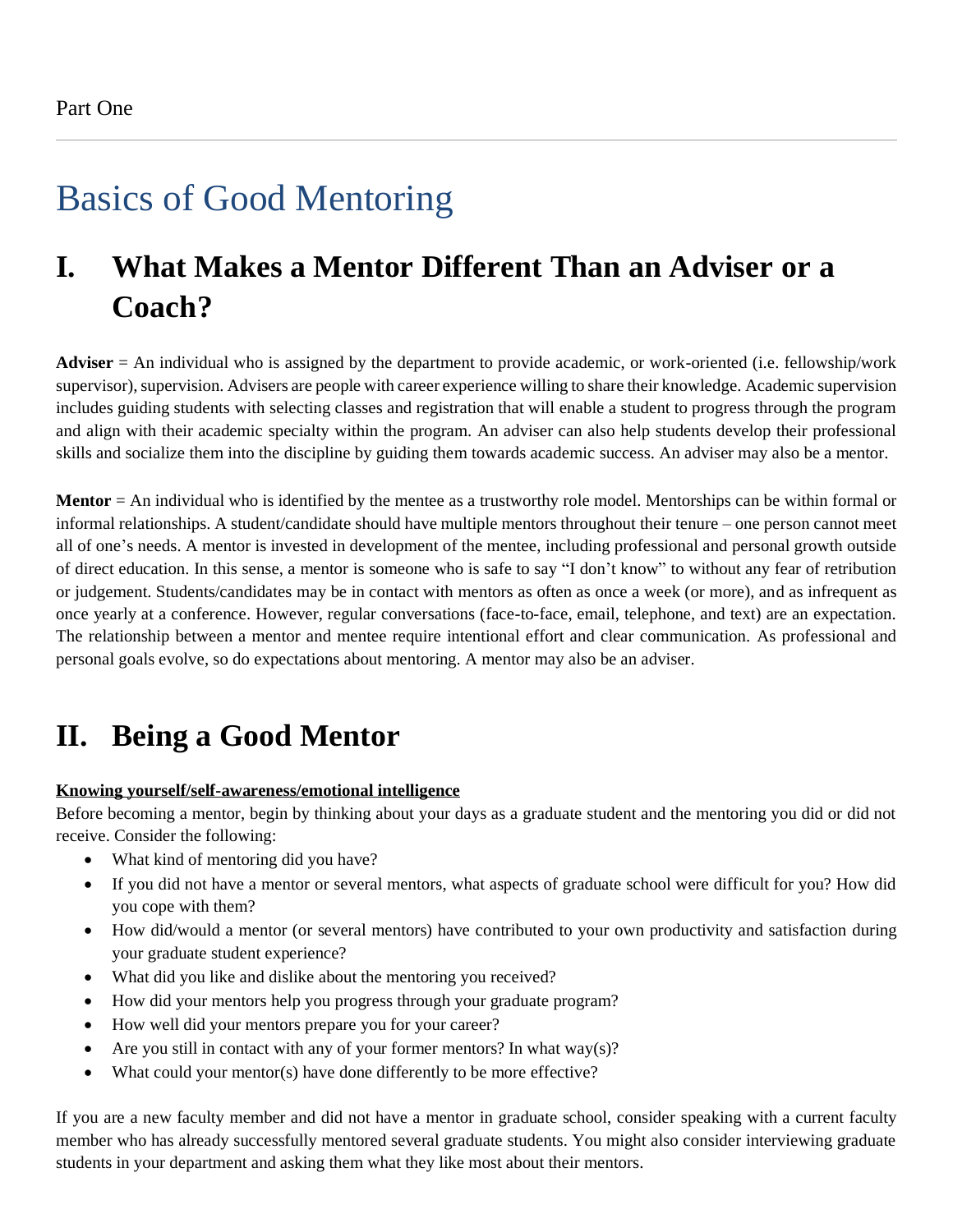### **Understanding your mentee**

Before getting to know your mentee, it may be of use to understand yourself in the context of group membership. Here are some questions and suggestions for how to go about doing so:

Group memberships:

- Think about how your mentee might relate to others socially in terms of identity. To which age group do they belong? How may they identify in terms of gender, social class, disability, family status, and other groups?
- It may be helpful to examine your own affiliations. Please see Appendix H that includes an exercise in getting to know for which groups you may claim membership.

When you have meetings with your mentee, the following categories and their associated suggestions may be useful for understanding the different facet of your mentee's past, present, and future as well as their own personal characteristics.

Career interests:

- Find out about the student's previous educational experiences and why they decided to attend graduate school. What does the student hope to get out of their graduate education?
- Discuss your own research or creative projects and point out how they complement and/or diverge from the student's interests.
- New graduate students are often unsure of exactly where their academic interests lie. Help your mentees identify their interests by recommending courses, projects, lectures, books, or other materials that will expose them to a range of topics within their field.
- Offer suggestions about other training and/or work experiences the student should seek that will help them achieve their goals.
	- Help the mentee actively cultivate professional development. Refer the student to campus resources and people inside or outside the University to build networks. Networking is a learned skill. Even when students enter a program with experience, the mentor should take time to teach the mentee how to network appropriately in their given field. This may include how to address faculty in written communication, attending conferences, presenting in various forums, meeting other faculty on campus, or any other instances where mentees are representing their department.
	- Teach mentees appropriate skills for the academic environment, such as how to write "cold call" emails, how to make conference posters, and how to enter the job market. Do not assume that students already know these skills. If they say they do, state that refreshers are always beneficial, and that it is best practice to understand the institution or department's expectation.
	- Create a space to test out new ways of interacting (i.e. answering questions in class). If a mentee is typically shy, provide an opportunity to engage in verbal conversation. If a mentee is typically outspoken, engage in conversation with intentional listening activities. Be clear that there is a learning activity to acquire new skills.

Work style/learning style:

- Discuss with the student what type of guidance they seek. How much independence does the student want?
- Discuss your work style and the ways in which you interact with your graduate students. This might include the level of independence that you expect of your students and how much time and attention they can expect to receive from you.
- Ask the student about people in their past who have been important mentors. Inquire about how these people were effective in helping the student.
- Consider taking the CliftonStrengths assessment [\(https://www.gallupstrengthscenter.com\)](https://www.gallupstrengthscenter.com/) this is sometimes offered for free through CWRU.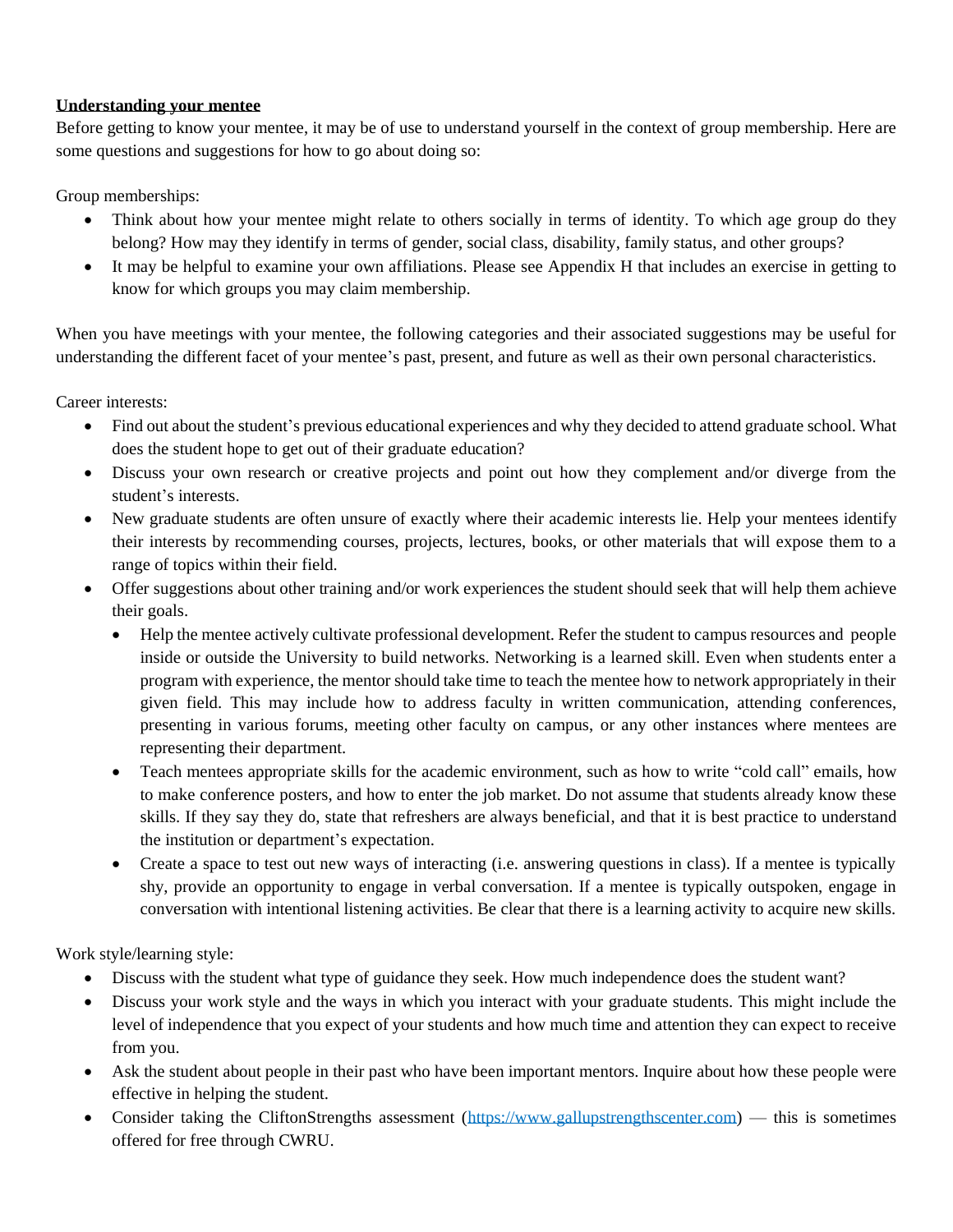- Set expectations about attendance in the lab or research team, deadlines, and regular meetings to communicate progress, issues, new ideas, and challenges.
- Help navigate the graduate program of study by interpreting graduate school requirements, discussing data ownership and authorship, and advocating for you when you have a problem if that problem is shared with me.

Motivations:

- Ask students about their prior academic, professional, or personal experiences.
- Ask students about their skills (creative, analytical, statistical, etc.) and offer ideas about opportunities to improve those skills through helping other students (teaching and mentoring others), oral and written communication training (reports, presentations, and posters), grant writing, and lab management (supervising others)
- Connect mentees with Career Counseling Services for graduate students on our campus. They offer workshops, coaching, preparation for interviews and online job resources.<https://students.case.edu/career/development/>
	- This resource can be particularly helpful as students redirect their focus after spending some time in either program or lab!

#### **Resources and References**

1. Graduate Student Resources.<https://students.case.edu/career/graduate/>

2. Graduate Studies Professional Development Center is available to all PhD, DMA, Man, MRA, MS, MSA, ME, MEM, and MPH students as well as Post-Docs! They offer coaching exercises to help mentees draft a personal vision, exercises to identify values, strengths, and gaps, and create an action plan. <https://community.case.edu/sgs> or email gradprofdev@case.edu.

### **III. The Mentoring Process**

### **Setting expectations**

Before beginning a mentorship, think about what you want from the graduate student so that your own expectations are established. The following questions are examples of what you might consider:

- What sort of mentor do you want to be, or what kind of mentor do you envision you could be? Some examples are social, professional, research, and teaching role mentors.
- What are your expectations of your students?
- What are your communication preferences (email, phone, etc.)?
- What do your students need to know to succeed in your program?
- What are the national and international organizations (publishers, journals, resources, developmental conferences, etc.) in your field that provide a benefit to the student?
- In some fields, such as research, determining an appropriate meeting frequency is pivotal to student success. How often would you expect to meet with the student to ensure they keep up momentum?

Please refer to Appendices C and D for worksheets on mentor and mentee expectations, respectively.

#### **Individual development plan**

An individual development plan is a highly useful exercise for discovering and planning short-term and long-term goals for personal and career development. Essentially, it presents an opportunity for the mentee to process and articulate where they are in their career, where they want to be long-term, and what they need to do short-term to accomplish their long-term goals. Mentors also grow and benefit from mentor-mentee relationships and might include their own development plan that outlines how they will track their growth from the relationship. Templates for these can be found online specific to any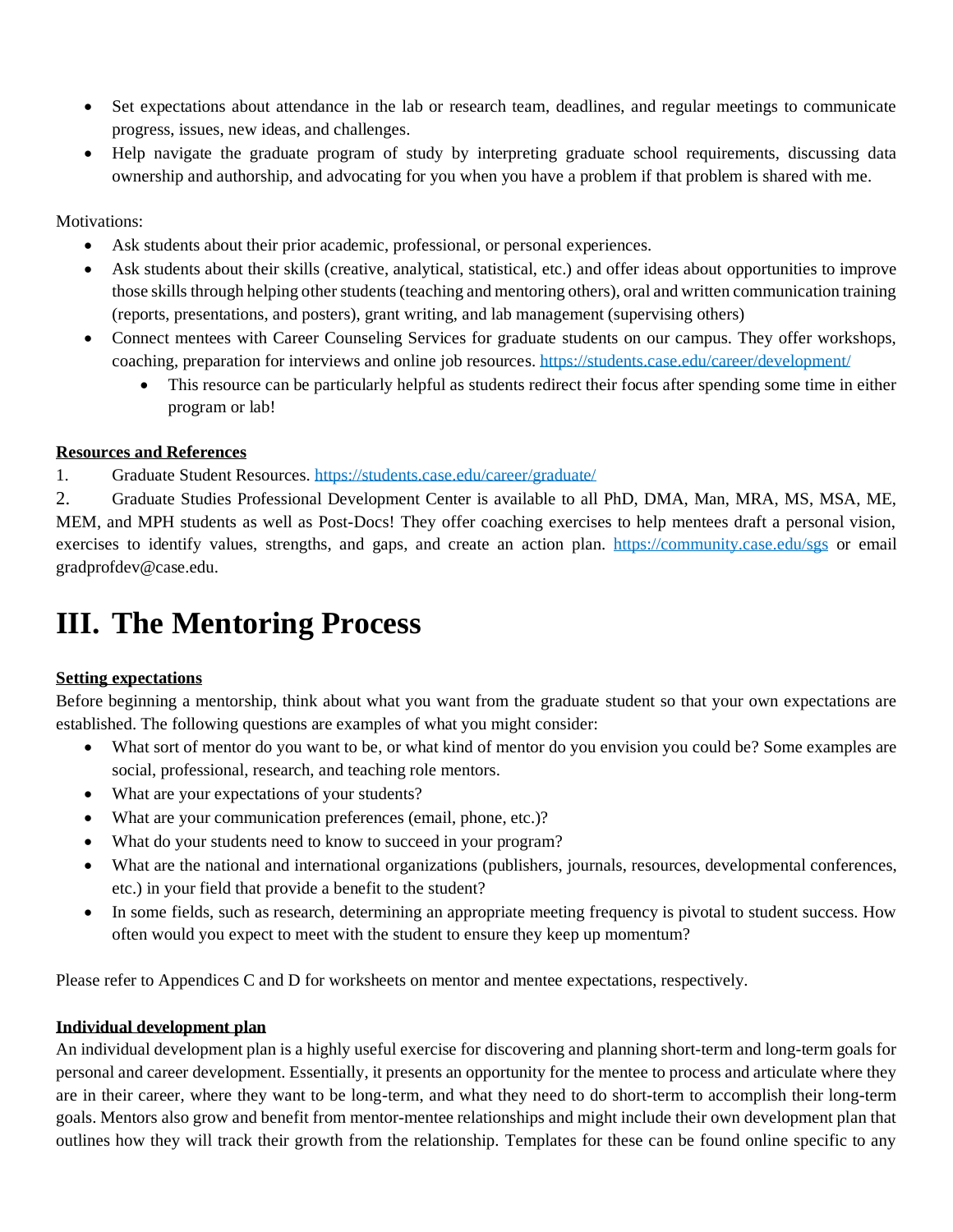number of fields; however, there are a few commonalities in individual development plans. Here are some questions that you and your mentee should actively be thinking about concerning your mentee's professional and/or personal development:

- What is your mentee's current career situation? Describe current activities, stage in career, and completed goals and milestones.
- What are your mentee's short-term and long-term goals for their career? What is the timeline for their completion?
- What are your mentee's needs and objectives in terms of development?
- What opportunities does your mentee plan to take and when will they take them? This may include opportunities here at CWRU (through Graduate Studies and organizations on campus such as the Graduate Student Council), online or classroom-style classes, professional conferences, internships, and other forms of training or experiences.
- How might the mentor benefit/grow from the relationship, and which metrics can be used to track this?

Developing an individual development plan may be beneficial for the first meetings between a mentor and mentee. For a checklist on first meetings, see Appendices E and F (for mentors and mentees, respectively), and refer to Appendix G for a sample mentor and mentee agreement form that can set up a collaborative set of objects, roles, responsibilities, and expectations for both parties.

### **Following up and staying connected**

Fostering a strong connection with your mentee is an important lesson for your mentee in maintaining professional ties. Ask your mentee to update you when they have accomplished something of note toward their career goals. Maintain a constant connection with regular meetings, and emphasize that your mentee's development matters to you. Illustrating the careerdefining importance of staying connected to your professional network is a great lesson for your mentees to learn.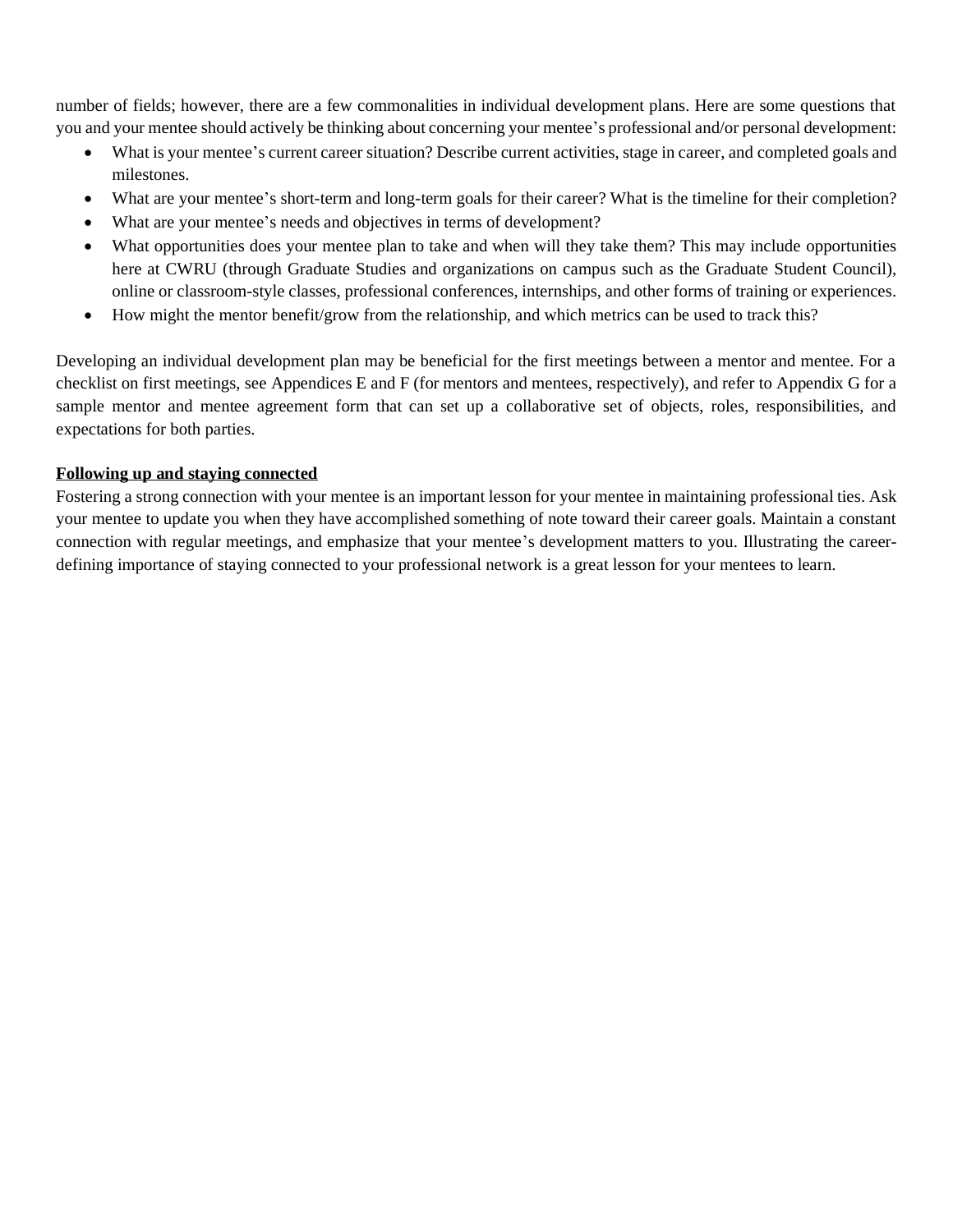# Mental Health

### **I. Mental Health and Graduate Students**

### **Graduate Student Mental Health - How Mentors Can Help**

Graduate school is stressful for many students though reasons differ based on departmental expectations, program of study, and even family and friends. Aside from learning how to be successful in their field, graduate students must also learn how to overcome potential mental health issues that may arise. While the conversation may be difficult to have with students, mentors can provide the encouragement necessary to tackle these issues. While it is not the mentor's responsibility to provide counseling, it is important that a mentor provide the space to explore stressors, and when necessary, refer students/candidates for additional support. Therefore, it is necessary for faculty to be aware of mental health challenges and statistics to sharpen their ability to identify mental health issues amongst students/candidates.

#### **Statistics**

There is growing literature uncovering an under-acknowledged prevalence of mental health disorders amongst graduate students worldwide. Since 2013, 14 students in University of Pennsylvania have committed suicide.**[1]** In 2014, University of California at Berkeley identified that 47% of their Ph.D. students exhibited signs of depression.**[2]** Furthermore, researchers in Flemish, Belgium found that their Ph.D. student cohort are twofold more likely to develop psychiatric disorders than the highly educated general population.**[3]** However, the authors also found that many of these conditions were partially offset when the student had an inspirational mentor. While these studies focused on student populations at specific universities, the implications of their findings on graduate student mental health can be applied for the students here at CWRU.

### **Breaking the Barrier**

Every mentor-mentee relationship is different. While some students may be more open about their personal lives, others view their relationship with their mentor as pertaining strictly to academic work. Additionally, some students may not want their adviser or institutional program to be aware of their mental health conditions. As the relationship between mentee and mentor continues to grow between the student and the mentor, some students may find these issues to be relevant to their relationship. The role of the mentor is not to diagnose mental health issues, but to identify when their mentee is struggling and provide the appropriate resources. While this process may be uncomfortable for both parties, the outcome will be worth the initial struggles.

### **Identifying Mental Health Issues and Starting/Maintaining the Conversation**

It is never too soon to start a conversation with graduate students about mental health issues. While graduate school orientation showcases the health services provided on campus, it is estimated that only 25% of all information from these sessions are retained by students.**[4]** Aside from retention, students may not find the information necessary until they are facing mental health issues themselves, often months or years later. Here are signs and symptoms that mentors use to recognize mental health issues for graduate students:**[3]**

- Does the student isolate themselves?
- Is the mentee anxious or withdrawn?
- Is the student missing deadlines?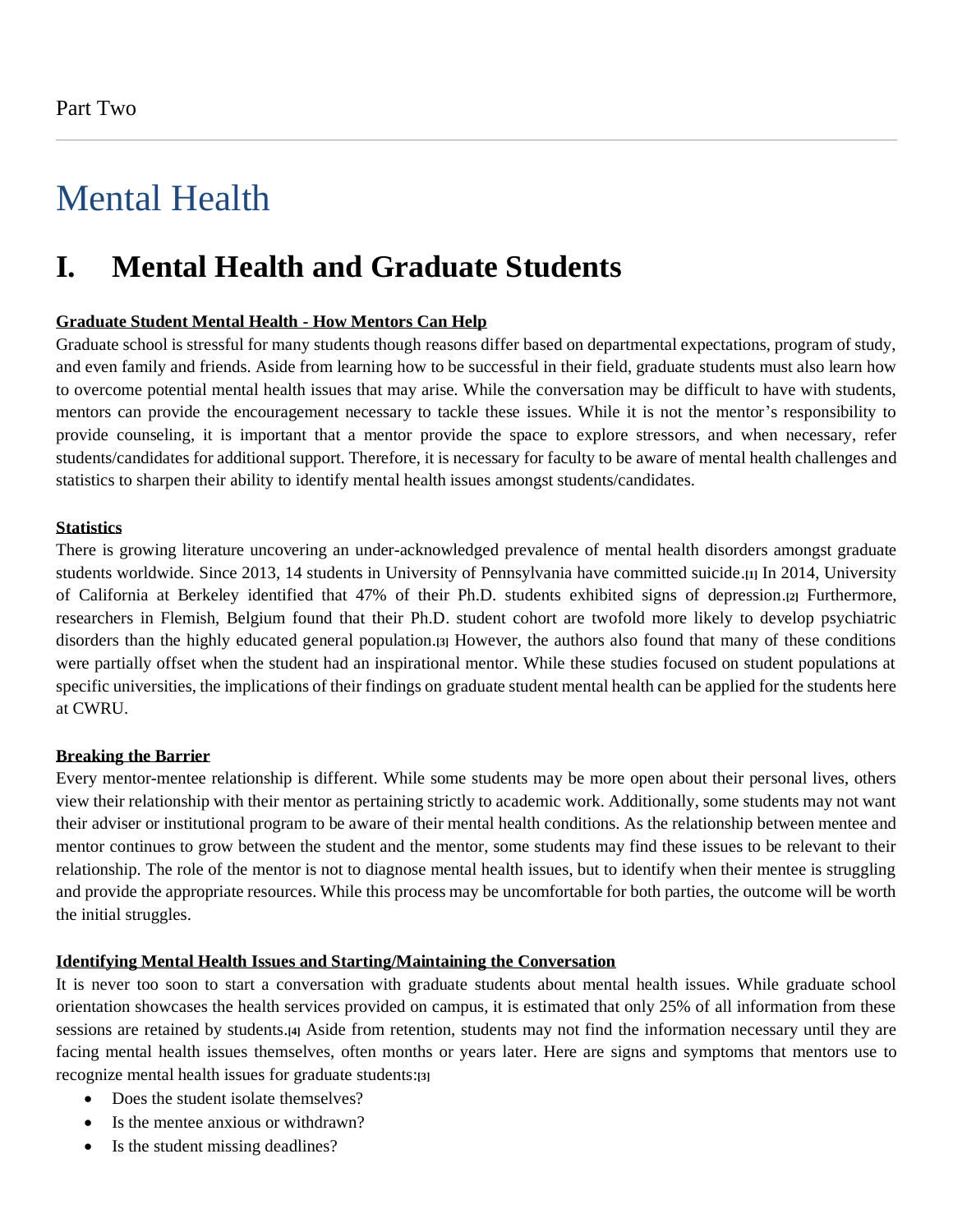- Does the student verbally mention signs of distress**[5]**? (For example: trouble sleeping, great fatigue despite adequate rest, unexplained muscle aches and tension, poor descriptors of themselves, etc.)
- Some signs to watch for include profound depression, thoughts of suicide, self-injury (cutting), frightening anger and/or threats of violence toward others; active anxiety attacks; cognitive confusion, incoherence, disorientation, or grandiose thoughts; or signs of excessive alcohol or drug use.

*Starting the Conversation.* Considering how each mentor-mentee relationship is different, it is difficult to suggest how to initiate a conversation with a graduate student in distress. While it might be easier to ask the student directly if they have mental health issues, it is best to start with a different but relevant conversation to ease the conversation. Ask the student to explain their ongoing studies, whether it be classes or projects on which they are working. How the student shares these experiences with you will give insight into feelings about their status and success. For example, does the student show excitement verbally and/or nonverbally? Are they intrigued by the topic of their studies? Do they express confusion and doubt in their research or classwork? Do they seem unsure and unmotivated when making deadlines or completing assignments? Additionally, being mindful and aware of the graduate student's body language may reveal nonverbal cues that the student is not conveying verbally. Keep in mind that this suggestion is to guide the conversation towards mental health.

*Sustaining the Conversation.* As the relationship evolves, so too will the mentor/mentee conversations. Over time, the mentor may find themselves playing more of a role in guiding the student's personal issues. If this is the case, the faculty should also keep in mind their own comfort level in maintaining a personal relationship with their student and the need for confidentiality. As the mentor may also serve as a professor to the student, the mentor may need to restate that particular relationship to maintain professional boundaries and help to identify other support structures, such as counseling or other mentors, the student can pursue for a more personal tone. The student should always be aware that they have support from their mentor, the school, and program of study. Additionally, support should be maintained after the initial conversation. These can be full conversations based on the topics discussed before or just a simple check-in. Students should feel like their mentor is someone who provides support throughout the process of getting help for mental health issues. Consider that this experience will create a stronger mentor-mentee relationship.

### **Faculty and Student Resources**

Below are the resources available from the CWRU University Health and Counseling Services for faculty and students. For more information please visit their website [\(https://students.case.edu/departments/wellness/\)](https://students.case.edu/departments/wellness/).

Consultation Regarding Students in Distress:

- Consultation over the telephone is available with a staff member of **UHCS at 216.368.5872**. When a student demonstrates or discloses thoughts of suicide or dangerous behaviors, faculty, staff or students may contact UHCS for a consultation.
- Walk-in consultation is also available for any faculty, staff or students concerned about a student. Walk-in hours are 8:30 a.m. to 4:30 p.m. M-F in 220 Sears Library.
- If you are worried about a student's immediate safety, please call Case Police at 216.368.3333.
- For those who have been victims of gender-based violence, contact the Advocate for Gender Violence Prevention & Response, found at <http://case.edu/centerforwomen/about-the-center/meet-the-team/>

Emergencies after Hours, Weekends, and Holidays:

• After hours, weekends or holidays, in the event of a mental health emergency or to consult about a student in distress, call 216.368.5872 and follow the prompts to speak to a counselor by phone.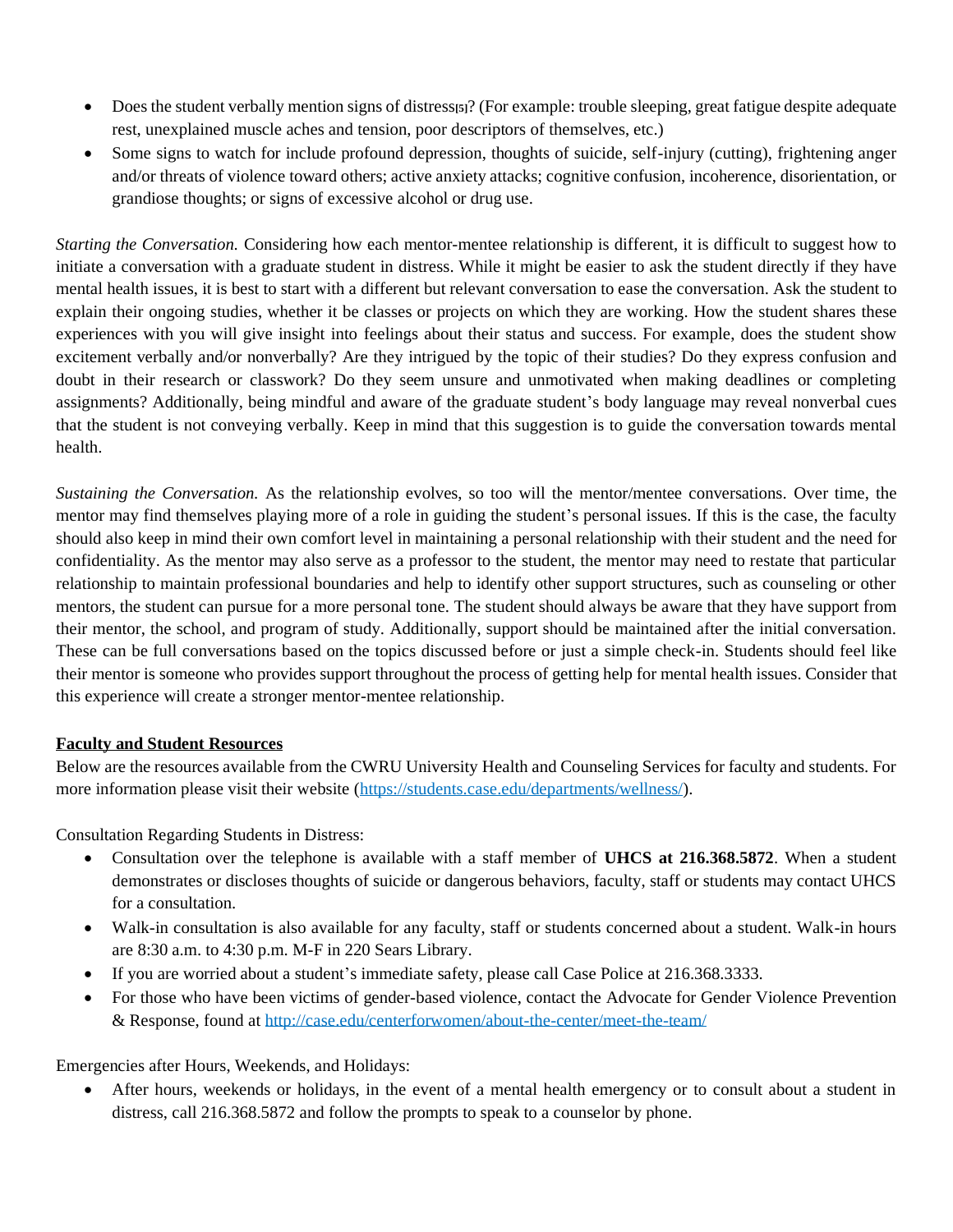Community Resources:

- Mental Health 24-hour Referral: 216.623.6888.
- Cleveland Rape Crisis Hotline: 216.619.6192.
- United Way's 211/First Call for Help: a free and confidential information service ready to direct you to the health and human services you need in Cuyahoga, Geauga, and Medina Counties.

### **References And Resources**

- 1. Jonathan Zimmerman, "High Anxiety: How Can We Save Our Students From Themselves?" The Chronicle of Higher Education. Commentary. (October 20,2017)
- 2. Ardon Shorr, "Grad School is Hard on Mental Health. Here's an Antidote." The Chronicle of Higher Education. Commentary (July 17, 2017)
- 3. Elisabeth Pain, "Ph.D. students face significant mental health challenges." Science. Wellness and Health, Non-Disciplinary (April 4, 2017)
- 4. Lee Burdette Williams, "It's Never Too Soon to Talk About Mental Health," The Chronicle of Higher education. Commentary (October 16, 2016).
- 5. American Psychology Association. Listening to the warning signs of stress. Retrieved from: <http://www.apa.org/helpcenter/stress-signs.aspx>
- 6. University Health and Counseling Services<https://students.case.edu/departments/wellness>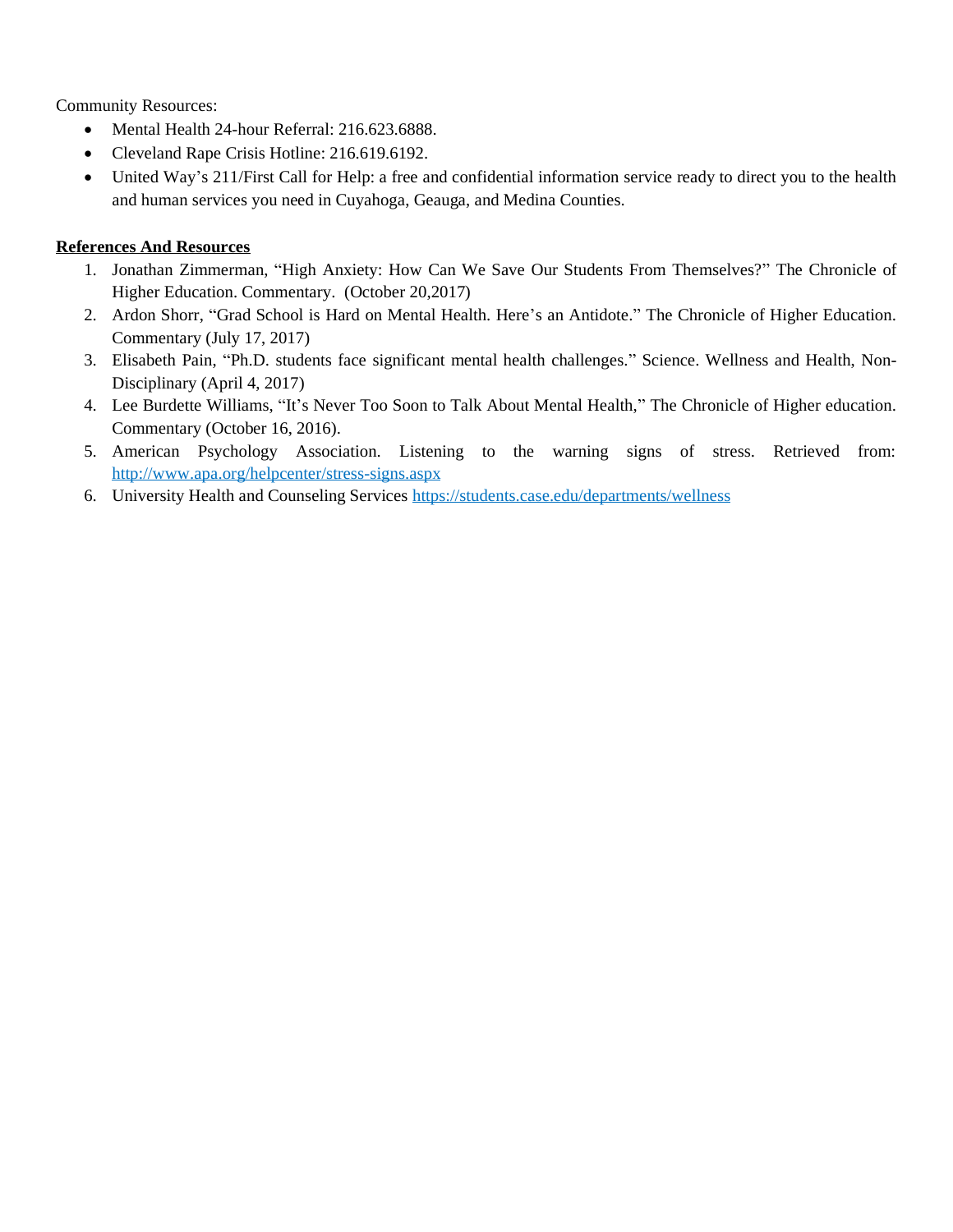# Identities of Mentees

### **I. Introduction to Mentee Identities**

Social identity plays an enormous role in every person's life. It influences perceptions, behaviors, and interactions, and it can play both seen and unseen roles in one's career. These sections explore many common mentee identities and provide insights as to how identities influence a mentee's professional or personal life. Keep in mind that mentees may hold multiple identities. Information on their identities gives a peek into the experiences of the mentee. Be aware that each mentee is unique and may only identify in part, or very little, with the descriptions contained in these sections. These sections promote familiarity with and awareness of common themes present in a given mentee's identity, so that if certain scenarios arise, the mentor will approach the situation with familiarity and understanding. For that reason, the best practice is to promote a dialogue with the mentee to uncover how their identities interact with their professional life rather than to assume that they are experiencing their identity exactly as this guide explains it. One exercise that may be useful prior to delving into these sections of the guide is located in Appendix H, which may help elicit which groups mentors or mentees belong to and how that informs their daily life.

### **II. Imposter Syndrome: the What and Why**

### **Imposter Syndrome**

In general, the Imposter Syndrome is when an individual is afraid of being exposed as a "fraud" because one attributes success to external sources, such as luck. Women, minorities, and first-generation doctoral students may be more likely to identify with the Imposter Syndrome. Feelings of inadequacy may be accompanied by anxiety, stress, or depression. These feelings might cause a student to refrain from academic challenges and prevent attainment of professional goals. Both macro- and micro-aggressions in the workplace can feed the Imposter Syndrome. Below are some statements that graduate students who have Imposter Syndrome might say:

- "I didn't deserve to get in!"
- "My mentor is going to realize that I'm not capable of succeeding in graduate school. They must think I am a fraud."
- "I got that fellowship but not because I earned it."

### **How mentors can help**

- Enable mentees to be honest about insecurity surrounding professional interactions and/or task. Set aside time to hear the context of the issue and allow the mentee to propose solutions.
	- o Support them by asking open-ended questions and guiding their thinking towards their strengths and possible solutions
	- o Develop a mutually agreed upon plan to take actionable steps
- Ask about aspirations. These may be different form the specific work of the research lab or center and may change over time. Flexibility is essential to enable students the freedom to explore their career options and fit for their skills. In some cases, completing the degree is not ideal, or shifting to another sub-specialty is necessary. All options are fine.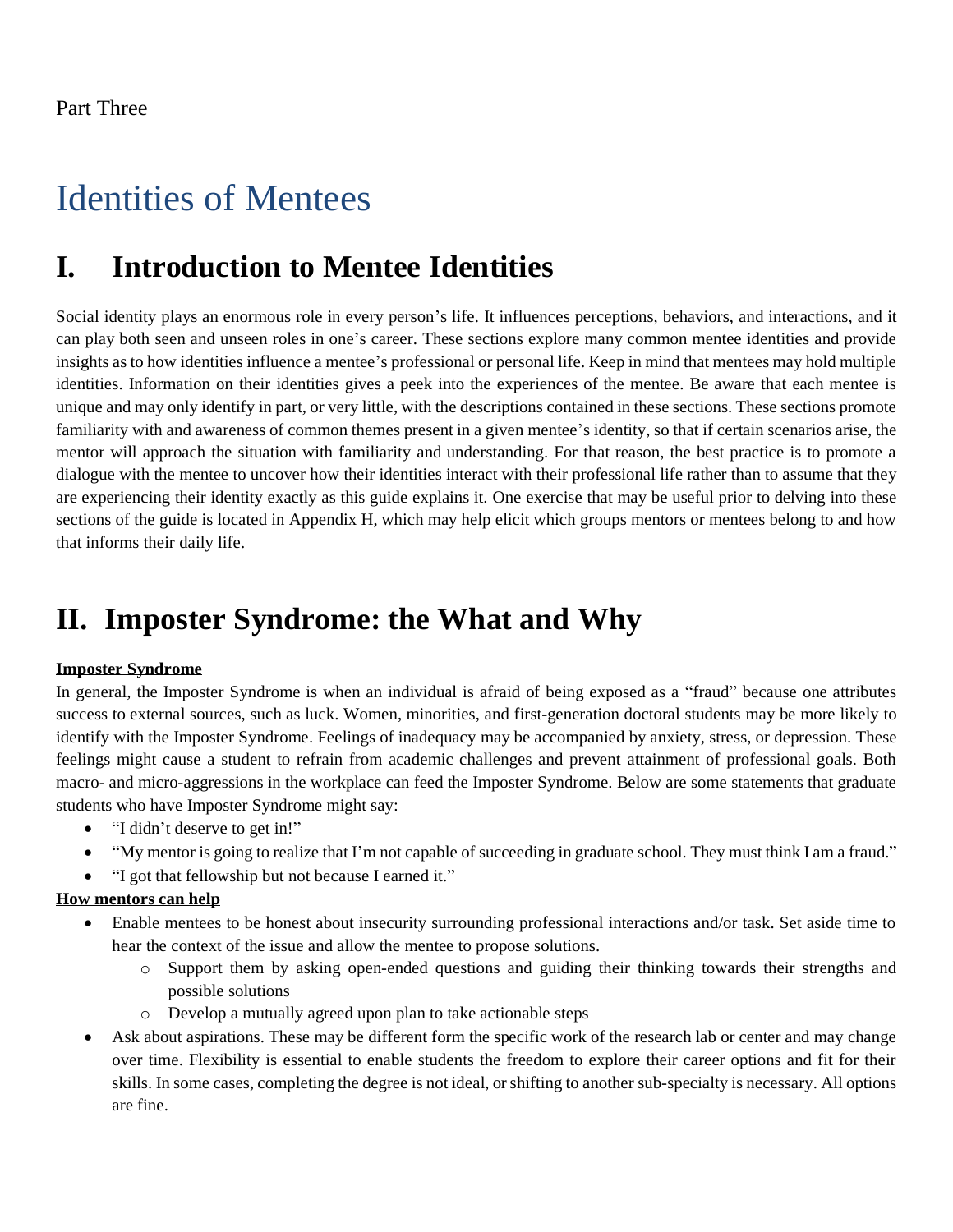- o Encourage mentees to use their time as a student to explore potential areas of interest. While this does not apply to all students, graduate school is one of the last opportunities for them to explore a variety of academic and career opportunities.
- o Offer the student time to reflect and on their path and to set goals. Career planning tools that examine skills, interests, values, career paths, goal setting, planning, and resources may include
	- 1. The Graduate Student Coaching Program at CWRU [\(https://students.case.edu/leadership/graduate/coaching\)](https://students.case.edu/leadership/graduate/coaching)
	- 2. <https://www.imaginephd.com/>
	- 3. [https://myidp.sciencecareers.org](https://myidp.sciencecareers.org/)
	- 4. <https://www.apa.org/educatino/grad/individual-development-plan.aspx>
- Support the mentee's professional direction. Do not decide for them what they should or have to do/be to be considered successful.
	- o Establish an environment that asks open-ended questions about hopes, aspirations, and long-term plans. IF you know that a particular career choice is the only option based on your knowledge of the field and discipline and that is not what your mentee is striving for, be concrete with them. If necessary, recommend a different match.
	- o Consider a letter of introduction or provide a connection via email or in person to build the network and opportunities to explore professional directions.

### **III. Racial and Ethnic Minority Mentees**

### **Case Western Reserve University Graduate Student Demographics**





Graduate & Professional Students, Total: 6,512 As illustrated in chart to the left, Case Western Reserve University's ethnicity demographics for 2016 highlight that the major graduate and professional student populations are white (47%) and international (25%) students. There are 2% of students that identify as under two or more races, while 5% of students fall under the unknown category. Minority graduate students with U.S. citizenship or permanent residency (African American, American Indian, Asian, Hispanic/Latino, and native Hawaiian or other Pacific Islander) comprise 21% of the entire graduate and professional student population. Different minority groups face different issues and experiences; do not assume that all students

from one minority group will share the same thought and perspectives. Social class, geographic origin, and other factors play an important role in shaping an individual's identity, behaviors, and attitudes. These factors may often supersede race in shaping a student's character and perspective. There are data that mentoring across gender and race is helpful to both mentors and mentees.[1]

#### **Role Models with the Same Cultural Values**

Role models are individuals who are usually imitated for their values, attitudes, and behaviors. Role models aid students in boosting their confidence in obtaining their professional goals. For many minority students, finding someone who also holds their traditional cultural values is a more difficult task. As minority graduate students are developing themselves in their careers, they struggle with defining how their new lifestyle can blend with their roots. Help connect your students to identify potential role models.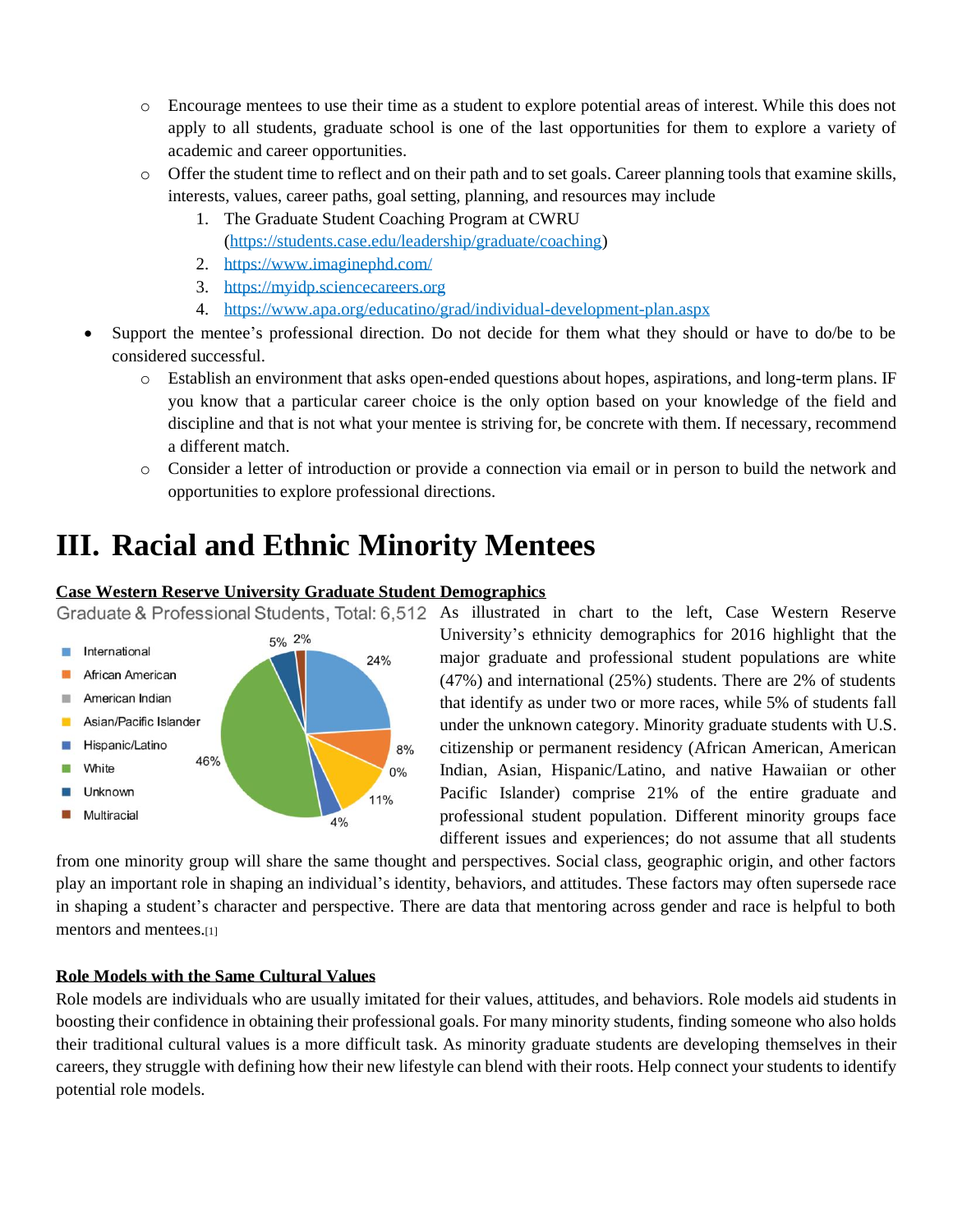### **Stereotyping**

Minority students may start graduate school feeling as if they do not belong because they are not smart enough or lack experience. They may also feel that other students and faculty assume that they are less qualified than others to be in graduate school. On the other hand, other races such as Asian-American are burdened by the "model minority" myth, which assumes that they are exemplary students, particularly in math and the sciences. Stereotyping in either direction has negative consequences for all parties involved. The mentor can use self-reflection to avoid unconscious bias towards minorities. Further, do not assume a single individual represents the entire minority group.

### **Racism and Microaggressions and How to Avoid Them**

Racism may be expressed in language, action, and association. Overt instances, such as when a student is denied access to a particular activity because of their ethnicity, are perhaps easiest to recognize. But mentors should also be aware of more subtle forms of racism, such as microaggressions, which are a bit harder to identify.

"Microaggressions are the everyday verbal, nonverbal, and environmental slights, snubs, or insults, whether intentional or unintentional, which communicate hostile, derogatory, or negative messages to target persons based solely upon their marginalized group membership." –Sue et al *American psychologist***[2]**

One such example of microaggression is asking a student to participate in a community simply because of their minority status and give, for example, the "Hispanic" or "Native American" perspective. Such requests are based on the generalization that being a member of a given culture makes a person an expert on their culture. Although they are not what society thinks of as traditional negative racism, situations like these can make a student feel quite uncomfortable.

Another common microaggression is that minority students may receive feedback that they only got accepted into graduate school or training programs to fulfill affirmative action quotas. Some students may be told that their success will be easier to obtain because they can apply to minority fellowships that are less rigorous. Statements like these force the student to question their abilities and intelligence in their career. Mentors should remind their students that they were chosen to be part of the program and that all students accepted to a graduate program have met rigorous academic standards.

Microaggressions are sadly common, and your mentee may mention how occurrences of these microaggressions by colleagues and workmates may be affecting them. It is important discuss how microaggressions affect them and to support the mentee in coming to a resolution of the issue. This can be achieved by either confronting the microaggressor or reaching out to designated personnel or resources that can help the mentee receive support. Diversity 360 at CWRU is a source of education about diversity, awareness about microaggressions, and strategies to support mentees who identify with a minority (see [https://students.case.edu/diversity/training/diversity360/\)](https://students.case.edu/diversity/training/diversity360/)

#### **References and Resources**

- 1. Johnson, BJ 2016. On Being a Mentor, 2nd edition, pages 175-202. New York, Routledge Publishing
- 2. Sue, D. W., Capodilupo, C. M., Torino, G. C., Bucceri, J. M., Holder, A., Nadal, K. L., & Esquilin, M. (2007). Racial microaggressions in everyday life: Implications for clinical practice. *American psychologist*, *62*(4), 271.

Diversity-Inclusion Campus resources [\(https://students.case.edu/diversity/training/diversity360/campusresources.html\)](https://students.case.edu/diversity/training/diversity360/campusresources.html)

### **IV. Women Mentees**

Since the last iteration of this handbook, it is important to note that the perception and origin of difference within the gender binary has changed. In addition, gender is increasingly understood as a fluid concept. Gender, once perceived as inherent differences between men and women, is now acknowledged as societal barriers rather than biological shortcomings.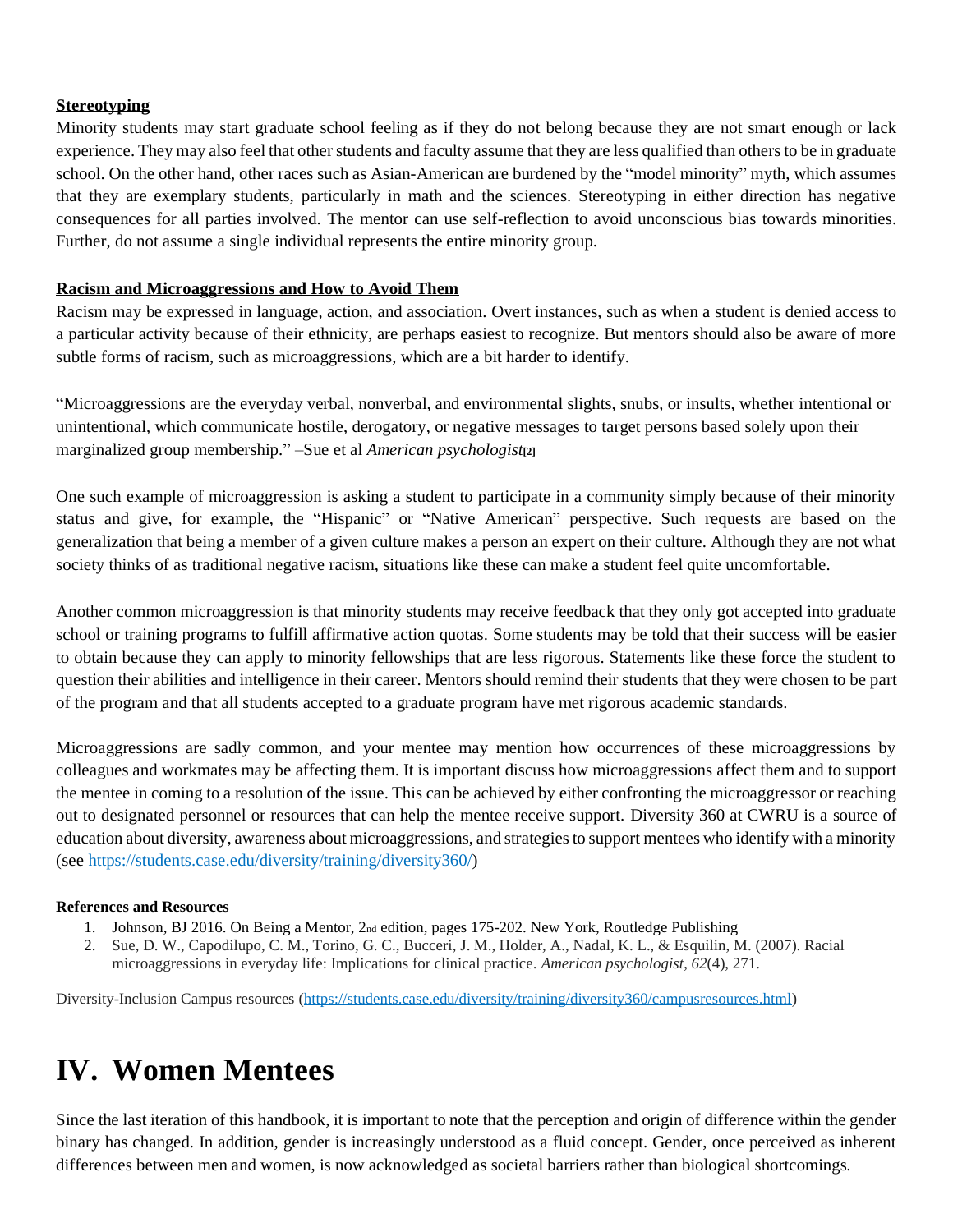Gender bias in education will continue to present barriers in professional achievement post-graduation. Fields that are heavily predominated by one gender may be particularly susceptible to gender bias, and it must be noted that gender bias cuts both ways: it can also be felt by males in fields that are predominantly female. Thus, providing separate sets of guidelines for the mentorship of men and women is outdated and inherently biased. To ensure success for both women and female-identified students as well as men and male-identified students, mentors should treat men and women the same in the classroom and in the work environment. This section will focus on women and female-identified graduate students, but mentors should also be aware of fields or situations where men and male-identified graduate students may similarly suffer from gender bias.

### **Statistics on Women and Female-identified Graduate Students**

#### **Table 1**

*Enrollment by gender per graduate studies department[1]*

| <b>Graduate Studies</b> [2]         | Men   |     | Women |     | <b>Total</b> |
|-------------------------------------|-------|-----|-------|-----|--------------|
| Applied Social Sciences (MSSA, MNO) | 93    | 14% | 590   | 86% | 683          |
| Dental Medicine (DMD, MSD)          | 201   | 48% | 221   | 52% | 422          |
| Law (JD, LLM, MA, SJD)              | 298   | 51% | 288   | 49% | 586          |
| Management (MBA, MAcc, MS, MSM, DM) | 492   | 51% | 470   | 49% | 962          |
| Medicine (MD, MS)                   | 445   | 47% | 501   | 53% | 946          |
| Nursing (MN, MSN, DNP)              | 82    | 19% | 361   | 81% | 443          |
| <b>Graduate Studies</b>             | 1,283 | 49% | 1,349 | 51% | 2,632        |
| <b>TOTAL</b>                        | 2,894 | 43% | 3,780 | 57% | 6,674        |

In the 2016 Diversity Snapshot<sub>[3]</sub> the total women represented 39% (n=497) of the full-time faculty (n=1,268). Although the percentage of undergraduate women remained consistent from 2015 to 2016 (45%, n=2,324), the number of women graduate students increased in proportion to men (55%, n=3,578). There were 47 new men and 246 new women enrolled from 2015 to 2016. This change is representative of the increasing trend nationally for women to pursue graduate education. As of fall 2016, there were 5,902 women enrolled as students across campus. Doctoral pursuit is referenced in terms of completion, not progress in and through program. The University's reporting does not currently include demographic (i.e. gender breakout) nor current enrollment and progression through the doctoral process.

#### **Table 2**

*Doctoral degrees awarded in 2016-2017*

| Program                            | Completion |
|------------------------------------|------------|
| <b>Masters across all programs</b> | 1,451      |
| Master of Accountancy              | 71         |
| Master of Arts                     | 79         |
| Master of Business Administration  | 144        |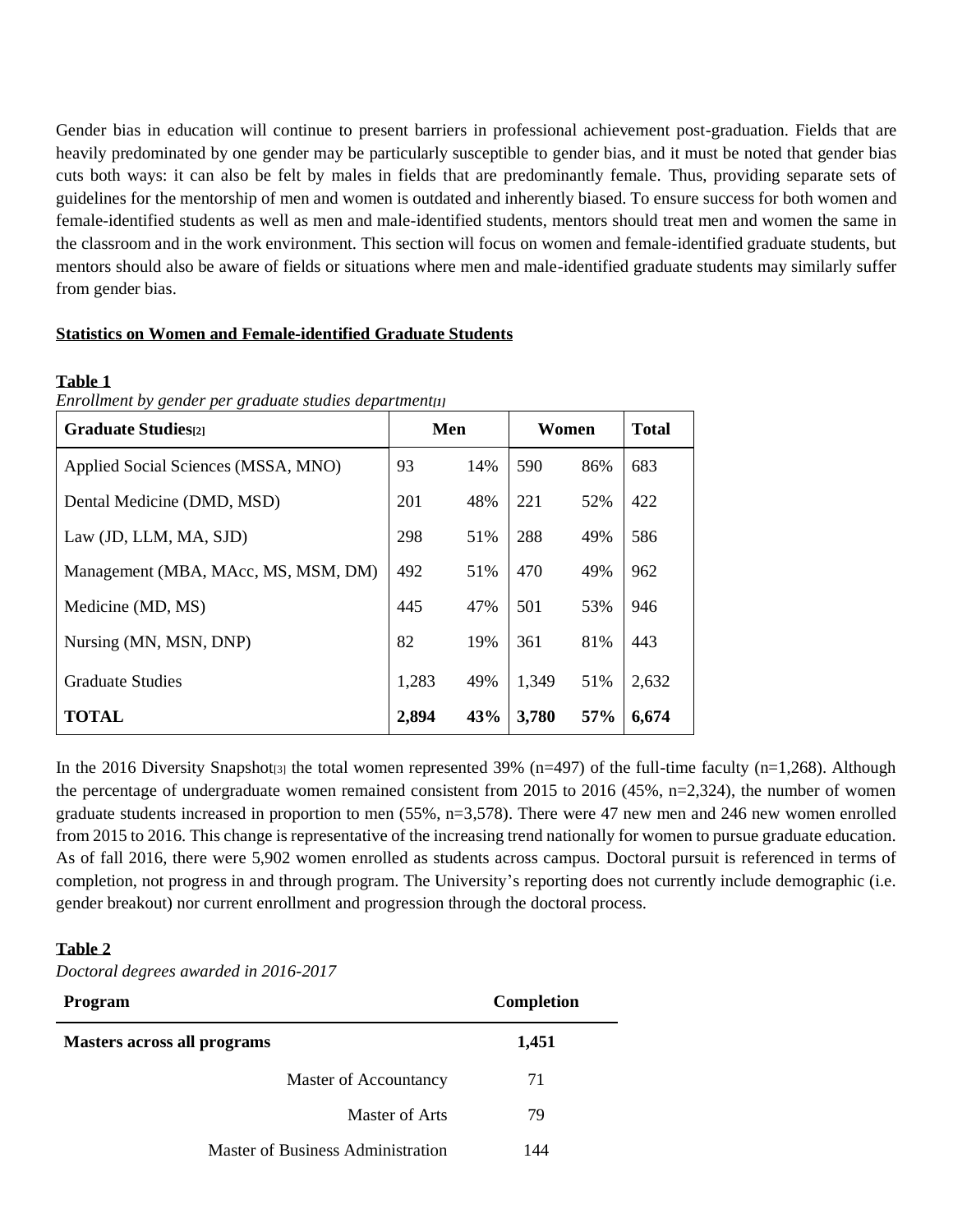| Master of Engineering                    | $\overline{2}$ |
|------------------------------------------|----------------|
| Master of Engineering and Management     | 70             |
| <b>Master of Fine Arts</b>               | $\mathbf{1}$   |
| Master of Laws                           | 55             |
| Master of Nonprofit Organizations        | 15             |
| Master of Nursing                        | 34             |
| Master of Public Health                  | 23             |
| <b>Master of Science</b>                 | 380            |
| MS in Anesthesia                         | 66             |
| MS in Dentistry                          | 13             |
| MS in Management                         | 242            |
| MS in Nursing                            | 88             |
| MS in Social Administration              | 168            |
| Doctorates, Research/Scholarship         | 206            |
| Doctor of Philosophy                     | 196            |
| Doctor of Musical Arts                   | 2              |
| Doctor of Management                     | 3              |
| Doctor of Juridical Science              | 5              |
| <b>Doctorates, Professional Practice</b> | 451            |
| Doctor of Dental Medicine                | 68             |
| Doctor of Medicine                       | 193            |
| Doctor of Nursing Practice               | 54             |
| Juris Doctor                             | 136            |
| <b>TOTAL</b>                             | 2,108          |

### **Mentoring and Advising**

Women can be as competitive and assertive as men. However, some women may choose to avoid conflict and tension due to how women are socialized to communicate. Women who avoid conflict in the workplace or classroom may be selective in approaching potentially tense situations. If a teacher or individual in position of authority would like to engage students in active dialogue in the classroom, they should introduce the conversation stating the expectations for engagement. Some women may need to be given room to speak when in the minority of a class or lab environment.

A mentor can help a mentee process professional and interpersonal interactions and suggest ways in which those interactions may be strengthened. In some instances, this may be encouraging a student to be more assertive and speak up, while in other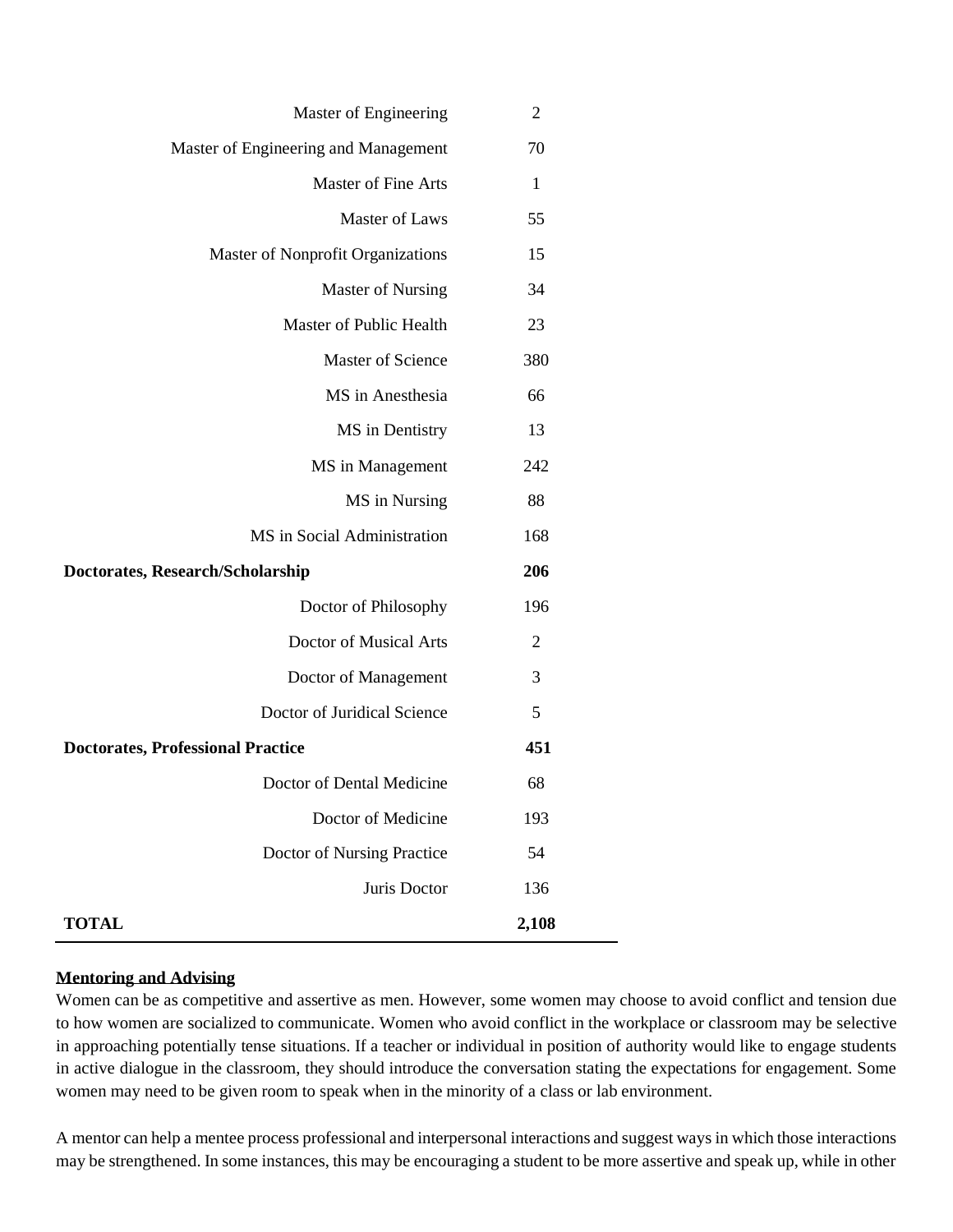instances, women may be encouraged to engage in collaborative work with non-traditional partners. It is the student's responsibility to learn and use their mentor; the student is not in a passive state.

### **Finding a Productive Mentor-Mentee Match**

Women may benefit from being partnered with female role models who are assertive. Fields that typically have an obvious gender minority – i.e. an overwhelmingly male or (as the case may be for some male mentees) female predominance – may benefit greatly from such a role model. However, gender should not be the sole criteria for matching mentees and mentors.

### **Familial Responsibilities**

Women<sub>[4]</sub> have the privilege and burden of pregnancy. Mentees should review the department specific and/or School of Graduate Studies maternity policy. This can include student health plan benefits, parental leave (for both men and women) policies and procedures, and leave of absence processes. The mentor can offer to create a self-care plan with their mentee who is planning to become a new parent using established resources at CWRU.

Many women feel the importance of "pushing through" when it is not necessary. Health and wellness tend to be put on a back burner throughout their educational path. A mentor serves as a source to check and balance one's self within a supportive environment.

Mentors can help guide supportive conversations about family planning. Women should never feel that they are being treated differently by a professor, mentor, or adviser because of a pregnancy. Under no circumstances should a woman face comments regarding her physical ability, hormonal changes, or competence ("pregnancy brain"). Women should not be asked if they plan to have children, if they plan to get married, or other intrusive and unprofessional questions.

Should health or well-being during a pregnancy impact their work or ability to meet deadlines, it is the mentee's responsibility to connect with their professor, mentor, or adviser to shift their responsibilities for the necessary timeframe.

#### **Suggestions and Resources for Mentees Experiencing Discrimination or Harassment**

Connect mentees to the appropriate resources if they experience gender-based violence, discrimination, or a family emergency. Do not try to handle it yourself. Mentees should be encouraged to report instances of harassment either to their supervisor, chair, dean of Graduate Studies, and/or to the Title IX office on campus (which can be done anonymously). Additionally, respect and use the names, pronouns, and/or labels the mentee uses. Gender identities will be further covered in later sections.

#### **Suggestions for Mentors to Avoid**

Do not ask women to smile. Women should be expected to keep the same facial and body expression as men without bias or judgment.

Do not comment on women's clothing, unless appropriate. Discuss professional attire for a conference, but avoid judgmental language such as "you would be better off wearing a skirt." Commenting on proper safe lab attire is appropriate.

Do not ask about family planning or personal matters until a trustworthy relationship has been established. It is acceptable to ask a mentee if these are topics they would like to talk about with you. If they say "yes," then you may engage.

Physical contact is not acceptable. Not only may it be unwelcome or inappropriate, some students may have an aversion to being touched. Read their body language and always ask first. It is ok to ask a mentee if certain physical contact is acceptable. For example, if they are crying you may ask if they would like a hug. If, and only if, they say "yes," then you may engage. There are very few circumstances where physical contact is appropriate or necessary. It is best to avoid contact.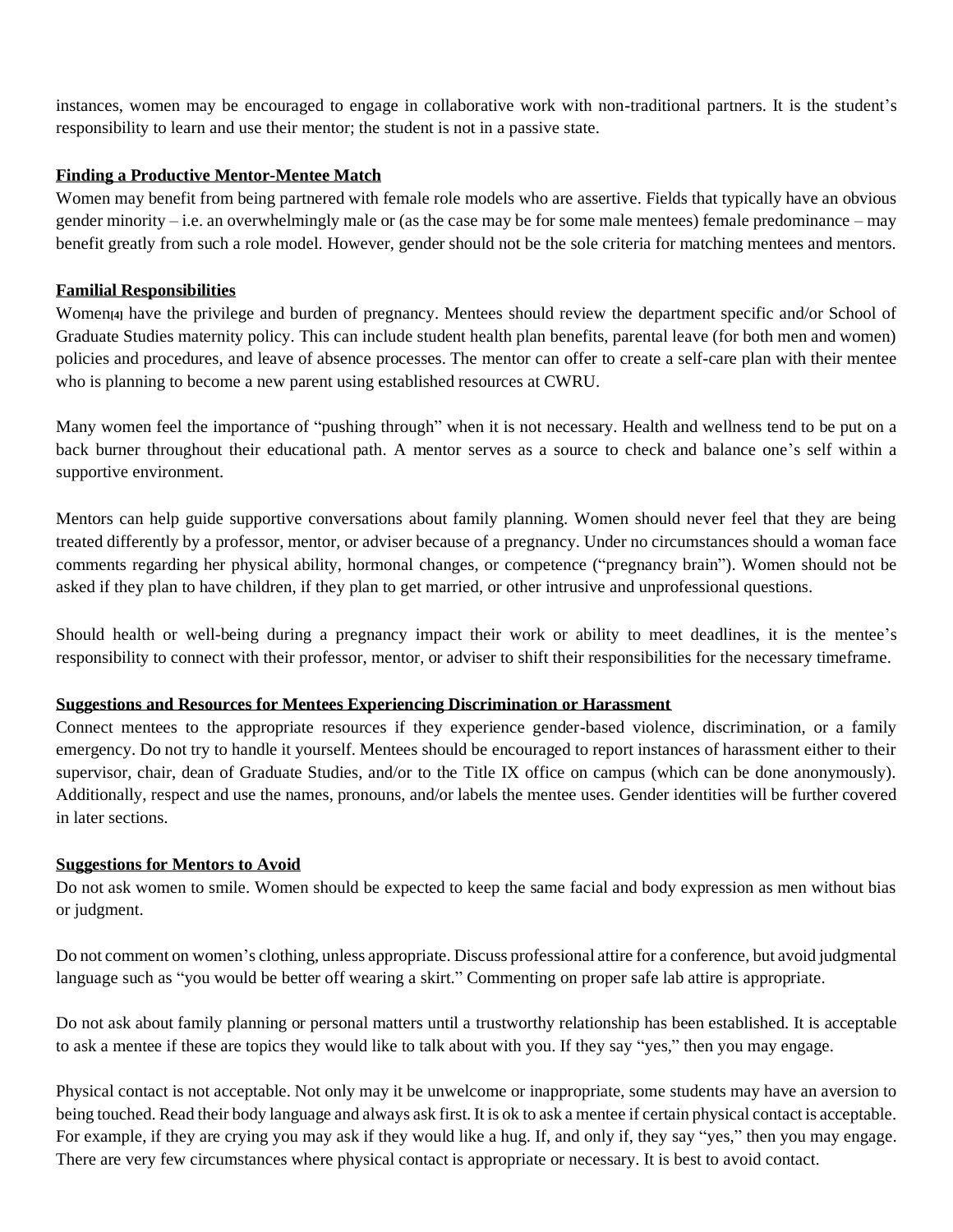Avoid "process punishment" such as, "I went through the process, that's just the way it is." Such comments are dismissive of a student's concerns. There is no reason for academic hazing or harassment. Students and candidates are already in a position of less power and privilege. To purposefully belittle, bully, condescend, or intimidate a student is harassment. Women seldom report harassment because they fear retribution, they do not want to lose their job, and they do not want to risk having to find a new lab/department/program. Thus, it is the responsibility of the mentor to avoid such behavior. It is also their responsibility to point out instances when harassment occurs as noted in conversation the with mentee and guide action towards addressing the situation.

### **References and Resources**

- 1. Does not include CIM students or doctoral specific program enrollment
- 2. <http://case.edu/ir/media/caseedu/institutional-research/documents/students/enrollbygender17.pdf>
- 3. [http://case.edu/ir/media/caseedu/institutional-research/documents/pdfs/Diversity\\_Snapshot\\_Fa2016.pdf](http://case.edu/ir/media/caseedu/institutional-research/documents/pdfs/Diversity_Snapshot_Fa2016.pdf)
- 4. Transgender men who are pregnant also encounter similar bias. This is further discussed in the LGBTQA+ section.
- 5. Flora Stone Mather Center for Women [\(https://students.case.edu/departments/centerforwomen/\)](https://students.case.edu/departments/centerforwomen/)
- 6. ACES+. The Academic Careers in Engineering & Science (ACES) program at Case Western Reserve University was part of the National Science Foundation (NSF) ADVANCE program to develop a national science and engineering workforce that includes the full participation of women at all levels of faculty and academic leadership. <https://case.edu/aces/>

### **V. LGBTQA+ Mentees**

### **Introduction to the LGBTQA+ Community**

Members of the LGBTQA+ community, such as those that identify as lesbian, gay, bisexual, transgender, queer, questioning, asexual, allies, pansexual, intersex, or two-spirit, among other identities, represent the spectrum of sexual and gender identities outside of traditional societal rules of heterosexuality and gender binary (i.e. male, female). Strides within modern western culture have led to growing awareness and acceptance of members of the community, leading to more LGBTQA+ individuals feeling comfortable to be expressive of their identities in their personal lives as well as in the workplace. Graduate students belonging to this community lie on a gamut of comfort with disclosing their identity in a workplace or school environment, in their personal lives, or to themselves. To this end, providing an open-minded, inclusive, and supportive climate is imperative for members of the LGBTQA+ community to thrive. It also requires knowing the different climates they inhabit: regional or statewide, local, university-level, and program-level.

Better understanding of the LGBTQA+ community comes from an understanding of sexual identity, gender identity, and gender expression. Sexual identity refers to how the person identifies themselves independent of their sexual behavior (i.e. sexual acts the individual engages in) or sexual orientation (i.e. attraction to a certain sex, gender, or multiple sexes or genders) and is inclusive of identities such as asexuality and pansexuality, among others. Usage of the term MSM (men who have sex with men) in medical literature, for example, is inclusive of men who may identify as asexual or straight.

Gender identity refers to how the person identifies themselves, which may or may not be different from their biological sex (i.e. male versus female). Those who identify with a gender other than their biological sex may describe themselves as transgender, genderqueer, genderfluid, agender, pangender, two-spirit, and so on. To encompass the entire gender variant community, many use the term "trans\*" for inclusivity. Some in the trans\* community prefer alternative pronouns for others to use in reference to them, such as ze/zir/zirs or they/their/theirs, among others, instead of he/him/his and she/her/hers.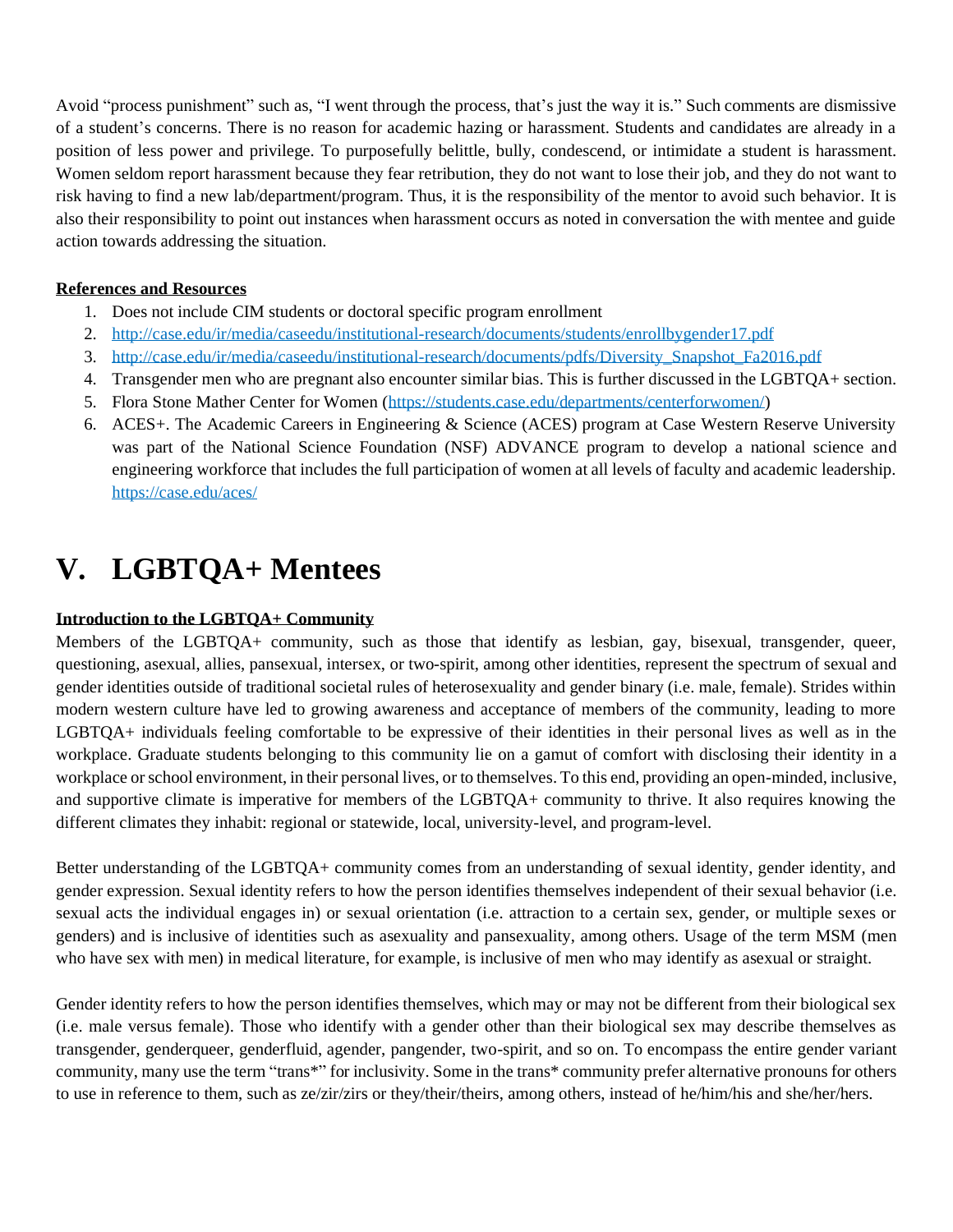Gender expression refers to how the person expresses gender externally, such as through clothing or make-up, social behavior, and so on. It is usually described on a spectrum from the feminine to masculine, including the androgynous. Drag queens are an example of a theatrical form of feminine gender expression.

One additional point to make is that some individuals may not have a determinate biological sex as they differ biologically from either female or male. These individuals are termed intersex (the former term hermaphrodite is now derogatory) and should not be conflated with transgender individuals. Parents had historically assigned the individual a gender as a child, but medical doctors are beginning to advise that parents wait for the child to assert its own gender identity.

For other definitions on LGBTQA+ terms, please refer to the glossary at the end of this section.

### **Social Environment and Climate for an LGBTQA+ Individual**

How an LGBTQA+ student acts in a given situation may be seen through the lens of the sociopolitical climate they were exposed to previously, such as at their undergraduate institution or where they grew up, as well as the current climate in graduate school. CWRU graduate students interact within a number of contexts, such as within the local and regional area of Cleveland, within CWRU itself, as well as within their program. Each of these contexts may have a different climate with respect to acceptance of LGBTQA+ individuals. Knowing a bit more about the LGBTQA+ climate at each of these levels will assist in understanding how supported or stigmatized a student might feel in their life.

Although LGBTQA+ individuals are getting more attention in mainstream media and politics, there is still considerable stigma associated with being a part of this community no matter the general climate. Social support for LGBTQA+ students can be found through multiple associations at the university level, including the CWRU LGBT center, the graduate student group QGrad, and the undergraduate student group SPECTRUM. Local and national efforts include the LGBT Center of Greater Cleveland and associations such as the Human Rights Campaign, GLAAD, GLSEN, and PFLAG. Additionally, Stonewall Sports has established multiple LGBTQA+ team sporting leagues in the city, such as kickball and dodgeball, which are available seasonally.

For a mentor, cultivating an accepting and welcoming climate may include getting SafeZone training and displaying stickers or symbols of LGBTQA+ support in their office. SafeZone training can be accessed by contacting the LGBT Center staff, currently director Liz Roccoforte [\(liz.roccoforte@case.edu\)](mailto:liz.roccoforte@case.edu) or AmariYah Israel [\(amariyah.israel@case.edu\)](mailto:amariyah.israel@case.edu), to schedule a group training or attend a scheduled training. Remaining cognizant of the stigma and issuessurrounding LGBTQA+ students and knowing safe places for support is helpful for when a student is going through difficult times. Additionally, the student may want mentors who specialize in or advocate for LGBTQA+ students and who can serve as role models. Networking with faculty, the LGBT center, or LBGTQA+ student organizations such as QGrad may result in finding a mentor that can assist the student with these topics.

Transgender people run into a number of difficulties relating to transitioning, including requests for legal name changes that may require reissuance of important documents, such as diplomas, need for comprehensive health insurance to cover gender affirmation care, and lack of gender-neutral bathrooms. Additionally, transmen may still maintain the ability to become pregnant; pregnancy and its impact on mentees is discussed more completely in the women mentees section. The CWRU LGBT Center has a number of resources to address difficulties common to transgender individuals, and gender affirmation care is currently fully supported by the student health insurance plan. These difficulties accompany other social aspects of transition, most notably pronoun use and name changes, which may be different depending on the social sphere and how comfortable the trans person may be with their identity. Usage of the correct pronoun and name is highly affirmatory and makes trans people feel truly seen; incorrect usage of pronouns or names can be invalidating and is unfortunately common amongst strangers due to gender stereotypes propagated by outdated societal constructs. Knowing these difficulties may help gain perspective on where transgender students are coming from.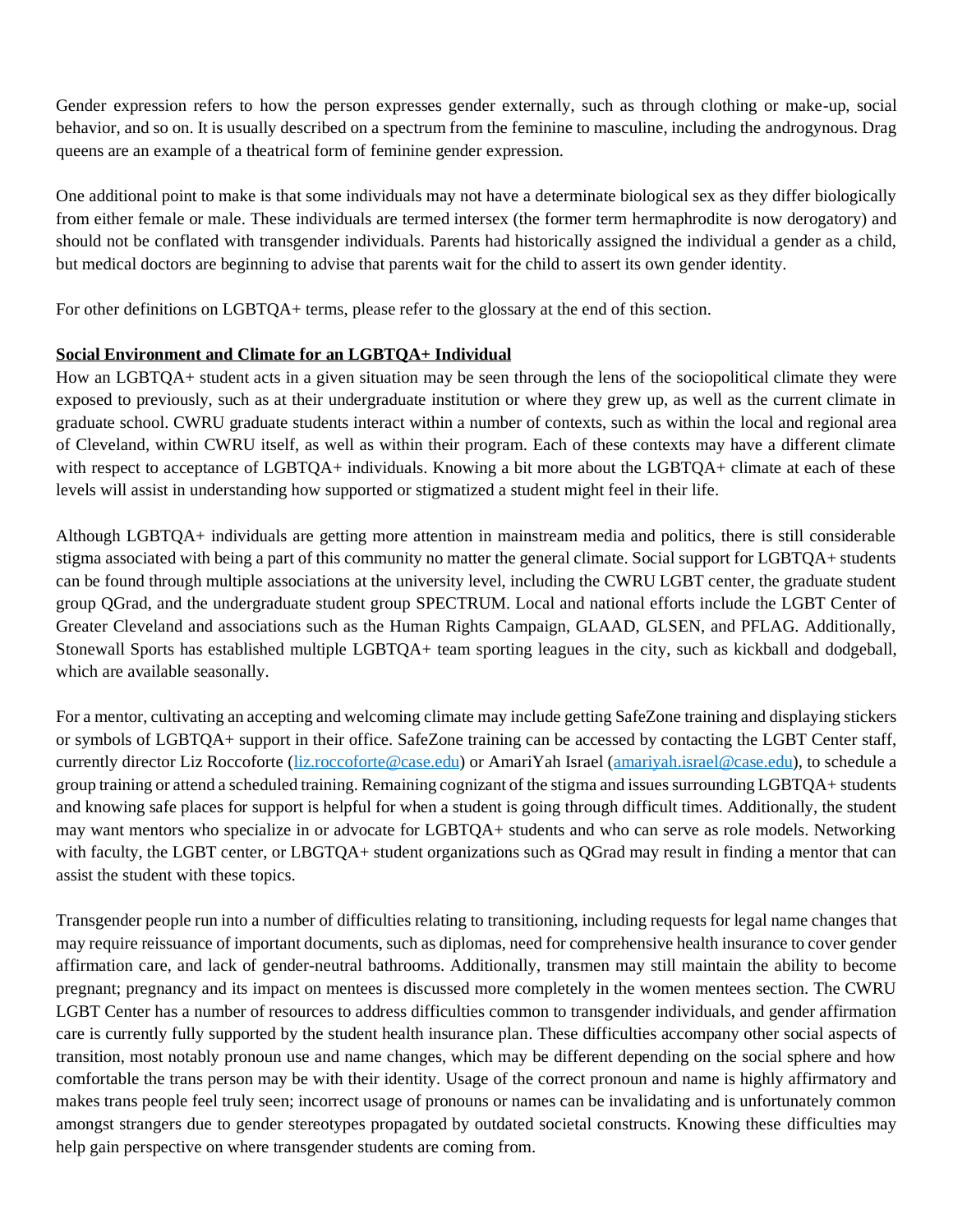Finally, coming out may be a difficult process for the student, who may be considering both the fear of needing to protect themselves or having an exit strategy as well as the fear of compromising their values or sense of self. Each student will be different in this regard and some may not bring their personal lives to school for a variety of reasons. As with other LGBTQA+ topics, the student will take the lead on introducing them if or when they feel comfortable, and it is best practice to be accepting and welcoming of the student's disclosures.

### **Discrimination**

Discrimination of LGBTQA+ individuals leads them to feel invisible, ostracized, isolated, concealed, and undervalued. Discrimination against LGBTQA+ individuals is quite common and may go unnoticed in the form of microaggressions. Microaggressions are brief verbal, behavioral, or environmental indignities, unintentional or intentional that communicate prejudice, discrimination, and hostility subtly with words as well as actions. In fact, there is a remarkable lack of state-wide or federal protections for those of the LGBTQA+ community, such that discrimination against LGBTQA+ individuals is considered legal. Additionally, discrimination may also occur within the LGBTQA+ community, such as marginalization of bisexuals or dismissal of transgender people. LGBTQA+ students will feel safer in environments where forms of discrimination, such as microaggressions or blatant heterosexism, are absent or avoided. Here are some examples of discrimination to be aware of:

- Heterosexism is the belief that heterosexuality is superior and the norm, such that a person is heterosexual unless otherwise indicated. An example of such would be asking a female acquaintance about her boyfriend. Use unassuming words such as "partner" instead.
- Genderism is the belief that gender only exists as a binary system of man-woman, where gender is automatically and intractably linked to one's sex assigned at birth. An example of such would be having bathrooms marked for "men" and "women" rather than having gender-neutral or unisex bathrooms or stating that certain toys are gender specific such as giving dolls to girls and trucks to boys.
- Homophobia is the irrational fear of homosexuals or homosexuality. An example of such would be mentioning that you wish gay men didn't act so "gay" (flamboyant).
- Transphobia is an irrational fear of those who are gender variant and/or the inability to deal with gender ambiguity. For example, saying, "you are so pretty  $-1$  couldn't even tell you were trans!" is a form of transphobia.
- Biphobia is not a fear but rather a marginalizing belief that bisexuality does not exist, that everyone is bisexual, that bisexual individuals are simply hypersexual, that bisexuality is a temporary phase between either heterosexuality or homosexuality, or that when a bisexual has an opposite-sex or same-sex partner, that individual is no longer bisexual but rather heterosexual or homosexual instead. An example would be thinking that a bisexual woman dating a man is straight, no longer bisexual, or sex-hungry. Biphobia includes assuming that because someone is dating the opposite sex they are "straight."

### **Glossary of selected LGBTQA+ Terms (see Appendix I for extended glossary)**

**Ally:** (noun) a typically straight or cis-identified person who supports and respects for members of the LGBTQ community **Aromantic:** (adj) describes a person who experiences little or no romantic attraction to others and/or a lack of interest in forming romantic relationships

**Asexual:** (adj) having a lack of (or low level of) sexual attraction to others and/or a lack of interest or desire for sex or sexual partners. Asexuality exists on a spectrum from people who experience no sexual attraction or have any desire for sex to those who experience low levels and only after significant amounts of time

**Biological Sex:** (noun) a medical term used to refer to the chromosomal, hormonal and anatomical characteristics that are used to classify an individual as female or male or intersex. Often referred to as simply "sex," "physical sex," "anatomical sex," or specifically as "sex assigned [or designated] at birth"

**Bisexual:** (adj) a person emotionally, physically, and/or sexually attracted to male/men and females/women. Other individuals may use this to indicate an attraction to individuals who identify outside of the gender binary as well and may use bisexual as a way to indicate an interest in more than one gender or sex (i.e. men and genderqueer people). This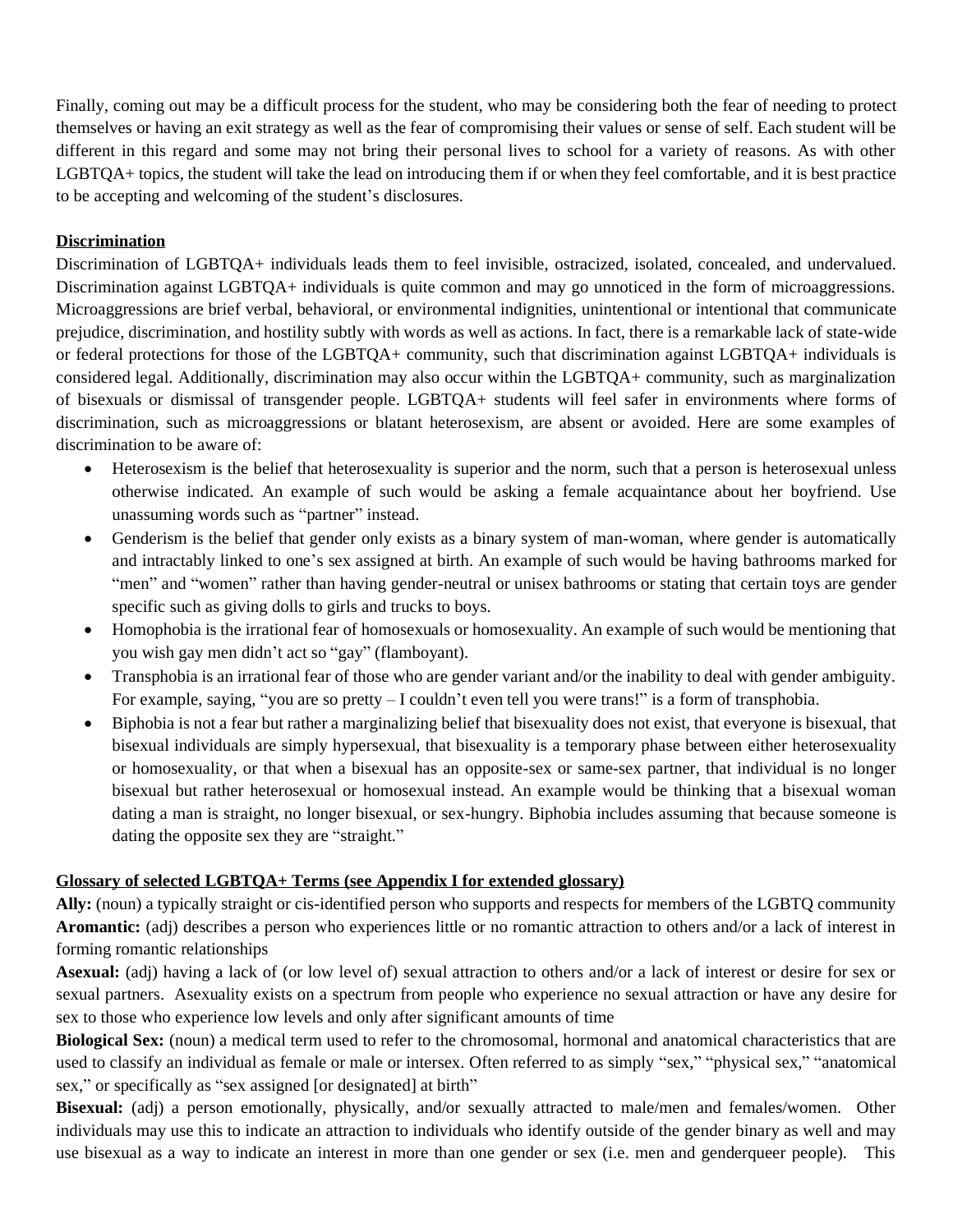attraction does not have to be equally split or indicate a level of interest that is the same across the genders or sexes an individual may be attracted to

**Cisgender:** (adj, pronounced "siss-jendur") a person whose gender identity and biological sex assigned at birth align (e.g., man and male-assigned). A simple way to think about it is if a person is not trans\*, they are cisgender

**Cisnormativity:** (noun) the assumption, made by individuals or institutions, that everyone is cisgender, and that cisgender identities are superior to trans\* identities or people. Leads to invisibility of non-cisgender identities

Gender Binary: (noun) the idea that there are only two genders (male/female) and that a person must be strictly gendered as either male or female

**Gender Expression:** (noun) the external display of one's gender, through a combination of dress, demeanor, social behavior, and other factors, which is generally measured on scales of masculinity and femininity. Also referred to as "gender presentation"

**Gender Fluid:** (adj) a gender identity best described as a dynamic mix of boy and girl. A person who is gender fluid may always feel like a mix of the two traditional genders, but may feel more man some days, and more woman other days

**Gender Identity:** (noun) the internal perception of one's gender and how they label themselves based on how much they align or don't align with what they understand their options for gender to be. Common identity labels include man, woman, genderqueer, trans, and more

**Gender Non-Conforming (GNC):** (adj) someone whose gender presentation, whether by nature or by choice, does not align in a predicted fashion with gender-based expectations

**Genderqueer:** (adj) a gender identity label often used by people who do not identify with the binary of man/woman; or as an umbrella term for many gender non-conforming or non-binary identities (e.g., agender, bigender, genderfluid). Genderqueer people may combine aspects of various gender identities (bigender, pangender), may not have a gender or identify with a gender (genderless, agender), may move between genders (genderfluid), or may be third gender or othergendered (includes those who do not place a name to their gender having an overlap of, or blurred lines between, gender identity and sexual and romantic orientation)

**Gender Variant:** (adj) someone who either by nature or by choice does not conform to gender-based expectations of society (e.g. transgender, transsexual, intersex, gender-queer, cross-dresser, etc.)

**Heteronormativity:** (noun) the assumption, in individuals or in institutions, that everyone is heterosexual, and that heterosexuality is superior to all other sexualities. Leads to invisibility and stigmatizing of other sexualities. Often included in this concept is a level of gender normativity and gender roles, the assumption that individuals *should* identify as men and women, and be masculine men and feminine women, and finally that men and women are a complimentary pair

**Heterosexism:** (noun) behavior that grants preferential treatment to heterosexual people or, that reinforces the idea that heterosexuality is somehow better or more "right" than queerness, or that makes other sexualities invisible

**Heterosexual:** (adj) a person primarily emotionally, physically, and/or sexually attracted to members of the opposite sex. Also known as straight

**Homophobia:** (noun) an umbrella term for a range of negative attitudes (e.g., fear, anger, intolerance, resentment, erasure, or discomfort) that one may have towards members of LGBTQ community. The term can also connote a fear, disgust, or dislike of being perceived as LGBTQ

**Romantic Attraction:** (noun) an affinity for someone that evokes the desire to engage in relational intimate behavior (e.g., flirting, dating, marriage), which can be experienced in varying degrees (from little-to-non, to intense). Often conflated with sexual attraction or emotional/spiritual attraction

**Sexual Attraction:** (noun) an affinity for someone that evokes the want to engage in physical intimate behavior (e.g., kissing, touching, intercourse), which can be experienced in varying degrees (from little-to-non, to intense). Often conflated with romantic attraction or emotional/spiritual attraction

**Sexual Orientation:** (noun) the type of sexual, romantic, emotional/spiritual attraction one feels for others, often labeled based on the gender relationship between the person and the people they are attracted to (often mistakenly referred to as sexual preference)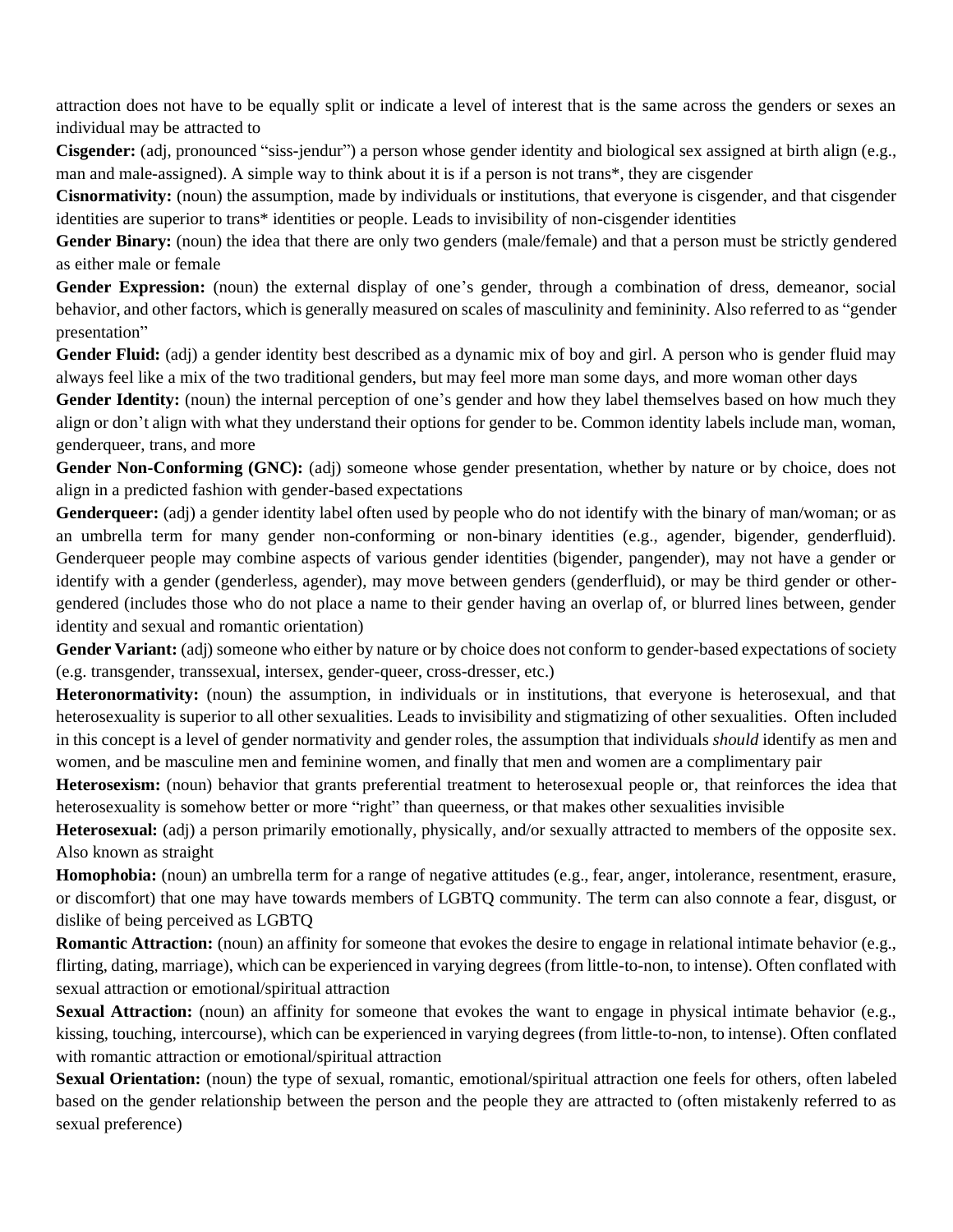**Sexual Preference:** (noun) the types of sexual intercourse, stimulation, and gratification one likes to receive and participate in. Generally, when this term is used, it is being mistakenly interchanged with "sexual orientation," creating an illusion that one has a choice (or "preference") in who they are attracted to

**[Trans\\*/](http://itspronouncedmetrosexual.com/2012/05/what-does-the-asterisk-in-trans-stand-for/)Transgender:** (adj) (1) An umbrella term covering a range of identities that transgress socially defined gender norms. Trans with an asterisk  $(*)$  is often used to indicate that you are referring to the larger group nature of the term; (2) A person who lives as a member of a gender other than that expected based on anatomical sex

**Transman:** (noun) An identity label sometimes adopted by female-to-male transgender people or transsexuals to signify that they are men while still affirming their history as assigned female sex at birth (sometimes referred to as transguy)

**Transwoman:** (noun) Identity label sometimes adopted by male-to-female transsexuals or transgender people to signify that they are women while still affirming their history as assigned male sex at birth

**Transsexual:** (noun and adj) a person who identifies psychologically as a gender/sex other than the one to which they were assigned at birth. Transsexuals often wish to transform their bodies hormonally and surgically to match their inner sense of gender or sex

**Ze/Hir:** (noun, pronounced "zee"/"here") alternate pronouns that are gender neutral and preferred by some trans\* people. They replace "he" and "she" and "his" and "hers" respectively. Alternatively, some people who are not comfortable or do not embrace "he" or "she" use the plural pronoun "they" and "their" as gender neutral singular pronouns

### **References**

- 1. "Proud and Prepared: A Guide for LGBT Students Navigating Graduate Training" was released in August 2015 by the American Psychological Association of Graduate Students Committee on Sexual Orientation and Gender Diversity (APAGS-CSOGD). Retrieved from <http://www.apa.org/apags/resources/lgbt-guide.aspx>
- 2. Vocabulary Extravaganza 3.0. (n.d.). Retrieved from [http://thesafezoneproject.com/activity/vocabulary](http://thesafezoneproject.com/activity/vocabulary-extravaganza-2-0/)[extravaganza-2-0/](http://thesafezoneproject.com/activity/vocabulary-extravaganza-2-0/)
- 3. Lesbian Gay Bisexual Transgender Center at CWRU. [\(https://students.case.edu/departments/lgbt\)](https://students.case.edu/departments/lgbt)

### **VI. Mentees with Families**

### **Familial Responsibilities**

As previously stated, women face many challenges during pregnancy and immediately following birth. However, mentors can provide essential support for women to remain successful during this time.

Men also face significant changes when they become a parent. New parents face considerable stress, and plans for the unexpected and flexibility need to be established with the support of their mentor.

The same regard for self-care, respect, and planning should be affordable to all students who engage in the process of adoption. Similarly, stress on family structures should also be respected, regardless of the structure of the family. This may include scenarios involving care for an ailing parent or spouse, the death of a loved one, or other family needs. The ability to serve as a stable and loving family member does not conflict with the ability to be a successful student, employee, and/or candidate. If a situation arises where family and work/school are in conflict, the student and mentor can work together to find a solution. It is the mentee's responsibility to communicate with the mentor, and the mentor's responsibility to maintain a safe environment for conversation. Empathy from the mentor can support the mentee during stressful transitions in familial relationships.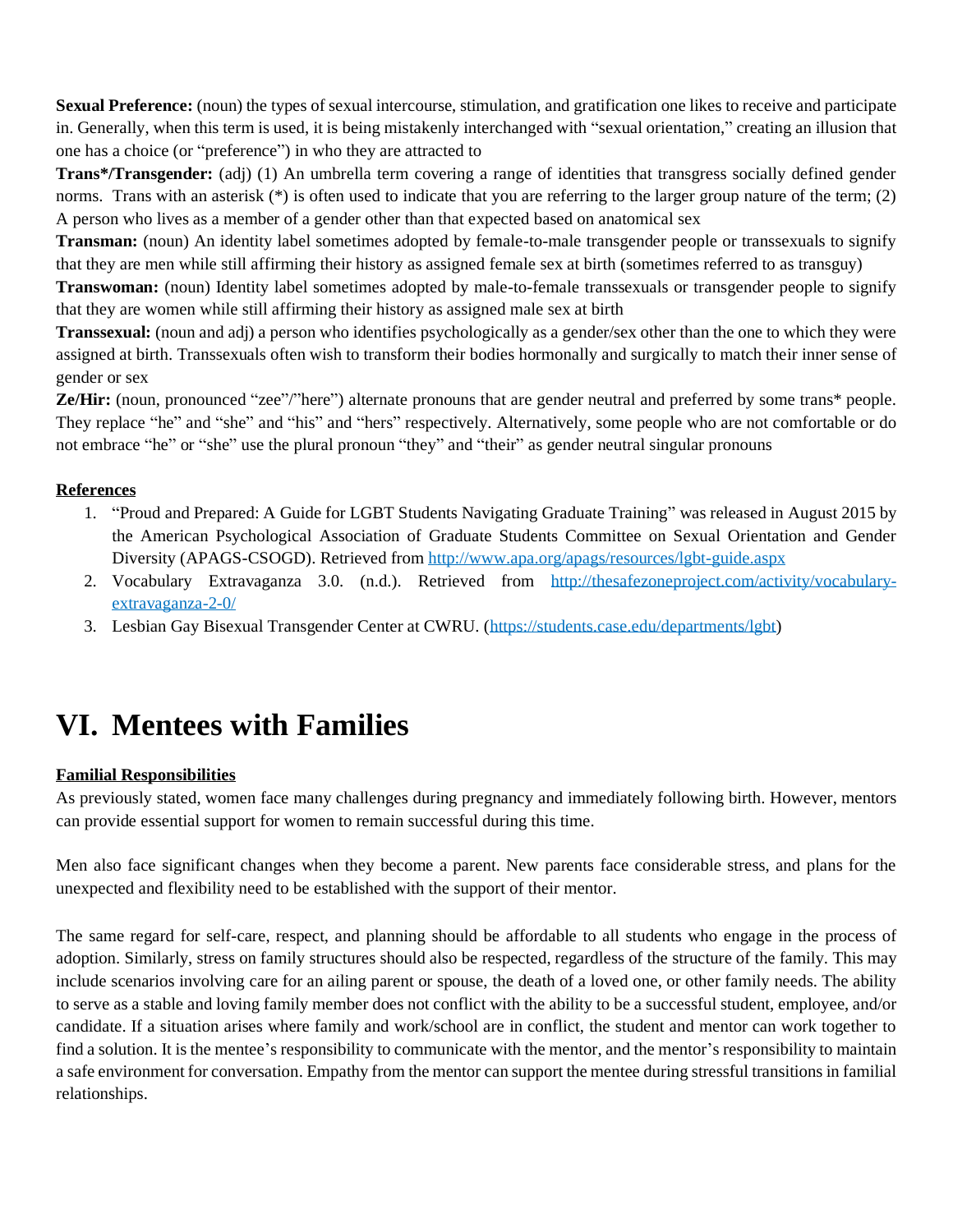### **VII. International Mentees**

### **Issues of Culture and Language in the Classroom**

For most international students, choosing to study in the United States means that they will need to function in a second language and adjust to an entirely new set of cultural and educational norms.[1] An important example is the issue of competition. Many international students feel that American classes are unnecessarily competitive. In particular, students from Eastern and Southeastern Asia—often trained in educational systems where the student's role is to be passive—are shocked to see American students speaking up without being called upon or challenging the remarks of professors and peers. They fear that if they do not exhibit these behaviors, the faculty will judge them to be less capable and/or less intelligent.

Many international students are also uncertain about academic rules. When combined with the difficulties of nuances in language and communication, uncertainty with the English language could result in violations of academic integrity and plagiarism. Some international students may be disappointed if their classes do not incorporate many international perspectives or if American faculty and students undervalue the global experiences they bring to the classroom.

#### **Social Stresses**

While many graduate students experience the stress of having moved away from family and friends, international students have an even greater sense of displacement. International students who bring their partners and children with them have worries about how well their families are adjusting to Cleveland, Ohio and to American life overall. In addition, a significant number of international graduate students are concerned with loneliness (because they are unfamiliar with the ways in which Americans socialize) and being unable to find people patient enough to speak with them.[1] A further complication is that, upon returning home, international graduate students find that because of their different dress, talk, and behavior, they have become foreigners in their own countries.

Below are a few suggestions for engaging and interacting with International students:

- If you have ever traveled to another country, recall how you had to rely on assistance from others as you became acclimated to the language and customs. Offer international students the same courtesies you needed when you traveled abroad.
- If you have traveled to their country, share the positive experiences from your visit with them. This may help communicate your awareness of their country, culture, and perspective.
- Demonstrate your interest in international students by reaching out to them at academic and social occasions. Ask about their research and outside interests. Take time to learn about their experiences and perspectives.
- Introduce new international students to more advanced international graduate students so that they have a network of people to rely on for advice. There are a number of student organizations on campus, including the Center for International Affairs.
- Some international students find it hard to jump into classroom discussions. Calling on them for specific responses may help engage them in your classes.
- Some international students find it difficult to converse over e-mail because they rely on seeing facial expressions and other mannerisms to understand conversations. You may want to offer to meet in person with international students if you think they have difficulties with e-mail.
- Do not assume that all international students have difficulties with English. Many were trained in English-speaking institutions and others have English as their first language.
- For students who are still working on English competency, ask them if they are comfortable with you correcting their use of English in a public setting (e.g., classroom).
- Clarify what constitutes original work and what is plagiarism.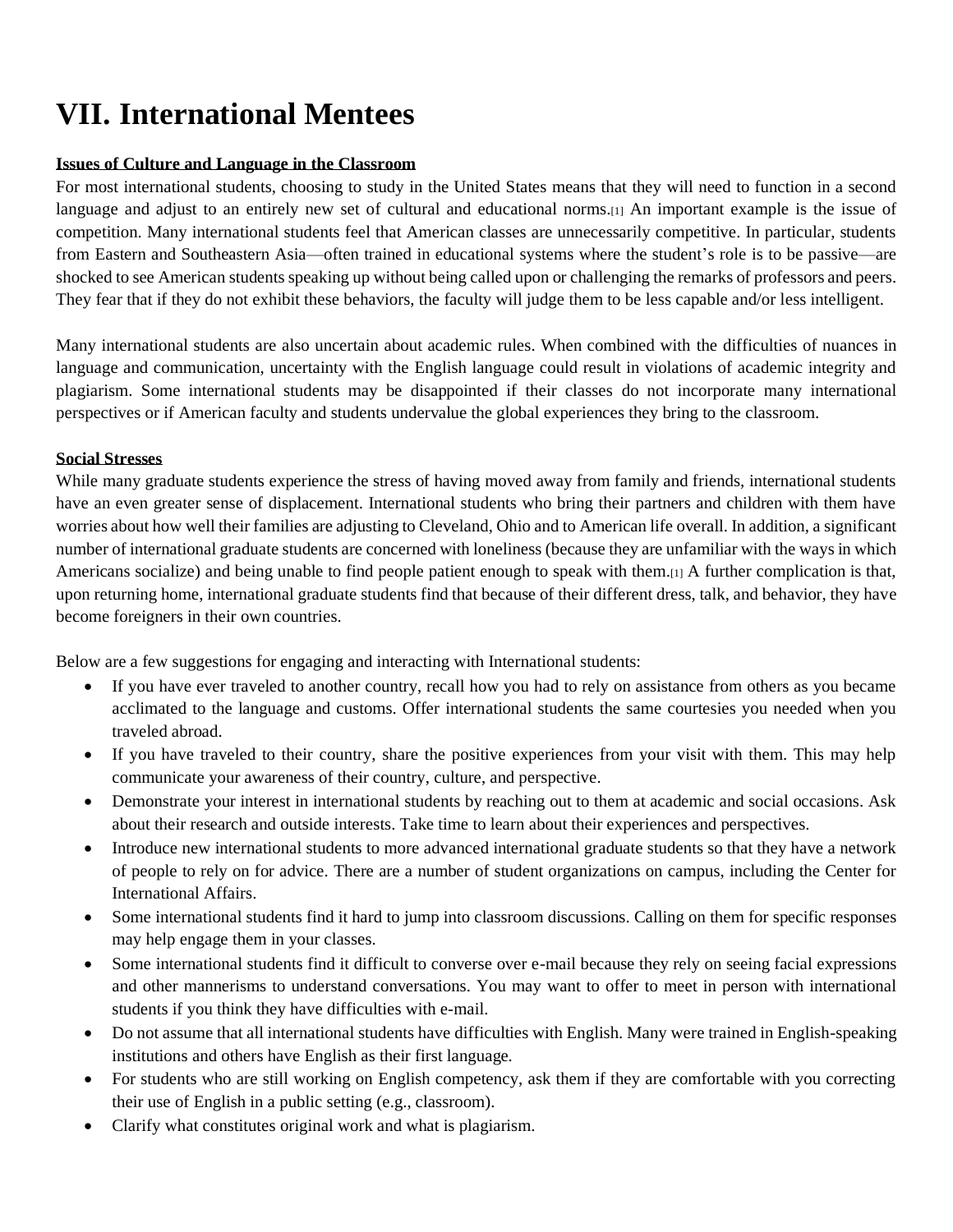• Be aware that international students must obey rules that govern their studies and funding. Most commonly, students have a single-country visa which prohibits them from traveling freely. They also cannot work for pay and are excluded from most U.S.-based fellowships.

### **Resources**

1. Trice, Ashton D. *A Handbook of Classroom Assessment*. Addison-Wesley Longman, 1999.

International Student Services:<https://case.edu/international/international-student-services>

### **VIII. Mentees with Disabilities**

### **Graduate Students with Disabilities**

A disability is a physical, cognitive, or mental impairment that greatly limits some, or many, aspects of the student's major life activities. A physical or mental impairment is defined as any physiological disorder or condition, cosmetic disfigurement, or anatomical loss affecting bodily functions. Physical impairment includes but not limited to impairment to the neurological, musculoskeletal, respiratory, cardiovascular, reproductive, digestive, immune system, skin, or endocrine system. Examples of mental impairment include emotional or mental illnesses and specific learning disabilities. Disabilities may incur changes to many major activities, including personal care, walking, seeing, hearing, eating, sleeping, learning, reading, thinking, and communicating.

Students are encouraged to self-disclose their disability to Disability Resources, other staff members or faculty. However, students are not obligated to disclose to anyone. If a student with a disability wants an accommodation, they must see a professional staff member in the Office of Disability Resources who can discuss the process of acquiring an accommodation. Once the student gets an accommodation, they will receive an accommodations memo. This memo states the accommodations that have been made for the student for that semester. New memos with any updated accommodations are given each semester, and it is the student's responsibility to provide the memo to faculty. The accommodation should not change the function of the class (e.g., flexible attendance accommodations for a laboratory class that requires participation will have different accommodations than a lecture class). Memos are not retroactive and they do not include a diagnosis. If you are unsure about the accommodations given, speak to a professional staff member in the Office of Disability Resources. They are advocates for the student as well as the professor.

If you have a student that is displaying behaviors that are troubling or inappropriate, faculty mentors should contact the Graduate Studies Office. Explain the behavior your student is displaying and they will be able to identify if they can help or will guide you to the correct office for support. Regardless if your student has a disability or not, all students are held to the same Student Code of Conduct.

### **Resources**

Office of Educational Services for Students (ESS): 216.368.5230. Disability Resources for students at CWRU [\(https://students.case.edu/academic/disability/\)](https://students.case.edu/academic/disability/)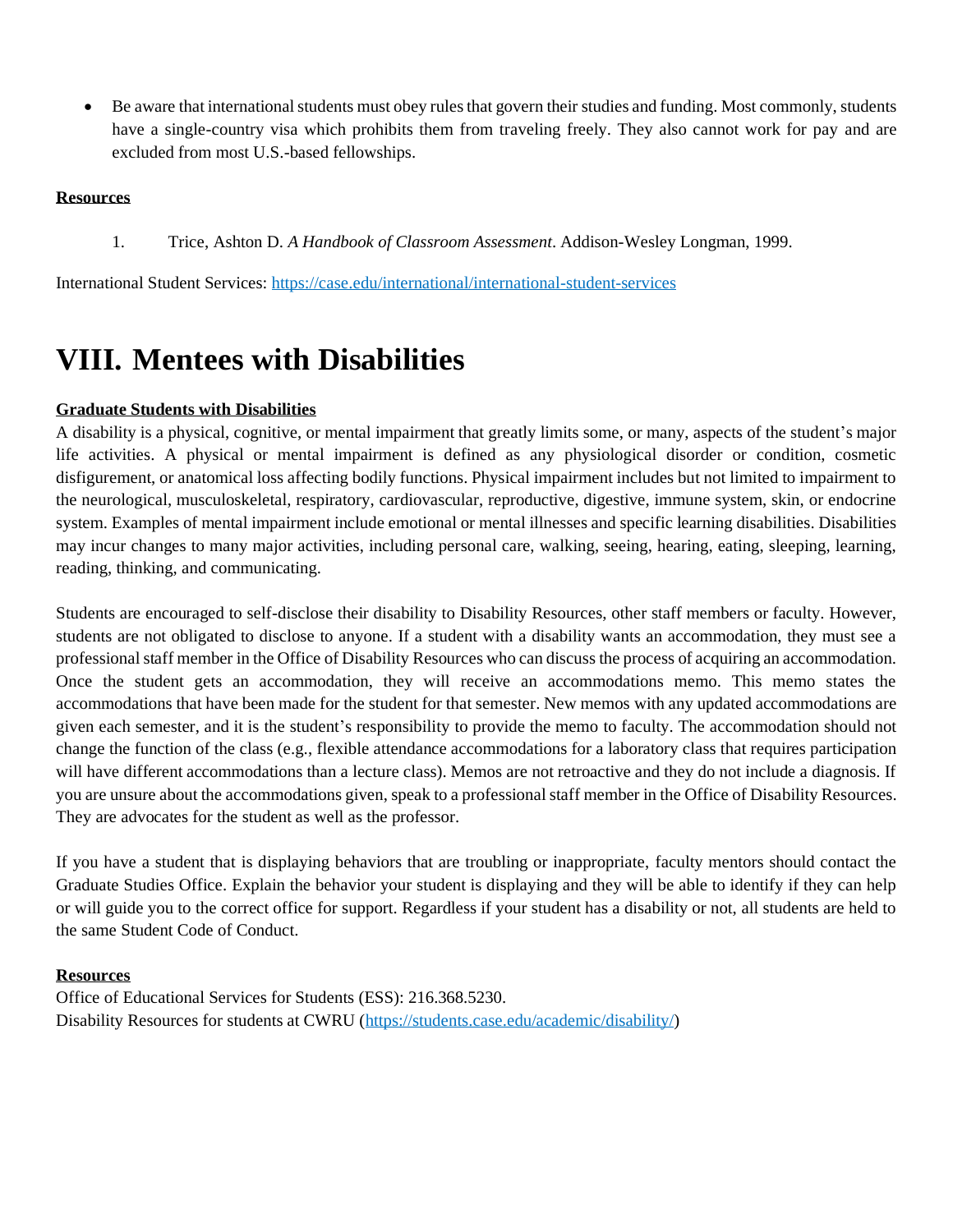### **IX. Mentees with Religious Beliefs**

It is important that mentors respect the religious practices that their graduate students choose to follow. While it is impossible for mentors to know every practice within every religion, this section outlines some things faculty members may want to be aware of when interacting with students of diverse religious beliefs.

### **Absences**

Students with religious beliefs may take days off from school for religious holidays, even though they may not be official university holidays. Examples include Rosh Hashanah for students with Jewish beliefs or Good Friday for students with Christian beliefs. It is important to let students know that observing their religious holidays will not result in a penalty and that faculty members will help fill them in on any information they have missed.

#### **Dietary Customs**

Many religions have dietary customs. Some of these customs are practiced only during religious holidays, such as the holy month of Ramadan for the Muslim faith, during which practicing Muslims do not consume food or drink during daylight hours. Other nutritional practices may persist at all times.

#### **Suggestions**

Make it clear to students on your class syllabus or in early discussions that absences due to religious practices will not hurt their grade or your opinion of their work ethic. It should also be made clear how much time in advance students should notify you of their absence and their responsibilities for making up the work.

Be accommodating to all religious practices of students. For example, if a meeting or class is scheduled during sunset, allow students who observe the holy month of Ramadan to bring some food and drink with them, as they will likely have not eaten all day.

When planning social gatherings, avoid referring to these as parties for specific religious groups. Having a "Winter Break Party" instead of a "Christmas Party" will make all students feel welcome, including Jehovah's Witnesses who do not celebrate many Christian or any civil holidays.

In settings where food will be provided, be conscious of food options as some religions have specific dietary needs and restrictions.

#### **Resources**

CWRU's student organization list includes a sub-heading of religious groups[: http://gsc.case.edu/](http://gsc.case.edu/)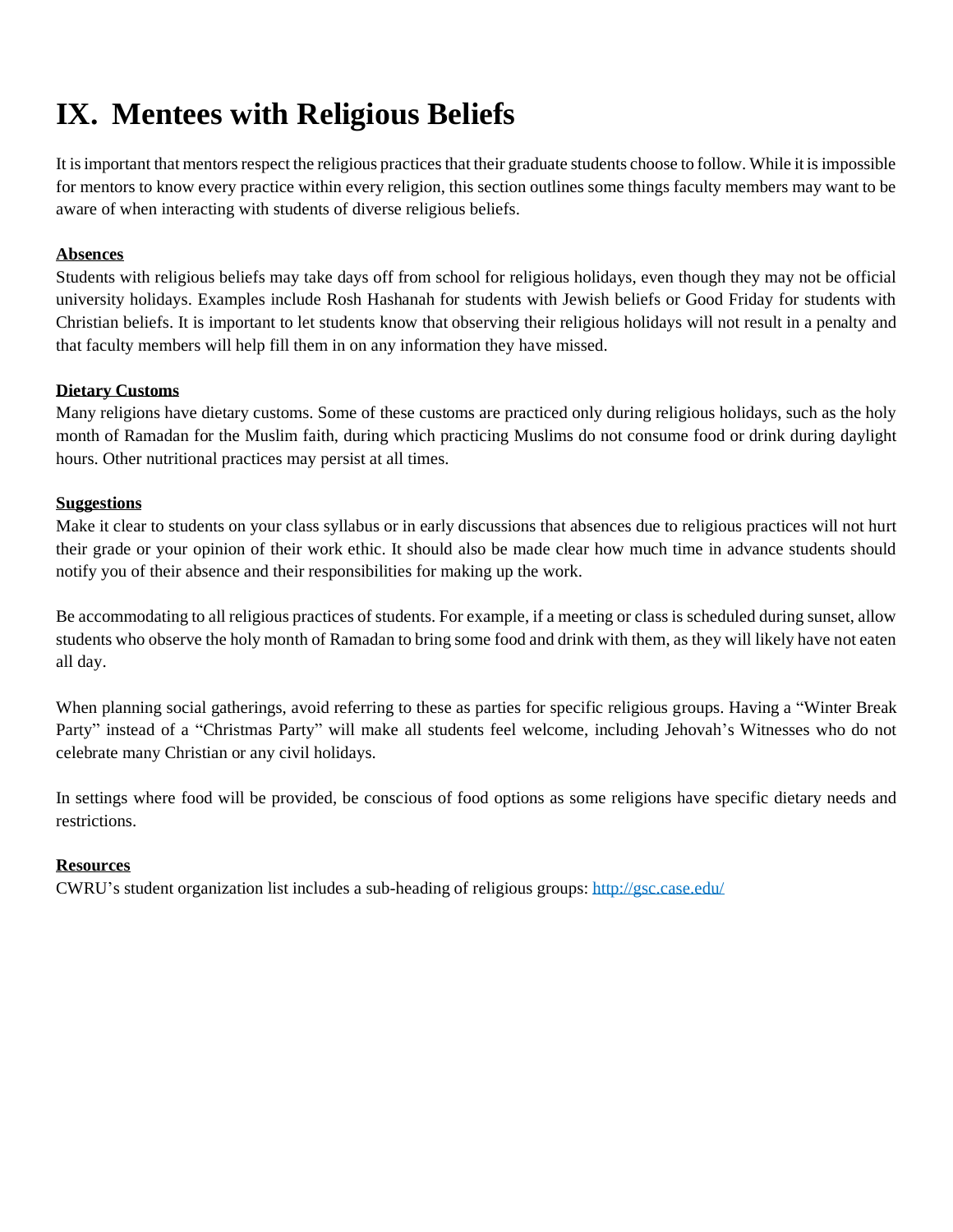# General Guidelines

### **I. Title IX: Sexual Harassment**

### **Sexual Harassment, Sexual Misconduct, and Title IX**

Title IX of the Education Amendments of 1972 is a federal civil rights law that prohibits discrimination on the basis of sex in federally funded programs and activities. This applies to K-12, colleges and universities that accept federal funding. Title IX also covers sexual misconduct, intimate partner violence, pregnant and parenting students, and stalking based on gender.

Behaviors that fall under Title IX violations include sexual harassment, sexual misconduct, and intimate partner violence. Sexual harassment is uninvited and un-welcomed verbal, non-verbal, or physical behavior of sexual nature, especially by a person in authority towards a subordinate, such as a professor towards a student. This includes unwanted sexual advances, stalking, and requests for sexual favors. More information on CWRU's Sexual Harassment Policy can be found at [https://students.case.edu/policy/sexual/harassment.html.](https://students.case.edu/policy/sexual/harassment.html) Sexual Misconduct is a broad term that includes many behaviors including sexual harassment, sexual assault, rape, and sexual exploitation. Intimate partner violence is defined as violence or abuse between those in a close romantic, or intimate relationship to each other. Intimate partner violence can consist of intimidation, harassment, physical abuse, sexual abuse, or interference with personal liberty of any person by someone in an intimate relationship. Additionally, Title IX prohibits sex discrimination in educational programs and activity, and it also prohibits discrimination of students who have children or are pregnant.

CWRU's policy is in place to provide a workplace that is supportive, educational and non-discriminatory. This policy applies to all students, faculty, staff as well as other university officials, volunteers or visitors, and is effective starting the day the student accepts admission to CWRU. The university does not discriminate on the basis of sex in its educational program and in other activities operated by the university as is required by Title IX. Our university is committed to building a community that is based upon trust and respect for all of its members.

CWRU expects all members of the university (including visitors and volunteers) to conduct themselves in a way that does not violate the rights of others. Complaints that are reported will result in CWRU acting to end the discrimination, prevent future occurrences, and give guidance and help to all members involved. This policy extends to members on and off campus property. All members of the university community are encouraged to cooperate and participate in inquiries and investigations, appear before a hearing panel as requested, and cooperate with resolutions of complaints and implementations of recommended sanctions as applicable.

The university's policy governs university-sponsored activities occurring both on and off university property and applies to non-university sponsored or related events that occur off university property that may have a demonstrable and significant disruptive impact on a university community member or on the campus. The work or educational environment includes, but is not limited to: offices, classrooms and clinical settings; residence halls and Greek Houses; on-campus or off-campus interactions between university community members, whether personal or virtual; and all university-sponsored activities, programs, or events (including off-campus activities such as international travel programs).

All faculty, staff, and student employees (resident assistants, orientation leaders) are mandatory reporters. All reports of discrimination that fall under Title IX must be reported to the Title IX Coordinator. Confidential resources are not required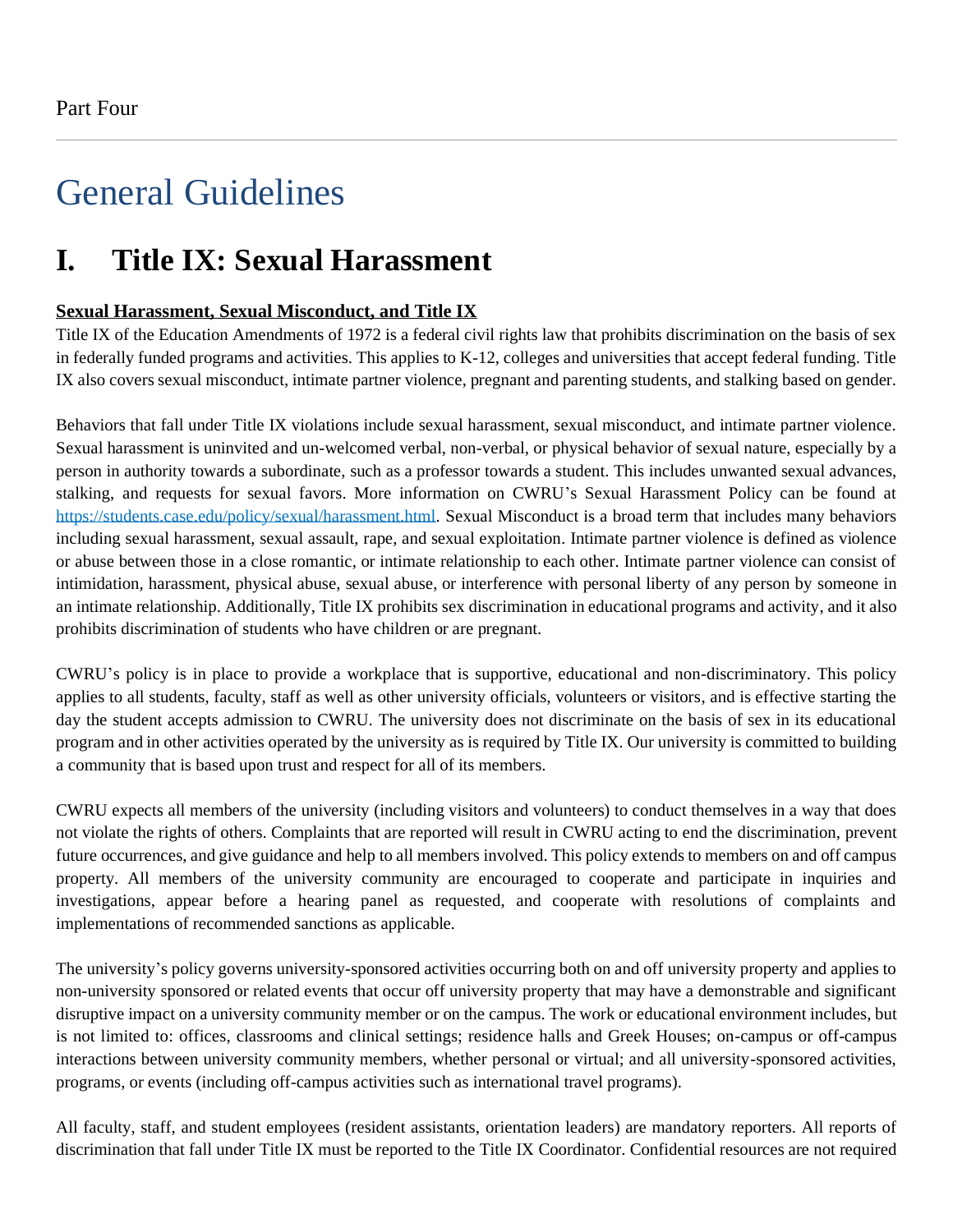to report anything to the university. These confidential resources are (University Health and Counseling Services, Student Advocate for Gender Violence Prevention and Response, Inter-religious Council, and Cleveland Rape Crisis Center). Please note any report made to these offices is not considered making a report to the university. The University must review all complaints reported to the university in a prompt and impartial manner and provide interim measures and accommodations to parties involved in a Title IX issue. Title IX is a federal civil right that applies to all people in the United States (not just female students). If harassment or misconduct takes place, the university may not retaliate against victims making a complaint. All educational institutions, including CWRU, must have an established protocol or complaints, discrimination or violence against others.

Reports can be filed with the Office of Title IX, or the Office for Inclusion, Diversity, and Equal Opportunity. More information on where to report violations can be found at<http://case.edu/title-ix/file-a-report>

### **II. Ethical Responsibilities for Mentors**

### **Letters of Recommendation**

During and beyond the graduate program, graduate students will need letters of recommendations from their advisers to apply for pre- or post-doctoral fellowships and/or job positions. In some cases, it is expected from these organizations and institutions that one letter must come from the applicant's adviser. Letters must showcase the talent and skills of the applicant and must be designed to ensure the best chance of receiving the award or position. Students should never feel pressured or unsure in their ability to secure a great recommendation letter from their adviser. Utilizing letters of recommendation to pressure the student, in any circumstances, is unethical. If there are concerns about a student's abilities or obligations, this is a matter of separate discussion.

#### **Committee Meetings (may not be applicable to all schools/degrees)**

Some graduate programs require students to form committees composed of their adviser and other faculty members who are experts in their field of study. These committees should be designed by both the student and their adviser to ensure a both rigorous and a fostering environment. Regular committee meetings throughout the year are designed to push the student's project forward and provide support for the student's professional goals. Student support from the adviser is critical during these meetings, especially in the beginning. Committee meetings may be daunting for the student, so students often view their advisers as their first ally as they are getting to know the rest of the committee. Advisers should support the student before, during, and after these committee meetings. Some students may need guidance on how to set up or present in their first couple of meetings. During the meeting, an adviser should also evaluate when and how to properly aid the student. For example, the adviser should allow the student to think through questions and answer as well as they can, but rephrase questions that the student may not understand. Additionally, the adviser should highlight the student's strengths and accomplishments to the committee while acknowledging weaknesses that they can improve upon with the committee's help. Most importantly, a post-committee meeting conversation with the student should be held to reflect on the feedback given during the committee meeting. This ensures that the adviser and student remain on the same page for moving their project and professional goals forward.

#### **University Policies and Procedures Applicable to Mentees**

Graduate students that are enrolled in programs under the School of Graduate Studies**[1]** are entitled to two weeks of vacation per calendar year (10 traditional work days) if they receive support for a 12-month period. Advisers should encourage students to take time off from their program. After taking a mental and physical break, students may come back recharged and motivated to pursue their academic goals. Additionally, pressuring students to not take vacation or creating guilt for doing so may make the student feel unsupported, which may create a hostile work environment.

Graduate students who receive support for a 12-month period are entitled to the following:

- Observation of all university holidays**[2]**, which are Independence Day, Labor Day, Thanksgiving Day, Day after Thanksgiving, Christmas Eve, Christmas Day, New Year's Eve, New Year's Day, Martin Luther King Day, and Memorial Day.
- Two weeks of sick leave per the calendar year (10 traditional work days).
- Parental leave up to 6 weeks for the primary caregiver and 3 weeks for a domestic partner.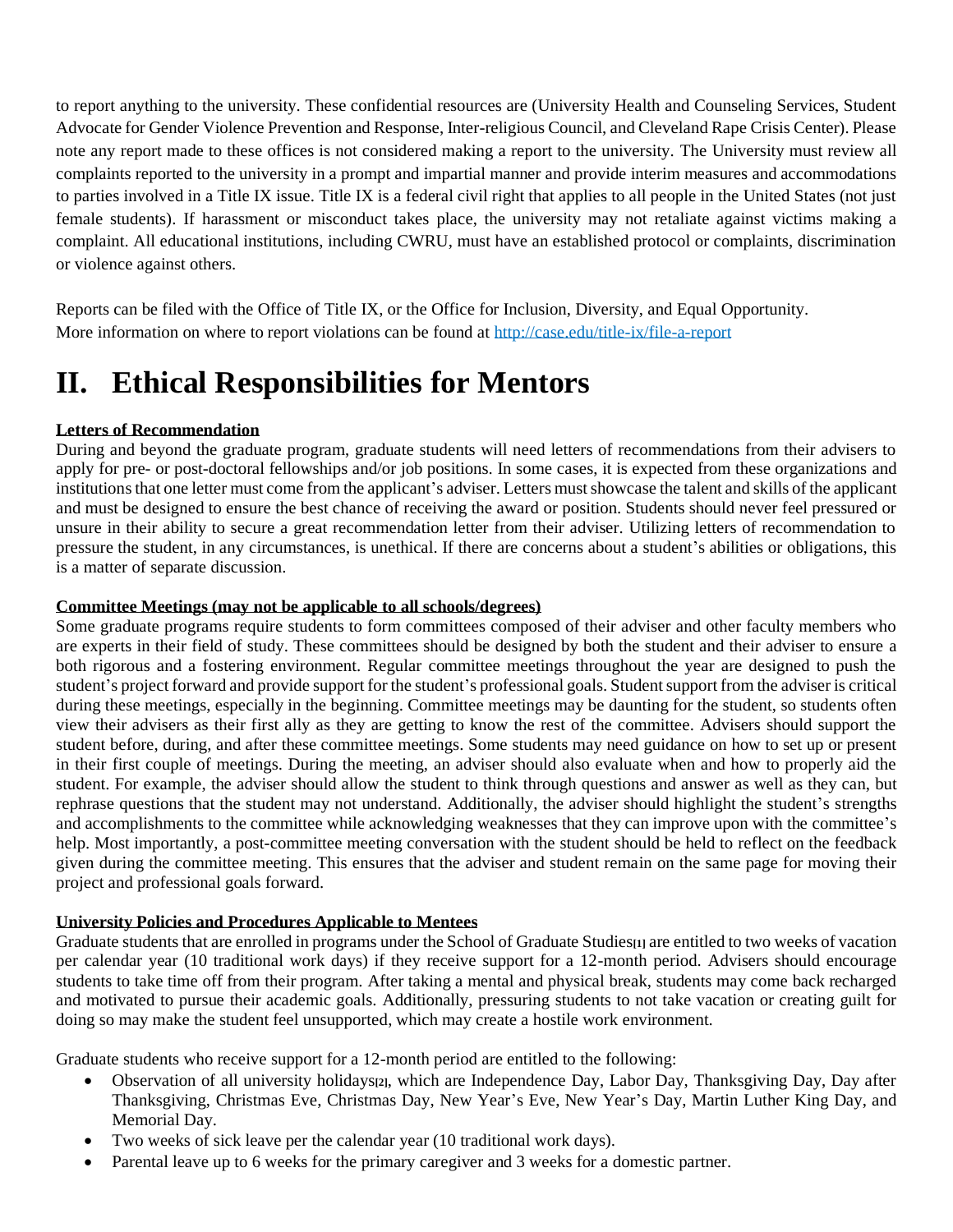For more information about university policies and procedures please visit: [http://case.edu/gradstudies/about-the](http://case.edu/gradstudies/about-the-school/policies-procedures)[school/policies-procedures.](http://case.edu/gradstudies/about-the-school/policies-procedures)

### **References**

- 1. List of programs under the School of Graduate Studies: [https://case.edu/gradstudies/prospective-students/degree](https://case.edu/gradstudies/prospective-students/degree-programs-offered/)[programs-offered/](https://case.edu/gradstudies/prospective-students/degree-programs-offered/)
- 2. Dates of University Holidays:<https://case.edu/finadmin/humres/policies/employment/holiday.html>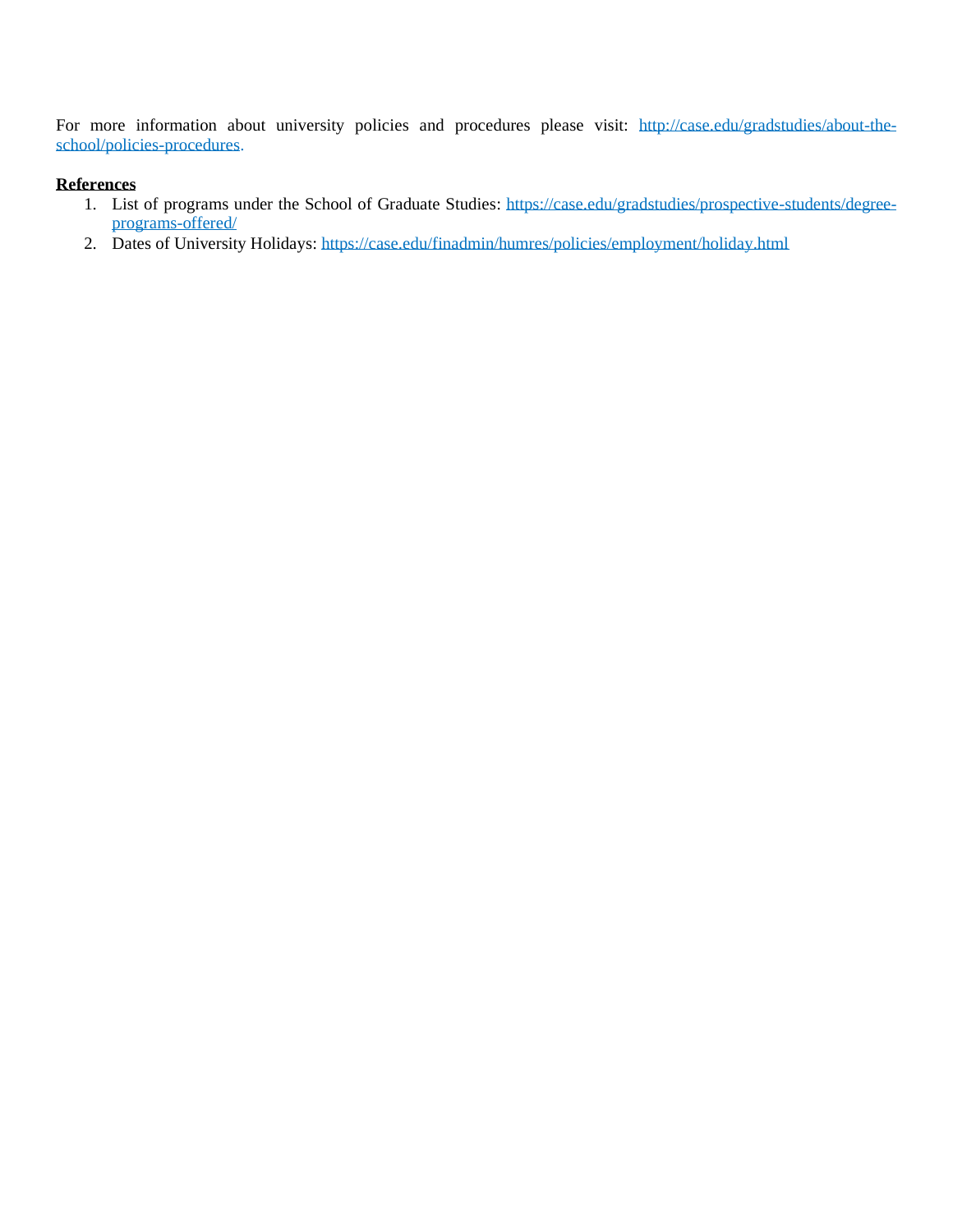## Resources

**Faculty Mentoring Program** offered through the Office of Faculty Development <https://case.edu/facultydevleopment/career-path/mentoring-mentor-fellows-program>

**Graduate Student Mentoring Resources** through the University Center for Innovation in Teaching and Education (UCITE). [https://case.edu/ucite/faculty-productivity/graduate-student-mentoring.](https://case.edu/ucite/faculty-productivity/graduate-student-mentoring) This site includes a mentor readiness assessment and a mentor motivation inventory in a PDF workbook, *Building Effective Mentoring Relationships*.

"Academic Careers in Engineering & Science (ACES) Home." <http://www.case.edu/admin/aces/>

American Psychological Association of Graduate Students. "A Survival Guide for Ethnic Minority Graduate Students." <http://www.apa.org/apags/diversity/emsg.html>

Association of Colleges and the Further Education National Training Organization, Learning and Skills Council. "Mentoring towards excellence: Section 4: Handbook and guidelines for mentors and mentees." Coventry, England.

"AWIS: Association for Women in Science | Mentoring." <http://www.awis.org/careers/mentoring.html>

Brainard, S.G., Harkus, D.A., and George, M.R. (1998), "A curriculum for training mentors and mentees: Guide for administrators." Seattle, WA: Women in Engineering Initiative, WEPAN Western Regional Center, University of Washington.

"Case Medicine: Office of Multicultural Programs." <http://casemed.case.edu/omp/>

"Case School of Graduate Studies." <http://www.case.edu/provost/gradstudies/>

"Case Western Reserve University LGBT Resources." <http://www.case.edu/provost/lgbt/>

"Cleveland baby & kid stuff classifieds - craigslist." <http://cleveland.craigslist.org/bab/>

"Cleveland childcare classifieds - craigslist." <http://cleveland.craigslist.org/kid/>

"Cleveland Metroparks." <http://www.clemetparks.com/>

"Committee on LGBT Concerns." <http://www.case.edu/provost/lgbt/committee.html>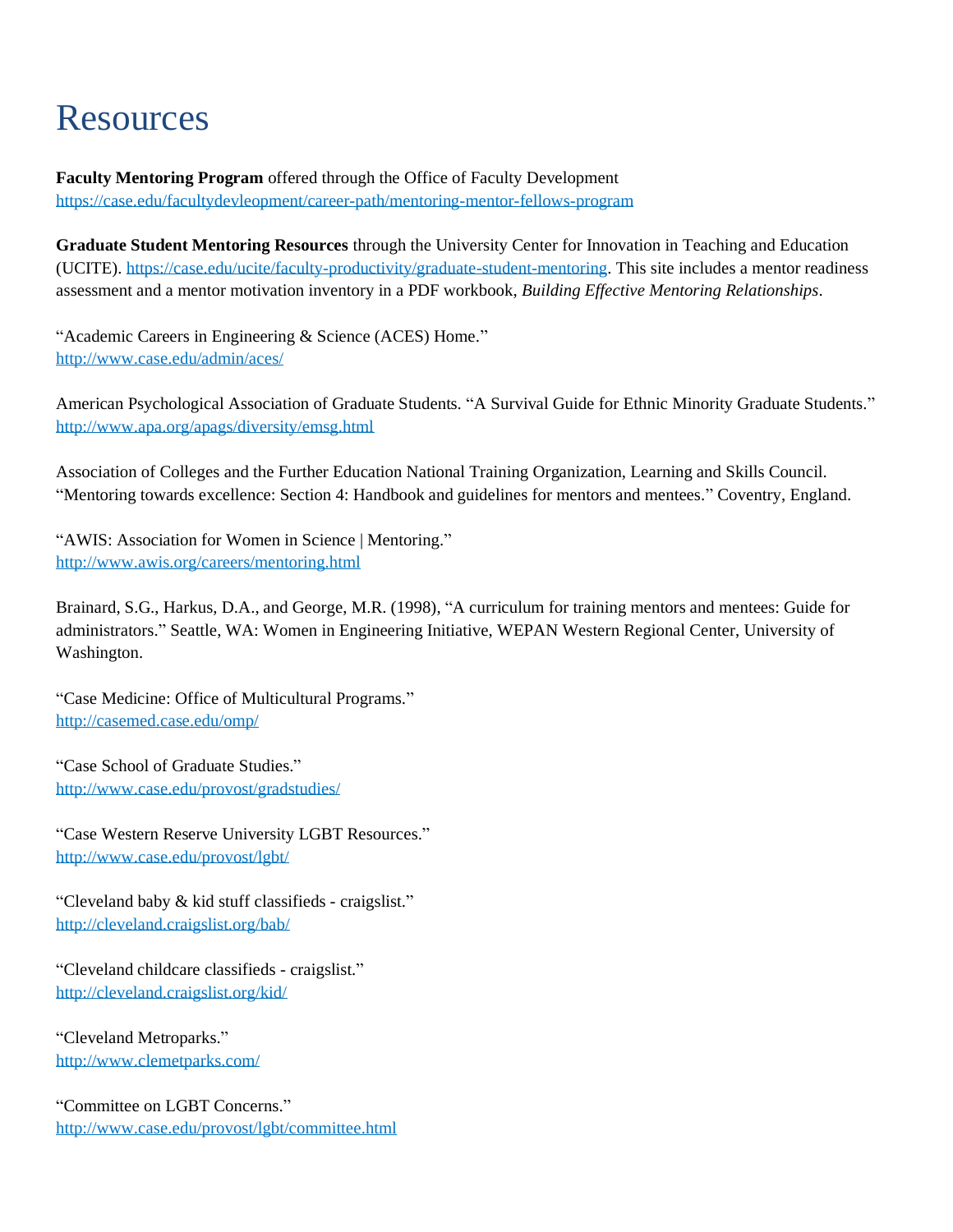"Council for Economic Opportunities in Greater Cleveland." <http://www.ceogc.org/>

"Counseling Services and Collegiate Behavioral Health - Case University Counseling Services." <http://studentaffairs.case.edu/counseling/>

"CPST Home Page." <http://cpst.org/index.cfm>

"Cuyahoga County Ohio Parks." <http://ohio.hometownlocator.com/features/cultural,class,Park,scfips,39035.cfm>

"Daily Dose of Reading: Home." <http://www.dailydoseofreading.org/>

"Disability Resources - Case Educational Services for Students." <http://studentaffairs.case.edu/education/disability/>

"Disability Resources One-Pagers - Case Educational Services for Students." <http://studentaffairs.case.edu/education/disability/learning.html>

"ED.gov."

<http://www.ed.gov/parents/earlychild/ready/healthystart/index.hmtl>

"Events | Dr. Senders and Associates." <http://drsenders.com/?q=event>

"Financial Aid - Home." <http://finaid.case.edu/Finaid.aspx?c=1>

"Flora Stone Mather Center for Women." <http://www.case.edu/provost/centerforwomen/index.html>

"Go City Kids - Cleveland - Kids & Family Activities, Cleveland Entertainment & Events." <http://gocitykids.parentsconnect.com/?area=177>

"Graduate Student Handbook." <http://www.case.edu/provost/gradstudies/docs/GraduateStudentHandbook.pdf>

Green, S.G. & Bauer, T.N. (1995). Supervisory mentoring by advisors: Relationships with doctoral student potential, productivity, and commitment. Personnel Psychology, 48, 537-561.

"Information for Faculty - Case Educational Services for Students." <http://studentaffairs.case.edu/education/disability/faculty.html>

Limbach, Patrick. "AIGC Article: Mentoring Minority Science Students: Can a White Male Really be an Effective Mentor?" American Indian Graduate Center.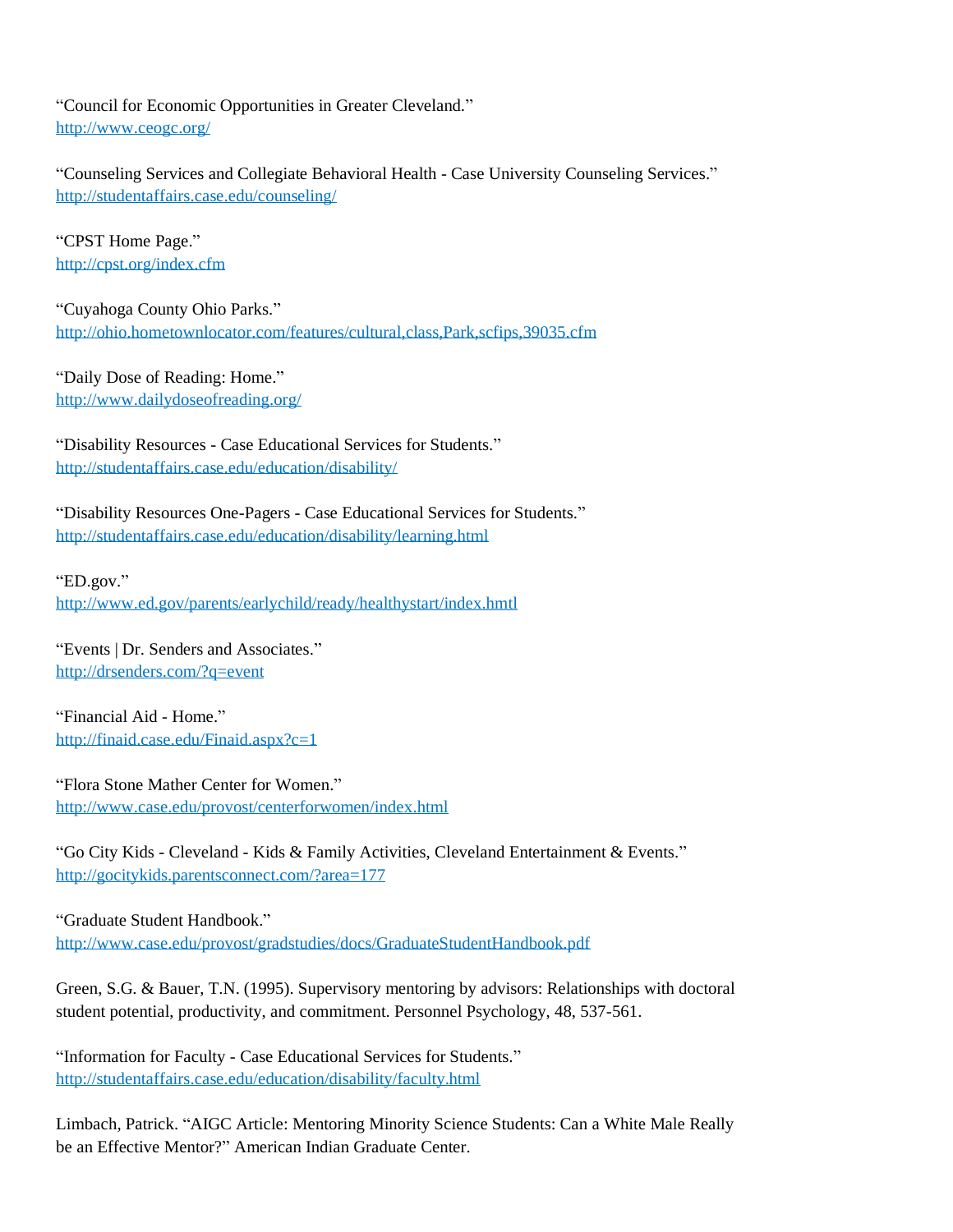#### <http://www.aigc.com/articles/mentoring-minority-students.asp>

Nerad, M. (1992). Using time, money and human resources efficiently and effectively in the case of women graduate students. Paper prepared for the conference proceedings of Science and Engineering Programs: On Target for Women (March, 1992).

Nerad, M. & Stewart, C.L. (1991). Assessing doctoral student experience: Gender and department culture. Paper presented at the 31st Annual Conference of the Association for Institutional Research (San Francisco, CA, May 1991).

"Ohio County/Metro Trails." <http://www.dnr.state.oh.us/tabid/11875/default.aspx>

Nyquist, J.D., Wulff, D.H. (1996). Working Effectively With Graduate Assistants. Thousand Oaks, California: Sage.

"Promoting Intercultural Exchange at Case - Case International Student Services." <http://studentaffairs.case.edu/international/>

Sandler B.R., Silverberg. L.A., & Hall, R.M. (1996). The chilly classroom climate: A guide to improve the education of women. Washington, D.C. The National Association for Women in Education.

"Shaker Heights Public Library." <http://www.shakerlibrary.org/Kids/links.aspx?Websites+for+Parents>

"Student Organizations - Case Multicultural Affairs." <https://studentaffairs.case.edu/multicultural/resources/organizations.html>

"Student Organizations: Case Western Reserve University." <http://www.case.edu/studentorgs/>

"The Mentoring Gap for Women in Science :: Inside Higher Ed :: Higher Education's Source for News, and Views and Jobs." <http://www.insidehighered.com/news/2008/02/28/mentor>

The Rackham School of Graduate Studies, The University of Michigan. "How to Mentor Graduate Students: A Guide for Faculty at a Diverse University." 2006.

"Think, Lead, and Act Globally - Case Multicultural Affairs." <http://studentaffairs.case.edu/multicultural/>

Trice, A.D. (1999). Graduate education at the University of Michigan: A foreign experience. Ann Arbor, MI: University of Michigan, Rackham School of Graduate Studies.

"Welcome to Heights Parent Center." <http://www.heightsparentcenter.org/>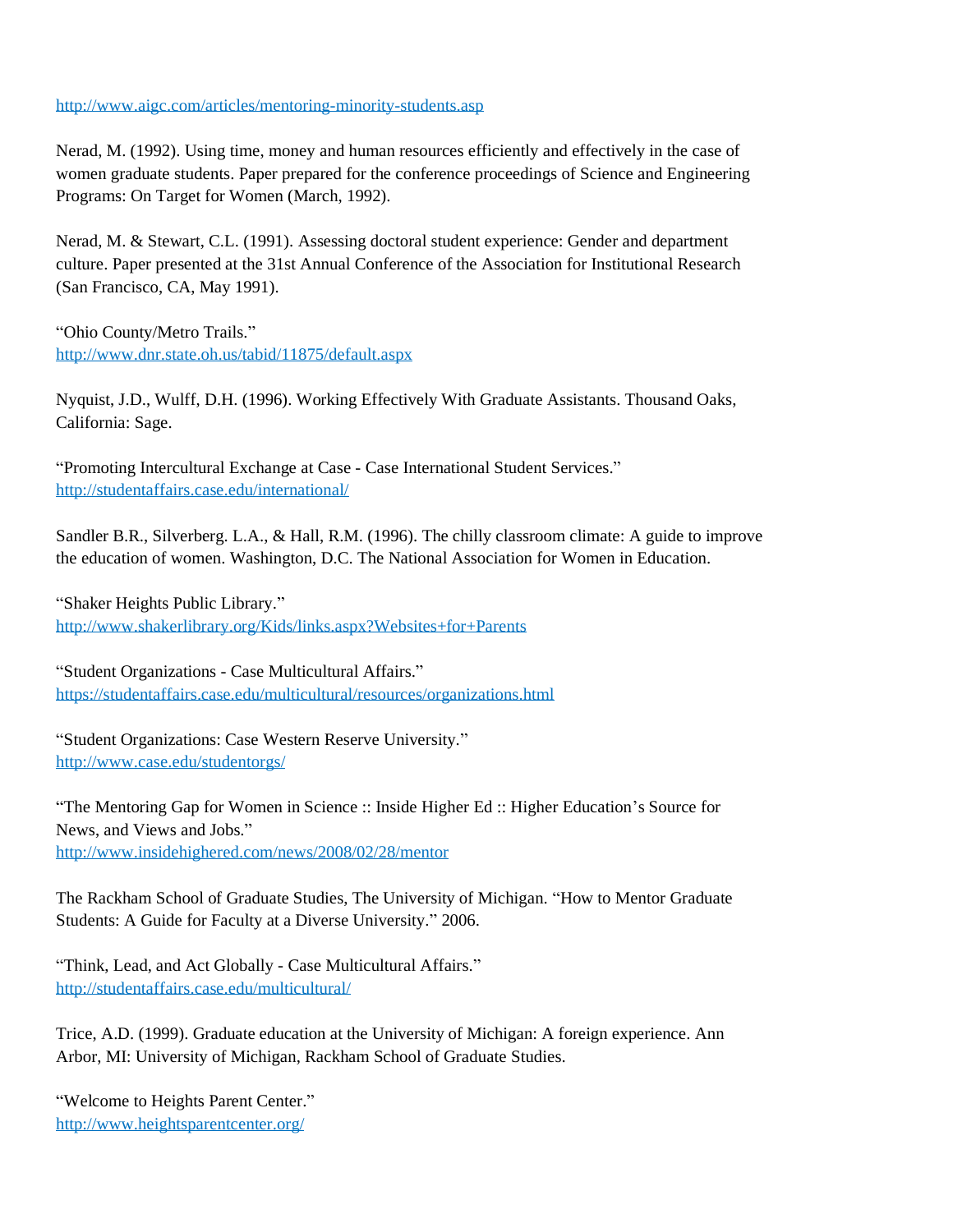Zelditch, M. (1990). Mentor roles. Proceedings of the 32nd Annual Meeting of the Western Association of Graduate Schools, Tempe, Arizona, 16-18 March, 1990, p. 11.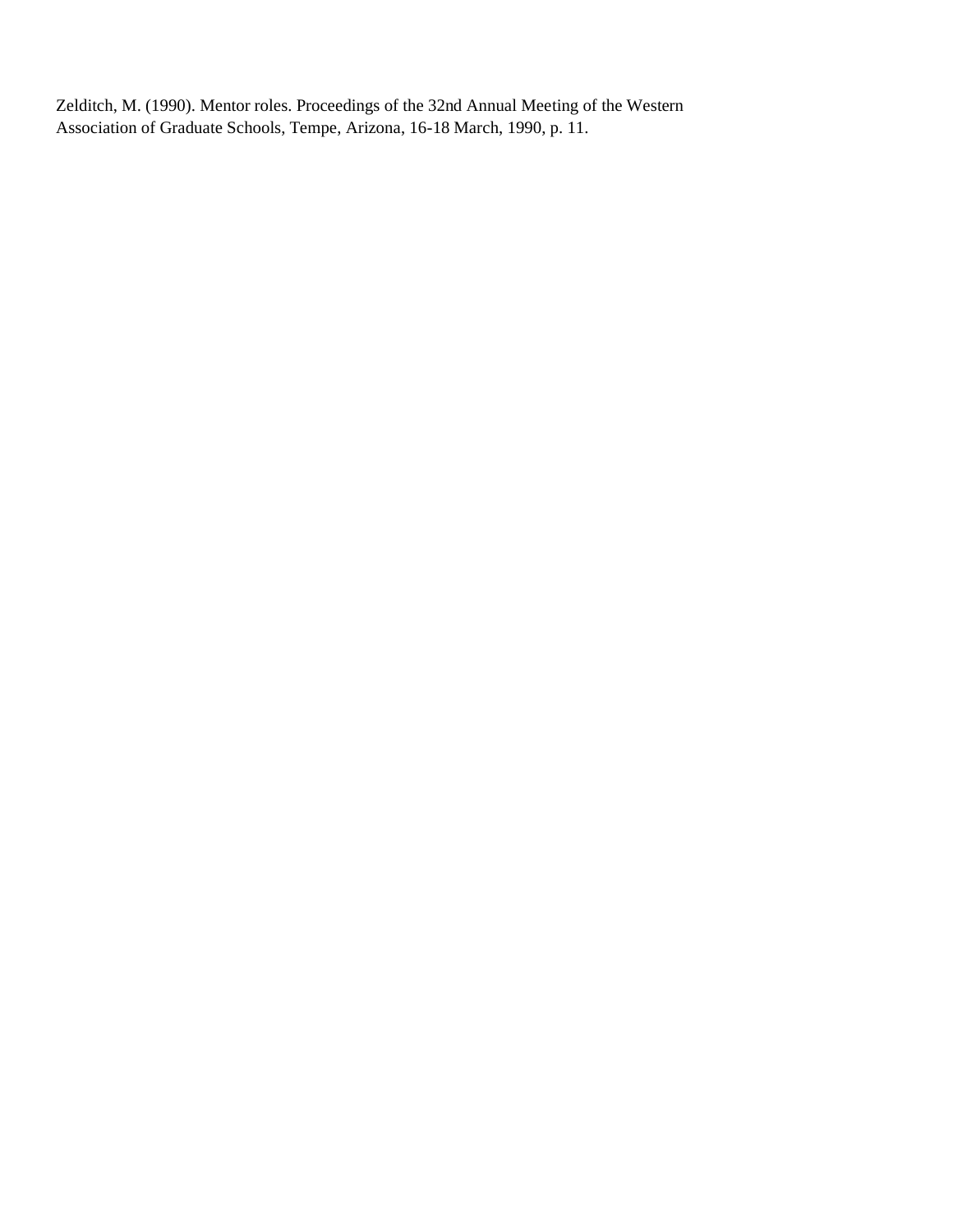# Additional Reading

The following resources are quality references in the mentoring of graduate students.

### *Graduate School Handbooks and Guides*

"How to Mentor Graduate Students: A Guide for Faculty at a Diverse University," University of Michigan, The Rackham School of Graduate Studies.

"Best Practices for Mentoring Graduate Students," Jackson State University. <http://www.jsums.edu/gadmappl/Mentoring.pdf>

"A Handbook for Graduate Faculty Advisors & Mentors," Graduate School of the University of New Hampshire.

"How to Mentor Graduate Students: A Faculty Guide," Graduate School of the University of Washington.

Mentoring Resources such as interview questions and contracts. [https://mentoringresources.ictr.wisc.edu](https://mentoringresources.ictr.wisc.edu/)

#### *Articles and Books*

Jane L. Fowler and John G. O'Gorman, "Mentoring Functions: A Contemporary View of the Perceptions of Mentees and Mentors." British Journal of Management 16, pp. 51-57 (2005).

Johnson, W. Brad. *On Being a Mentor: a Guide for Higher Education Faculty*. Lawrence Erlbaum, 2007.

Lee, A., Dennis, C., and Campbell, P., Nature's Guide for Mentors. Nature 447, 791- 797 (2007). Nature 444 (14), p. 966 (2006).

Pfund, C., House, S., Asquith, P., Spencer, K., Silet, K. & Sorkness, C. et al. 2012 Mentor Training for Clinical and Translational Researchers. England: WH Freeman and Company. Published on Line [https://health.usf.edu/medicine/mdprogram/rise/scholars](https://health.usf.edu/medicine/mdprogram/rise/scholars-resources/~/media/FBB05459BD6B4396BB76725C85BAFF9E.ashx)[resources/~/media/FBB05459BD6B4396BB76725C85BAFF9E.ashx.](https://health.usf.edu/medicine/mdprogram/rise/scholars-resources/~/media/FBB05459BD6B4396BB76725C85BAFF9E.ashx) See especially Chapter 5 Aligning Expectations.

Richard S. Krannich, "Some Thoughts on Graduate Student Mentoring." [http://gss.case.edu/MentoringDocuments/Thoughts\\_on\\_Grad\\_Stud\\_Mentoring.pdf](http://gss.case.edu/MentoringDocuments/Thoughts_on_Grad_Stud_Mentoring.pdf)

Trevino, Yolanda, "Mentor vs. Advisor," Indiana University Graduate School. <http://www.indiana.edu/~grdschl/mentoring.php>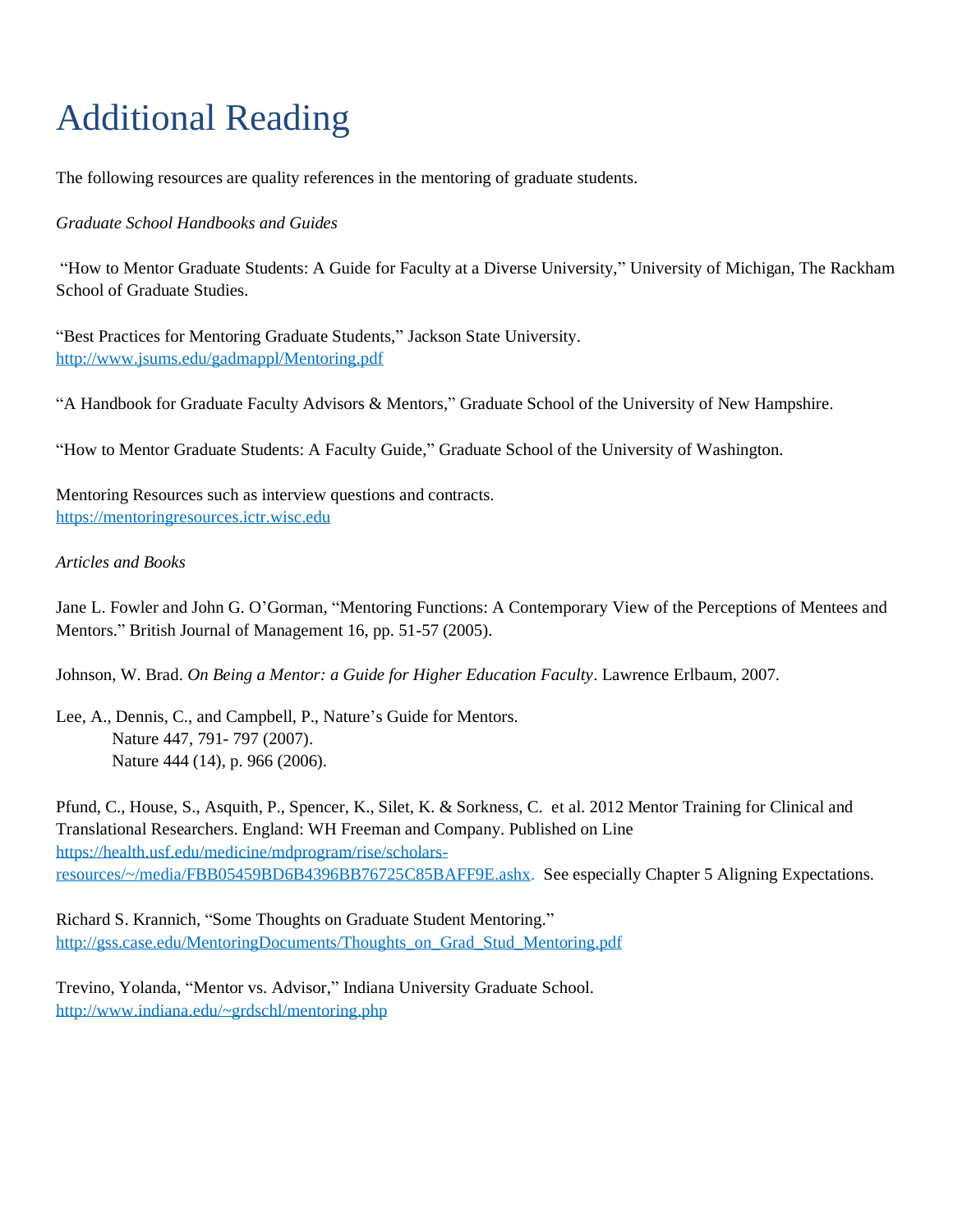# Appendices

## **Appendix A – Conflict Mediation and Management Guide**

Unfortunately, all relationships can come to a point of conflict, and learning how to deal well with conflict is an important skill to wield, especially in professional relationships.

Conflict is when one or more persons have needs and expectations that are not met or somehow satisfied by another. Conflict management is the method used to process the conflict. A few of these methods are shown in the table below as well as when they may be appropriate or inappropriate.

| <b>Style/Strategy</b>                                                                                                                        | When it's appropriate                                                                                                                                                                                                                                                                                                                 | When it's inappropriate                                                                                                                                |  |
|----------------------------------------------------------------------------------------------------------------------------------------------|---------------------------------------------------------------------------------------------------------------------------------------------------------------------------------------------------------------------------------------------------------------------------------------------------------------------------------------|--------------------------------------------------------------------------------------------------------------------------------------------------------|--|
| <b>Avoidance:</b><br>Solving the problem by<br>denying its existence or<br>maintaining the status quo.                                       | Issue is unimportant<br>٠<br>Timing is wrong<br>$\bullet$<br>Cooling-off period is needed                                                                                                                                                                                                                                             | Issue is important<br>$\bullet$<br>Issue will not disappear but<br>$\bullet$<br>will build                                                             |  |
| <b>Accommodating/Smoothing:</b><br>Playing down differences,<br>creating surface harmony.                                                    | Issue is unimportant<br>$\bullet$<br>Timing is wrong<br>$\bullet$<br>Cooling-off period is needed<br>$\bullet$<br>The relationship is more important than<br>$\bullet$<br>the issue                                                                                                                                                   | Issue is more important than<br>$\bullet$<br>the relationship<br>Others are ready and willing to<br>$\bullet$<br>deal with the issue                   |  |
| <b>Confrontation/Dominating:</b><br>Solving the problem through<br>making a unilateral decision on<br>behalf of both conflicting<br>parties. | Quick decisive action is needed<br>$\bullet$<br>Safety is at stake<br>$\bullet$<br>Speed is more important than<br>$\bullet$<br>relationships<br>Unpopular decision must be made and<br>$\bullet$<br>consensus among the people appears<br>very unlikely<br>Great disparity of expertise<br>$\bullet$                                 | People have no way to express<br>$\bullet$<br>needs that could result in future<br>disruptions<br>Relationships are more<br>٠<br>important than speed. |  |
| <b>Compromise/Bargaining:</b><br>When each party gives up<br>something or exchanges one<br>thing for another.                                | Both parties can give<br>$\bullet$<br>Resources are limited<br>$\bullet$<br>Goals are moderately important<br>$\bullet$<br>Temporary settlements are needed<br>$\bullet$<br>Both parties have relatively equal power<br>$\bullet$<br>There are several acceptable solutions<br>$\bullet$<br>that both parties are willing to consider | Original positions are<br>$\bullet$<br>unrealistic and inflated<br>Solutions need to be watered<br>down<br>Doubtful commitment                         |  |

### **Common Conflict Management Styles/Strategies**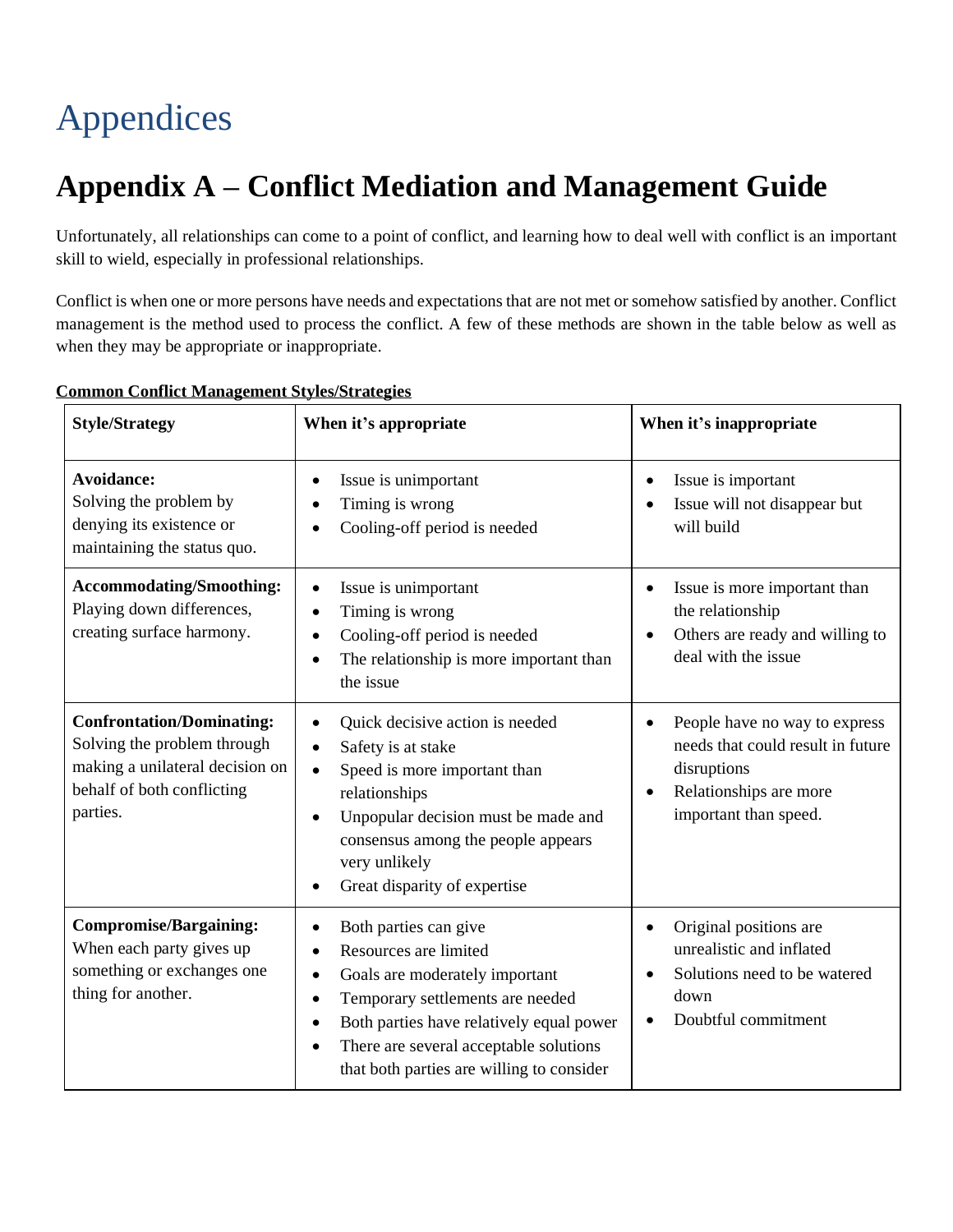| <b>Collaboration/Problem</b><br><b>Solving - when all are willing</b><br>to seek a win-win solution;<br>desire to reach a solution that<br>is acceptable to all parties. | You need everyone to buy in<br>Issues are too important to be<br>$\bullet$<br>compromised<br>You want as much perspective on the<br>٠<br>problem as possible<br>There is no pressure for a quick solution<br>$\bullet$ | There is not enough time<br>$\bullet$<br>There is not enough<br>commitment from both parties<br>Safety and expediency are most<br>important |
|--------------------------------------------------------------------------------------------------------------------------------------------------------------------------|------------------------------------------------------------------------------------------------------------------------------------------------------------------------------------------------------------------------|---------------------------------------------------------------------------------------------------------------------------------------------|
|--------------------------------------------------------------------------------------------------------------------------------------------------------------------------|------------------------------------------------------------------------------------------------------------------------------------------------------------------------------------------------------------------------|---------------------------------------------------------------------------------------------------------------------------------------------|

Knowing the steps for collaboration and conflict management is highly useful for when conflict comes about. Here are the general tips and tricks for collaboration, negotiation, and conflict management:

### **Steps for Collaboration/Negotiation**

- 1. **Establish the purpose of the meeting**. Affirm or reaffirm the willingness of both parties to be present and their desire to seek a solution.
- 2. **Establish a mediator or facilitator role**. A mediator or facilitator does not decide who is right or settle the conflict directly. Instead, a mediator or facilitator helps the parties speak openly to each other and listen to each other's point of view so that some better basis for resolving the differences can be established.
- 3. **Establish time limits.** The discussion should have a time limit (may need to schedule another meeting).
- 4. **Set ground rules**. Establish rules about confidentiality, affirm or reaffirm one's willingness to seek resolution, and set other ground rules relevant to the situation.
- 5. **Define the problem**.
	- a. **Identify the positions**. Have each person explain in 5 minutes how they see the situation, without interruptions from the other. A mediator might summarize what they have just heard or have each party summarize what they heard the other say. Ask each person what it is that the other person doesn't understand about their situation or argument.
	- b. **Identify the interests** (the underlying needs, expectations, apprehensions, perceptions, goals, etc.). Have each person talk about their expectations, needs, perceptions and apprehensions for 5 minutes without interruptions from the other. Mediator might summarize what they have just heard or have each party summarize what they heard the other say. Ask each person what it is that the other person doesn't understand about their situation or argument.
	- **c. Identify/search for common themes/points of agreement.**
	- **d. Identify differences/points of real disagreement.**
- 6. **Define each BATNA.** Make sure parties have thought about their BATNA (their best alternative to a negotiated agreement, i.e., what they will do if an agreement isn't reached).
- 7. **Generate alternative options.** Brainstorm ideas that could address each party's interests.
- 8. **Evaluate options and the consequences of each option**. Have people assess their "currently perceived choices" and their "target future choice."
- 9. **Search for a solution**. Seek alternatives that address the interests of both parties.
- 10. **Identify a plan of action.** Agree upon a solution and ensuring commitment to it.
- 11. **Evaluate/check-in.** Ensure the problem remains resolved at a set time in the future.

### **Principles for Managing Conflict**

- **Maintain mutual respect**: Provide thoughtful discussion questions such as, "how can I discuss our differences in ways that allow the other person to retain their dignity? How can I avoid having the other person feel denigrated or put down?"
- **Seek common ground**: Explore overarching goals, values and shared purpose. Try to see things through the other person's eyes (e.g., their culture, race, gender, age, or other life experiences).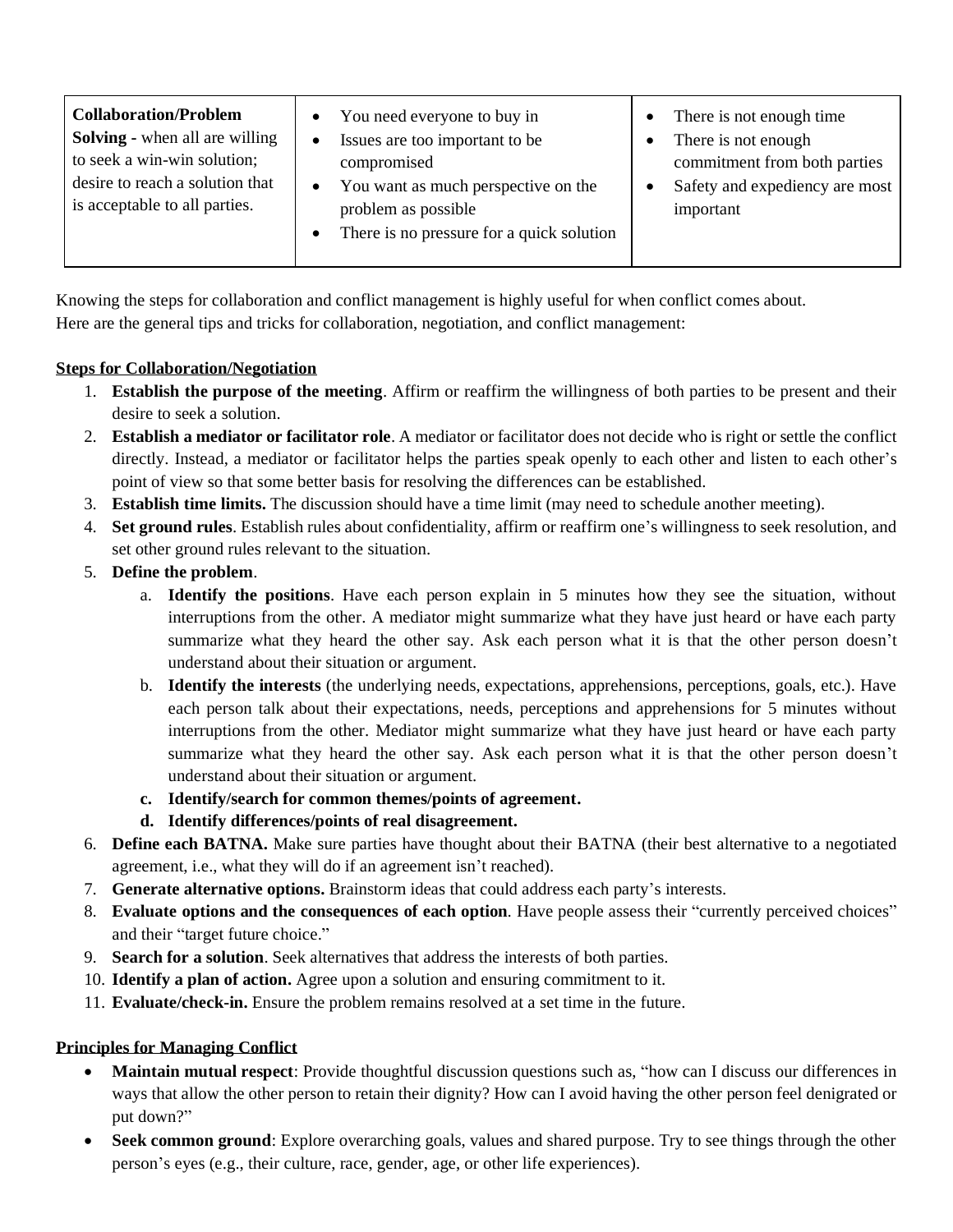- **Focus on the problem.** Do not focus on the attack. Instead focus on what people are saying about the problem.
- **Objectify the situation**. Help people focus on what happened, the behavior causing the problem, what the impact is and what ideas they have for solutions.
- **Emphasize and acknowledge both people's situation**. Try putting yourself in both person's shoes and try to understand the emotional impact which the situation is creating for them.
- **Acknowledge the needs of both people**. Empathize verbally with them and allow them to vent their emotions so that you can establish yourself as being understanding of both sides.
- **Validate feelings**. Help make emotions explicit and acknowledge emotions as legitimate.
- Listen actively. Verify and provide feedback to both parties. Let both parties know that you are genuinely trying to understand both parties' position and interests, and that you are trying to help. Summarize what you are hearing as the more neutral source. Seek clarification on your feedback to make sure that what you heard is correct.
- **Separate fact from opinion**.
- **Keep perspectives open**. Help both parties see the situation from their own perspective, from the other person's perspective (getting into the other person's shoes), and from the perspective of a neutral third party (or fly on the wall).
- **Be non-threatening**. Avoid any statements that criticize, are sarcastic, and put people on the defensive.
- **Encourage use of "I" statements**. "I" statements encourage personal responsibility and agency.
	- o "I" statements have four components:
		- what the person experienced or what he/she perceived,
		- what the person felt about that experience, what they liked or did not like and why,
		- what the person would like to see happen differently in the future (what the person needs from the other person), and
		- the consequences the person sees if things don't change.
	- o "Chris when you got upset when I asked you about getting a job at the Shopping Center, I felt angry because I had thought you would be happy that I wanted to do something in common with you. I would like us to find something in common or else living together for the rest of the year is going to be very difficult for both of us."
- **Ask/probe for feeling statements about the conflict**. If the participants are reluctant to express their feelings probe by asking for feelings.
	- o "Chris, it sounds like you are feeling disrespected or discounted by Terry, and Terry, it sounds like you feel like Chris is provoking you on purpose. Does that sound right?"

Adapted from *Conflict Mediation Guidelines* by Ann Porteus <https://web.stanford.edu/group/resed/resed/staffresources/RM/training/conflict.html>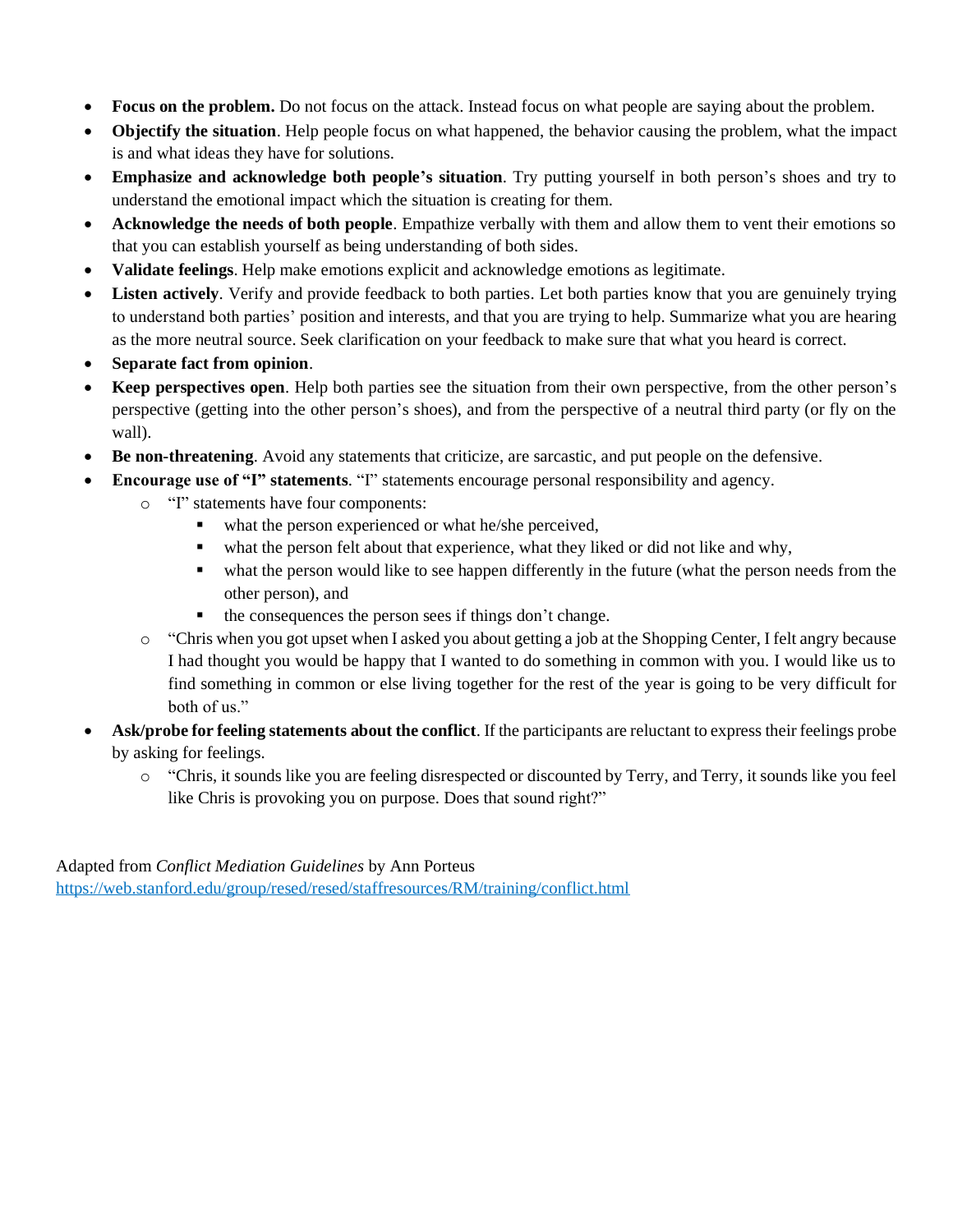### **Appendix B – Phases of a Graduate Student's Professional Development**

| <b>As Mentee Becomes:</b>                                        | <b>Senior Learner</b>                                                                                             | <b>Colleague in Training</b>                                                                                                                                   | <b>Junior Colleague/Colleague</b>                                                                                                       |
|------------------------------------------------------------------|-------------------------------------------------------------------------------------------------------------------|----------------------------------------------------------------------------------------------------------------------------------------------------------------|-----------------------------------------------------------------------------------------------------------------------------------------|
| <b>Emphasizes mentor's role</b>                                  | <b>Manager</b>                                                                                                    | <b>Educational/Professional</b>                                                                                                                                | <b>Colleague/Mentor</b>                                                                                                                 |
| as                                                               |                                                                                                                   | <b>Model</b>                                                                                                                                                   |                                                                                                                                         |
|                                                                  | "Do the task the<br>$\bullet$<br>way I've laid out<br>and check back<br>with me."                                 | "Think about the<br>$\bullet$<br>problem, generate<br>options, then let's talk<br>about potential<br>outcomes/decisions."                                      | "You make the decision."<br>$\bullet$<br>Let me know how I can<br>help. I'm interested in the<br>outcome."                              |
| Views own teaching role as                                       | <b>Assistant</b>                                                                                                  | <b>Associate</b>                                                                                                                                               | Collaborator                                                                                                                            |
|                                                                  | Grading papers<br>$\bullet$<br>Holding office<br>$\bullet$<br>hours<br>Planning quizzes<br>Collecting<br>feedback | Writing assignments<br>$\bullet$<br>Generating test<br>$\bullet$<br>questions<br>Doing some teaching,<br>$\bullet$<br>lecturing, or small<br>group discussions | • Designing, developing, or<br>revising advanced courses<br>or curriculum; instructor of<br>record or co-teaching                       |
| Views research role as                                           | <b>Assistant</b>                                                                                                  | <b>Associate</b>                                                                                                                                               | Collaborator                                                                                                                            |
|                                                                  | Performing<br>$\bullet$<br>specific duties<br>under relatively<br>close supervision                               | Assuming design and<br>$\bullet$<br>implementation<br>responsibility for part of<br>a grant or for own<br>research project                                     | Conducting research<br>$\bullet$<br>project (or own portion of<br>it) with high degree of<br>independence; sees mentor<br>as a resource |
| <b>Understands practitioner,</b><br>applied, or service roles as | <b>Assistant</b>                                                                                                  | <b>Associate</b>                                                                                                                                               | Collaborator                                                                                                                            |
|                                                                  | Learning the ropes<br>Acquiring discrete<br>technical skills                                                      | Providing strategic<br>assistance expertise<br>Ultimately defers to<br>$\bullet$<br>mentor                                                                     | • Co-leading, co-designing,<br>co-facilitating<br>Sharing responsibility<br>equally                                                     |
| <b>Prefers evaluation to be</b>                                  | <b>Assistant</b>                                                                                                  | <b>Associate</b>                                                                                                                                               | Collaborator                                                                                                                            |
|                                                                  | Frequent and<br>$\bullet$<br>focused on<br>immediate<br>performance                                               | Systematic and focused<br>$\bullet$<br>on overall skill<br>development of skills,<br>aptitudes                                                                 | Collegial, informal, and<br>focused on style, approach,<br>values                                                                       |
| Sees mentoring needs as                                          | <b>Assistant</b>                                                                                                  | <b>Associate</b>                                                                                                                                               | Collaborator                                                                                                                            |
|                                                                  | • Self-assessment<br>Goal assessment<br>Regular meetings                                                          | • Observations<br>Job shadowing<br>Meetings<br>Attend or Present and<br>conferences together<br>Networking<br>$\bullet$                                        | • Reflective practicum<br>Retreat<br>Opportunistic meetings<br>Networking<br>Generating new projects<br>together<br>Co-stewardship<br>٠ |

### **Common Phases of Graduate Student Development**

Adapted from Nyquist, J.D. and Wulff, D.H. (1996). Working effectively with graduate assistants, p 27. Thousand Oaks, CA.: Sage. (See Chao [1997] for a four-phase model of graduate student development.)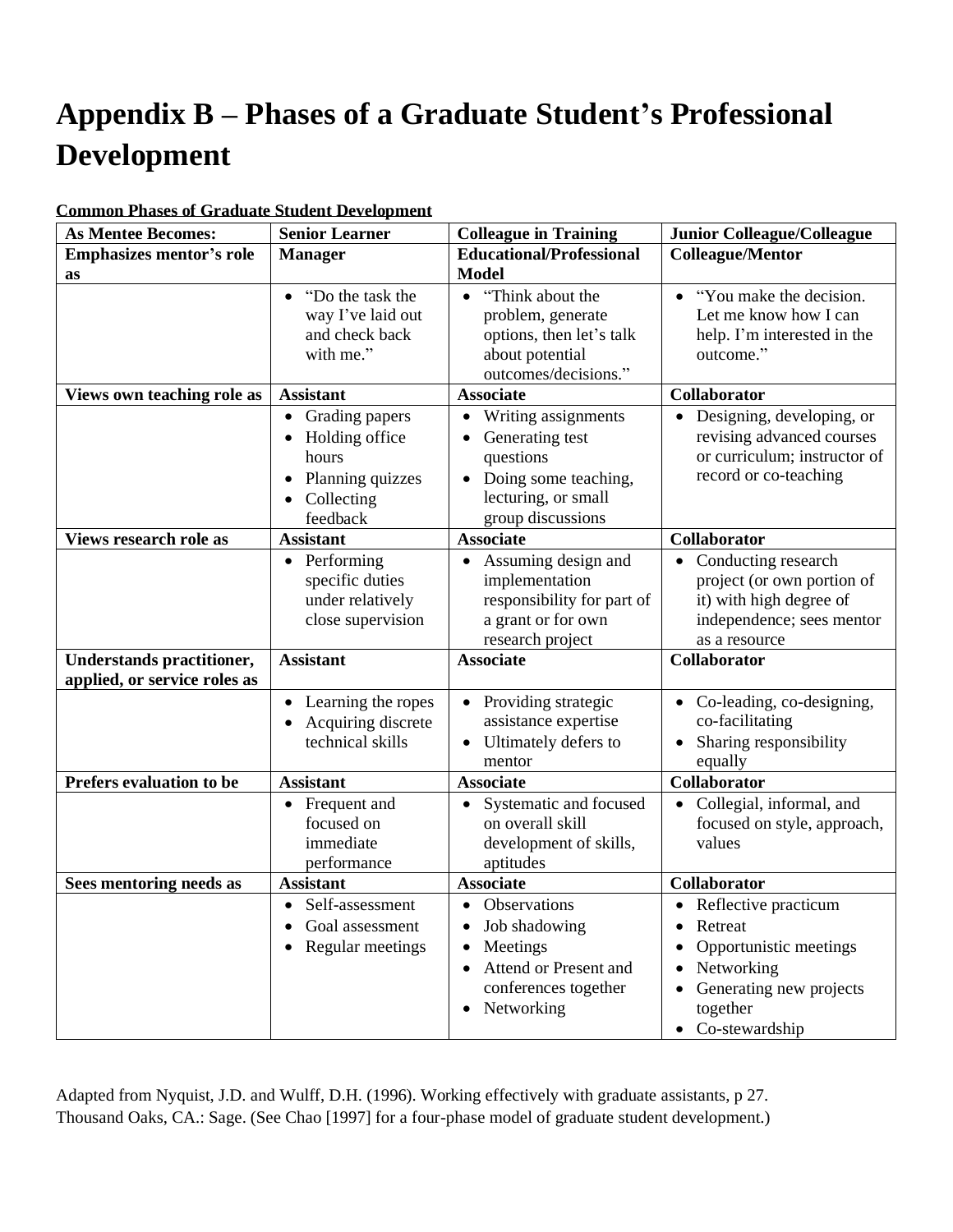### **Appendix C – A Worksheet for a Mentor's Expectations**

Use this worksheet to develop an understanding of what you, as a faculty mentor, expect to gain from your mentoring relationship. By clarifying your own expectations, you will be able to communicate and work more effectively with your students. Add items you deem important.

The reasons I want to be a mentor are to:

- \_\_\_\_\_\_ Encourage and support a graduate student in my field
- \_\_\_\_\_\_ Establish close, professional relationships
- \_\_\_\_\_\_ Challenge myself to achieve new goals and explore alternatives
- **Example 1** Pass on knowledge
- \_\_\_\_\_\_ Create a network of talented people
- \_\_\_\_\_\_ Other \_\_\_\_\_\_\_\_\_\_\_\_\_\_\_\_\_\_\_\_\_\_\_\_\_\_\_\_\_\_\_\_\_\_\_\_\_\_\_\_\_\_\_\_\_\_\_\_\_\_\_\_\_\_\_\_\_\_\_\_\_\_\_

I hope that my student and I will:

- Tour my workplace, classroom, center, or lab
- \_\_\_\_\_\_ Go to formal mentoring events together
- \_\_\_\_\_\_ Meet over coffee or meals
- \_\_\_\_\_\_ Go to educational events such as lectures, conferences, talks, or other University events together
- \_\_\_\_\_\_ Go to local, regional, and national professional meetings together
- $\Box$  Other  $\Box$

The things I feel are off-limits in my mentoring relationship include:

- Disclosing our conversations to others
- \_\_\_\_\_\_ Using non-public places for meetings
- \_\_\_\_\_\_ Sharing intimate aspects of our lives
- \_\_\_\_\_\_ Meetings behind closed doors
- Other  $\Box$

I will help my student with job opportunities by:

- \_\_\_\_\_\_ Finding job or internship possibilities in my department, center, lab, or company
- \_\_\_\_\_\_ Introducing my student to people who might be interested in hiring them
- Helping my student practice for job interviews
- \_\_\_\_\_\_ Suggesting potential work contacts to pursue
- Teaching them about networking
- Critiquing their resume or curriculum vita
- $\Box$  Other  $\Box$

The amount of time I will spend with my student will be, on average:

1 2 3 4 hours every: week other week per month (circle one)

Adapted from: Brainard, S.G., Harkus, D.A., and George, M.R. (1998), A curriculum for training mentors and mentees: Guide for administrators. Seattle, WA: Women in Engineering Initiative, WEPAN Western Regional Center, University of Washington.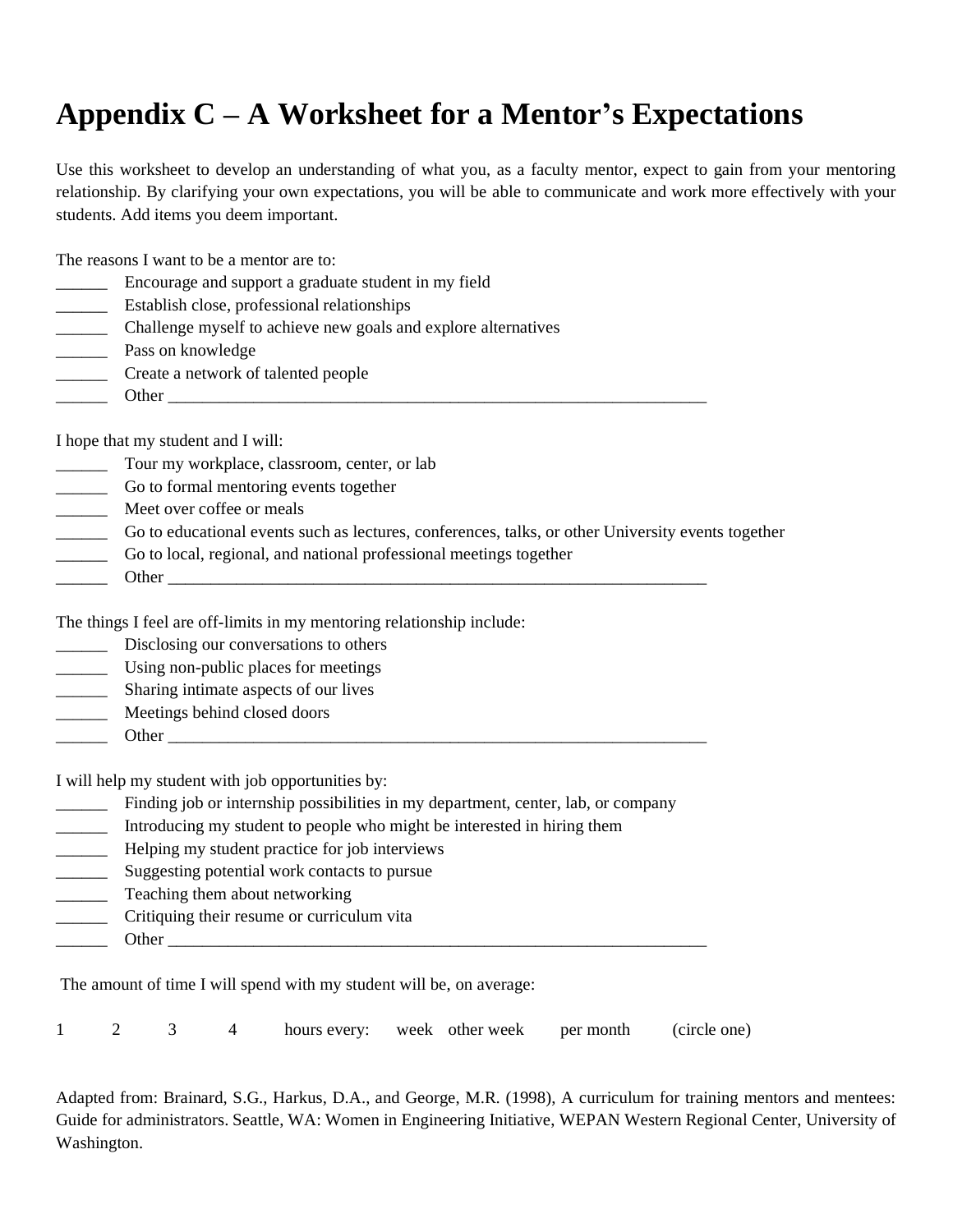### **Appendix D – A Worksheet for a Mentee's Expectations**

Use this worksheet to develop an understanding of what you, as a student, expect to gain from your mentoring relationships. By clarifying your own expectations, you will be able to communicate them more effectively to your mentors. Add items you deem important.

The reasons I want a mentor are to:

- Receive encouragement and support
- Increase my confidence when dealing with professionals
- \_\_\_\_\_\_ Challenge myself to achieve new goals and explore alternatives
- \_\_\_\_\_\_ Gain a realistic perspective of the workplace
- \_\_\_\_\_\_ Get advice on how to balance work and other responsibilities, and to set priorities
- \_\_\_\_\_\_ Gain knowledge of the "do's and don't's" in my field of study
- \_\_\_\_\_\_ Learn how to operate in a network of talented peers
- Other  $\Box$

I hope that my mentor and I will:

- \_\_\_\_\_\_ Tour my mentor's workplace and explore various teaching or work sites
- \_\_\_\_\_\_ Go to formal mentoring events together
- \_\_\_\_\_\_ Meet over coffee, lunch, or dinner
- \_\_\_\_\_\_ Go to educational events such as lectures, conferences, talks, or other University events together
- \_\_\_\_\_\_ Go to local, regional, and national professional meetings together
- Create opportunities where I will be able to network with people in my field
- Other  $\Box$

I hope that my mentor and I will discuss:

- \_\_\_\_\_\_ Academic subjects that will benefit my future career
- **EXECUTE:** Career options and job preparation
- \_\_\_\_\_\_ The realities of the workplace
- \_\_\_\_\_\_\_\_\_ My mentor's work
- \_\_\_\_\_\_ Technical and related field issues
- \_\_\_\_\_\_ How to network
- \_\_\_\_\_\_ How to manage work and family life
- Personal dreams and life circumstances
- Other  $\Box$

The things I feel are off-limits in my mentoring relationship include:

- Disclosing our conversations to others
- \_\_\_\_\_\_ Using non-public places for meetings
- Sharing intimate aspects of our lives
- \_\_\_\_\_\_ Meeting behind closed doors\_\_\_\_\_\_ Other

I hope that my mentor will help me with job opportunities by:

- \_\_\_\_\_\_ Opening doors for me to job possibilities
- \_\_\_\_\_\_ Introducing me to people who might be interested in hiring me

\_\_\_\_\_\_\_\_\_\_\_\_\_\_\_\_\_\_\_\_\_\_\_\_\_\_\_\_\_\_\_\_\_\_\_\_\_\_\_\_\_\_\_\_\_\_\_\_\_\_\_\_\_\_\_\_\_\_\_\_\_\_\_

- \_\_\_\_\_\_ Helping me practice for job interviews
- Suggesting potential work contacts for me to pursue on my own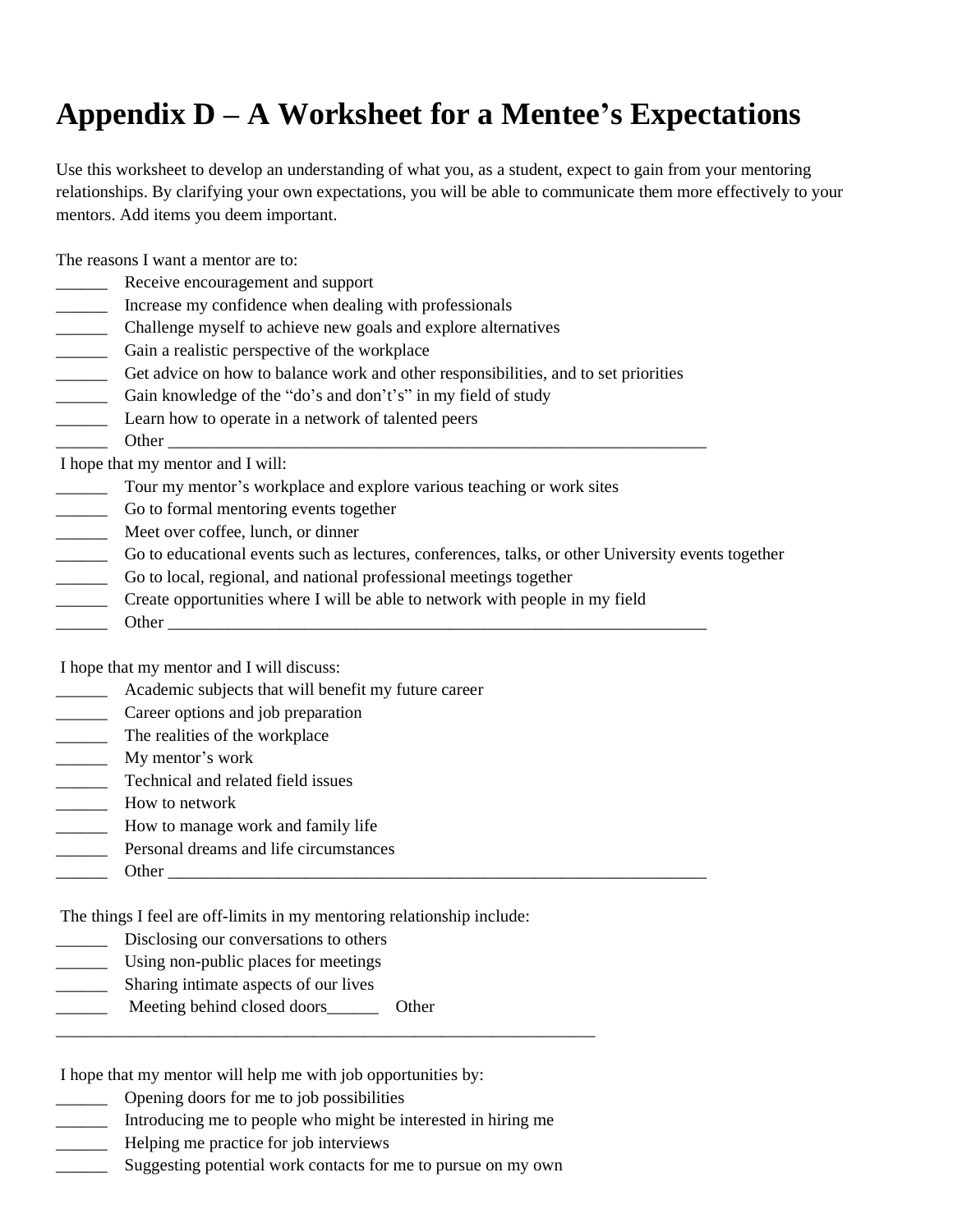| Teaching me about networking            |
|-----------------------------------------|
| Critiquing my resume or curriculum vita |
| Other                                   |
|                                         |

The amount of time I will spend with my mentor will be, on average:

1 2 3 4 hours every: week other week per month (circle one)

Adapted from: Brainard, S.G., Harkus, D.A., and George, M.R. (1998), A curriculum for training mentors and mentees: Guide for administrators. Seattle, WA: Women in Engineering Initiative, WEPAN Western Regional Center, University of Washington.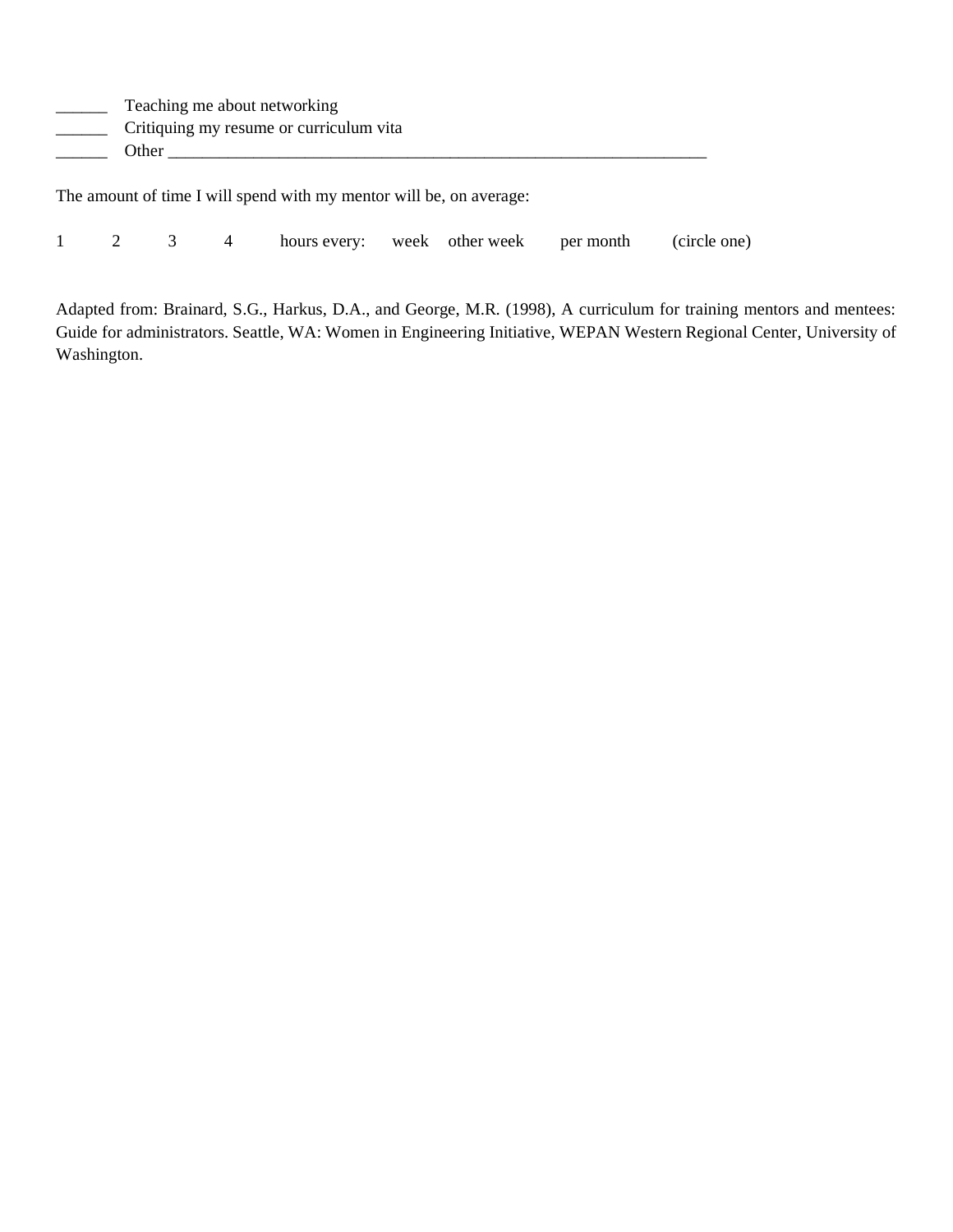### **Appendix E – Planning for first meetings: A Mentor's Checklist**

Use this checklist to plan initial meetings with your students in light of what you hope to help them achieve over the long term.

- \_\_\_\_\_\_ Arrange first meetings with potential students.
- \_\_\_\_\_\_ Explain the goals for meetings and discuss how confidentiality should be handled.
- \_\_\_\_\_\_ Discuss what each of you perceives as the boundaries of the mentoring relationship.
- **EXECUTE:** Review the student's current experience and qualifications.
- Discuss and record the student's immediate and long-term goals; explore useful professional development experiences in light of these goals. Record these on a professional development plan. Discuss strategies and target dates.
- Discuss and record any issues that may affect the mentoring relationship such as time and financial constraints, lack of confidence, new to the role, etc.
- \_\_\_\_\_\_ Arrange a meeting schedule (try to meet at least once a quarter). Record topics discussed and feedback given at each meeting. Ensure that all meeting records are kept confidential and in a safe place.
- Discuss the following activities that can form part of your mentoring relationship:
	- Giving advice on strategies for improving teaching.
	- Organizing observation(s) of teaching and providing constructive feedback.
	- Organizing a session of work shadowing.
	- Consulting on issues or concerns the student has with colleagues or study and research groups.
	- Providing feedback from other sources (students, faculty, administrators, and other mentors in or outside the University).
- \_\_\_\_\_\_ Create a mentoring action plan that reflects different professional development needs at different stages of the student's graduate program.
- \_\_\_\_\_\_ Encourage your student to reflect regularly on his or her goals, achievements, and areas for improvement. Ask the mentee to compose a brief reflection essay (e.g., 1/2 page) prior to each meeting.
	- \_\_\_\_\_\_ Amend the mentoring action plan as needed by focusing on the student's developing needs.
		- Create an Individual Development Plan for their first year.

Adapted from: Mentoring towards excellence: Section 4: Handbook and guidelines for mentors and mentees. Association of Colleges and the Further Education National Training Organization, Learning and Skills Council: Coventry, England.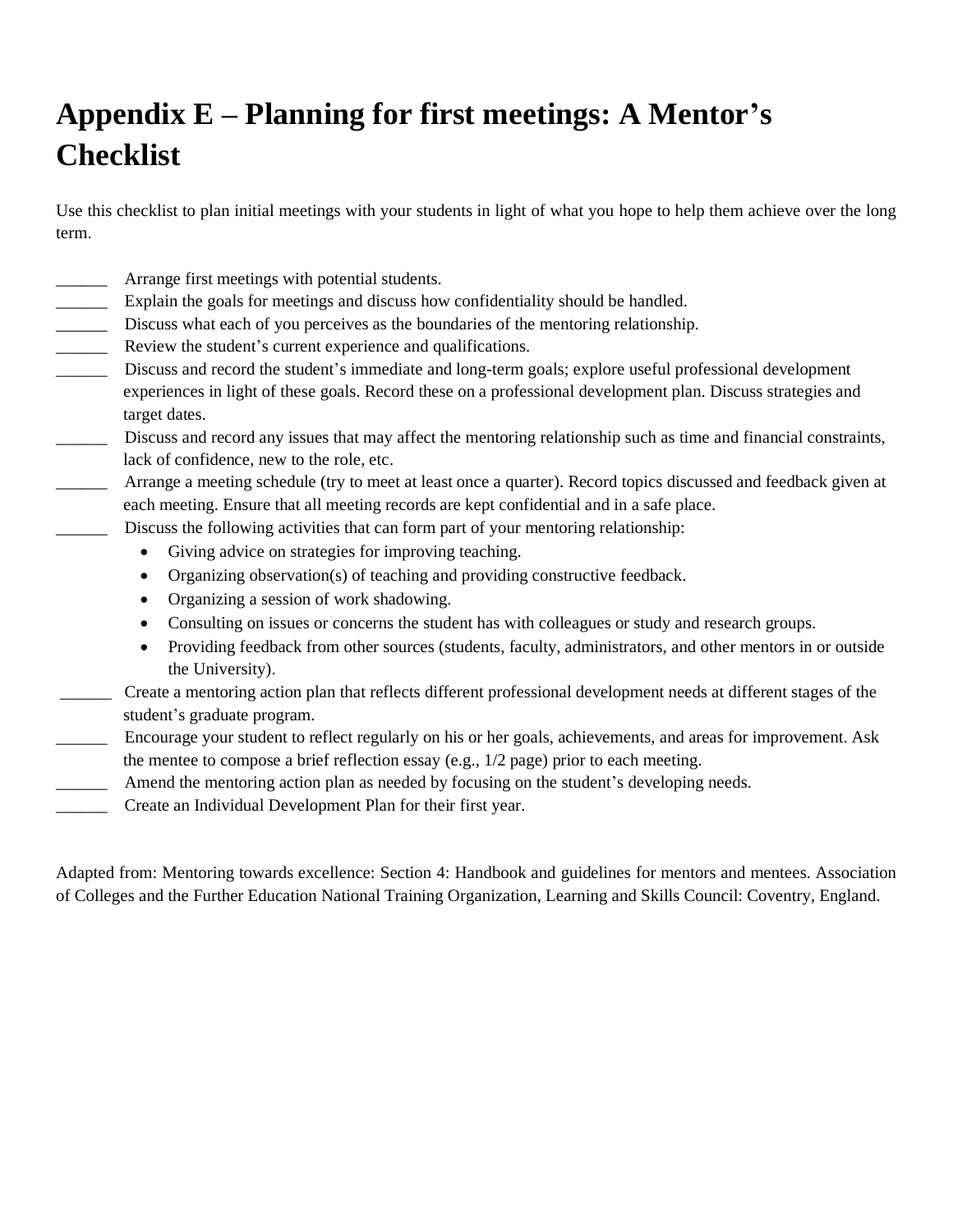### **Appendix F – Planning for first meetings: A Mentee's Checklist**

Use this checklist to plan initial meetings with your mentors in light of what you hope to achieve over the long term.

- Arrange first meetings with a prospective mentor.
- Explain your goals for meetings and ask how confidentiality should be handled.
- \_\_\_\_\_\_ Discuss what each of you perceives as the boundaries of the mentoring relationship.
- Review the current experience and qualifications.
- Discuss and record your immediate and long-term goals. Explore useful professional development experiences in light of these goals. Record these on a professional development plan. Discuss options, strategies, and target dates.
- \_\_\_\_\_\_ Discuss and record any issues that may affect the mentoring relationship such as time and financial constraints, lack of confidence, being new to the role, etc.
- Arrange a meeting schedule with your mentor (try to meet at least once a quarter). Record topics discussed and feedback given at each meeting. Request that all meeting records are kept confidential and in a safe place. Discuss with your mentor the following activities that can form part of your mentoring relationship:
	- Getting advice on strategies for improving teaching or research.
	- Organizing observation(s) of teaching and providing constructive feedback.
	- Organizing a session of work shadowing.
	- Getting advice on issues or concerns with colleagues in study and research groups.
	- Providing feedback from other sources (students, faculty, administrators, and other mentors in or outside the University).
- \_\_\_\_\_\_ Create a mentoring action plan that reflects different professional development needs at different stages of your graduate program.
- \_\_\_\_\_\_ Encourage your mentor to reflect regularly with you on your goals, achievements, and areas for improvement. Compose a brief reflection essay (e.g., 1/2 page) prior to each meeting.
- Amend your mentoring action plan as needed by focusing on your developing needs.

Adapted from: Mentoring towards excellence: Section 4: Handbook and guidelines for mentors and mentees. Association of Colleges and the Further Education National Training Organisation, Learning and Skills Council: Coventry, England.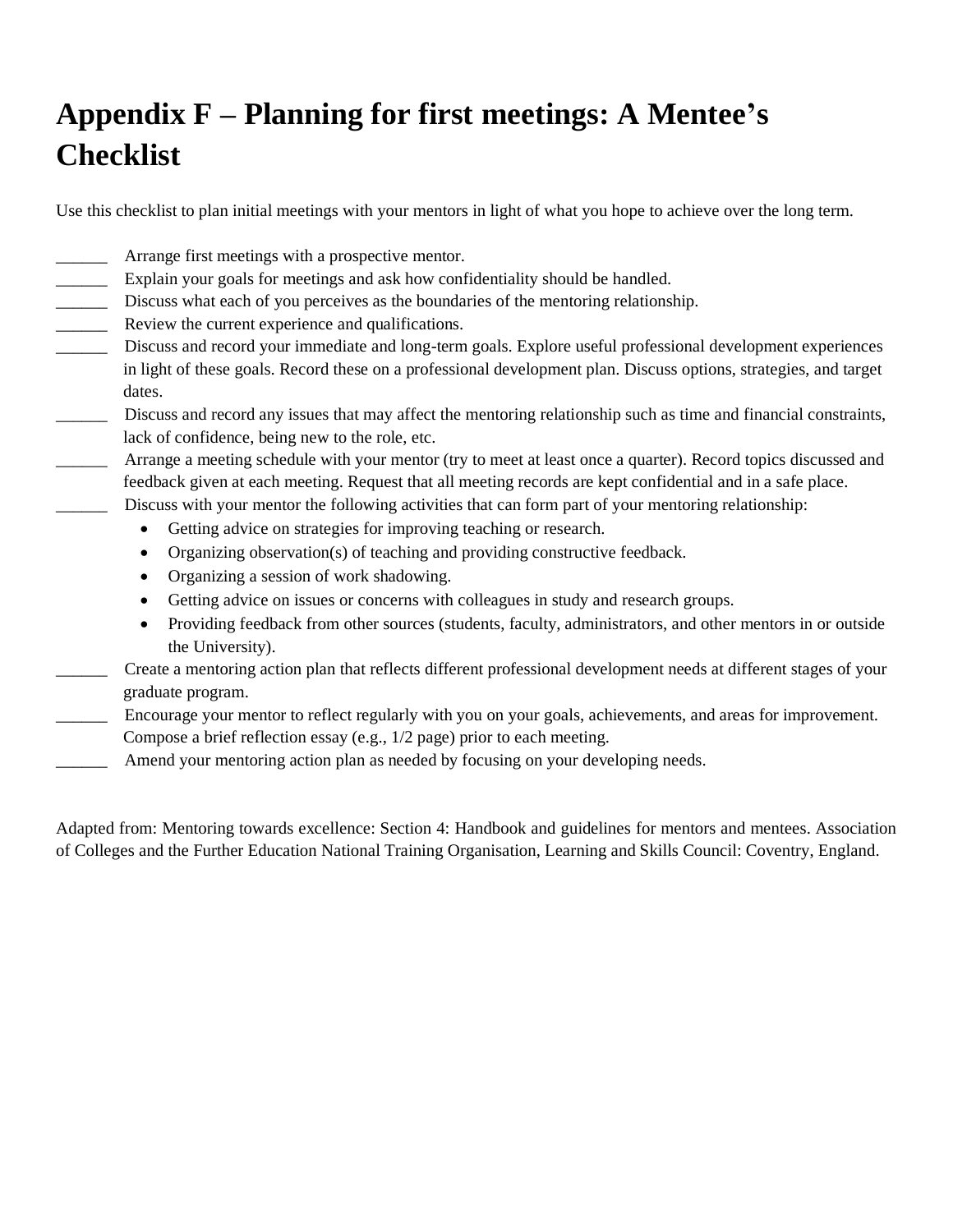### **Appendix G – Sample Mentor and Mentee Agreement**

Consider using this agreement, or another one that you and your student(s) create together, if you believe the mentoring relationship will be strengthened by formalizing a mutual agreement of roles, responsibilities, and expectations.

We are voluntarily entering into a mentoring relationship from which we both expect to benefit. We want this to be a rich, rewarding experience with most of our time together spent in professional development activities. To this end, we have mutually agreed upon the terms and conditions of our relationship as outlined in this agreement.

### **Objectives**

| We hope to achieve:<br>1.         |
|-----------------------------------|
| 2.                                |
| 3.                                |
| 4.                                |
| To accomplish this we will:<br>1. |
|                                   |
| 2.                                |
| 3.                                |

#### 4.

### **Confidentiality**

Any sensitive issues that we discuss will be held in confidence. Issues that are off-limits in this relationship include:

### **Frequency of Meetings**

We will attempt to meet at least \_\_\_\_\_ time(s) each month. If we cannot attend a scheduled meeting, we agree to notify one another in advance.

#### **Duration**

We have determined that our mentoring relationship will continue as long as we both feel comfortable or until:

### **No-Fault Termination**

We are committed to open and honest communication in our relationship. We will discuss and attempt to resolve any conflicts as they arise. If, however, one of us needs to terminate the relationship for any reason, we agree to abide by one another's decision.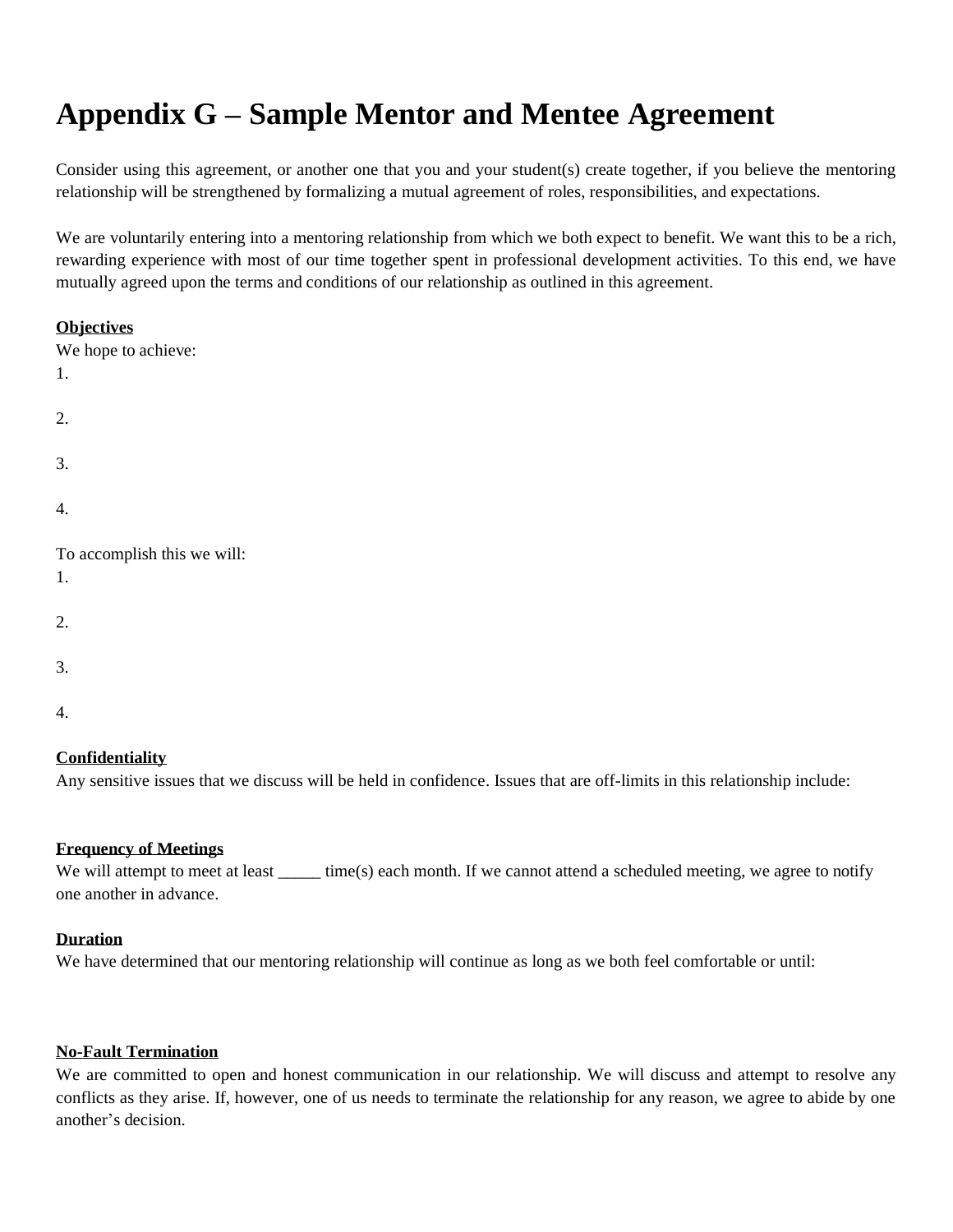Mentor Student

\_\_\_\_\_\_\_\_\_\_\_\_\_\_\_\_\_\_\_\_\_\_\_\_\_\_\_\_\_\_\_\_\_\_\_\_\_\_\_\_\_\_\_\_\_\_\_\_\_\_\_\_\_\_\_\_\_\_\_\_\_\_\_

\_\_\_\_\_\_\_\_\_\_\_\_\_\_\_\_\_\_\_\_\_\_\_\_\_\_\_\_\_\_\_\_\_\_\_\_\_\_\_\_\_\_\_\_\_\_\_\_\_\_\_\_\_\_\_\_\_\_\_\_\_\_\_

Date Date Date

Adapted from: Brainard, S.G., Harkus, D.A., and George, M.R. (1998), A curriculum for training mentors and mentees: Guide for administrators. Seattle, WA: Women in Engineering Initiative, WEPAN Western Regional Center, University of Washington.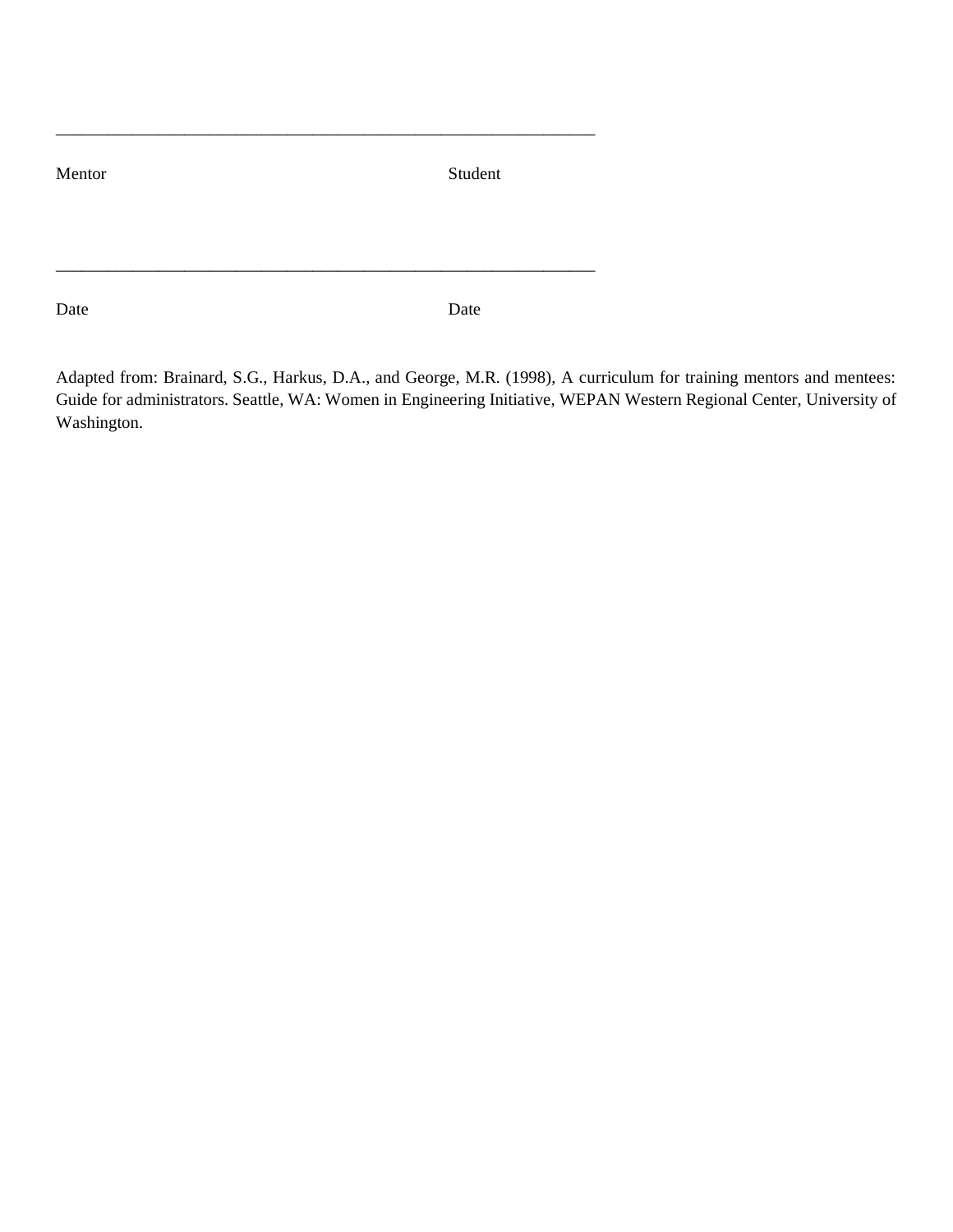### **Appendix H – Group Membership Exercises**

Mentors and mentees may associate with groups according to their established identities at an unconscious level. This exercise aims to elicit what those identities are and how they may impact your daily life in relation to how you spend your time as well as to how you relate to other people. Becoming more aware of your group membership may key you in certain biases and experiences unique to you and your identity.

### **What are my group memberships?**

Think about each category of difference on this worksheet. Then, fill in how you identify related to the categories that you are comfortable sharing. Please note that you may fill in as many or as few boxes as you wish. This worksheet is for your own benefit, and you do not need to share any information beyond what is comfortable for you.

| <b>Categories of Difference</b>                                                          | How do you identify? |
|------------------------------------------------------------------------------------------|----------------------|
| $1.$ Age                                                                                 |                      |
| 2. Race, Skin Color                                                                      |                      |
| 3. Sex (e.g., female, male, intersex)                                                    |                      |
| 4. Gender Identity (e.g., cisgender, transgender, gender<br>non-conforming)              |                      |
| 5. Hierarchical Level/Type of Position (e.g., graduate<br>assistant, faculty, undergrad) |                      |
| 6. Sexual Orientation/Sexuality                                                          |                      |
| 7. Social Class                                                                          |                      |
| 8. Educational Level (e.g., generation to college;<br>"highest" degree awarded)          |                      |
| 9. Religion/Spirituality/Ways of Knowing                                                 |                      |
| 10. National Origin, Immigration Status                                                  |                      |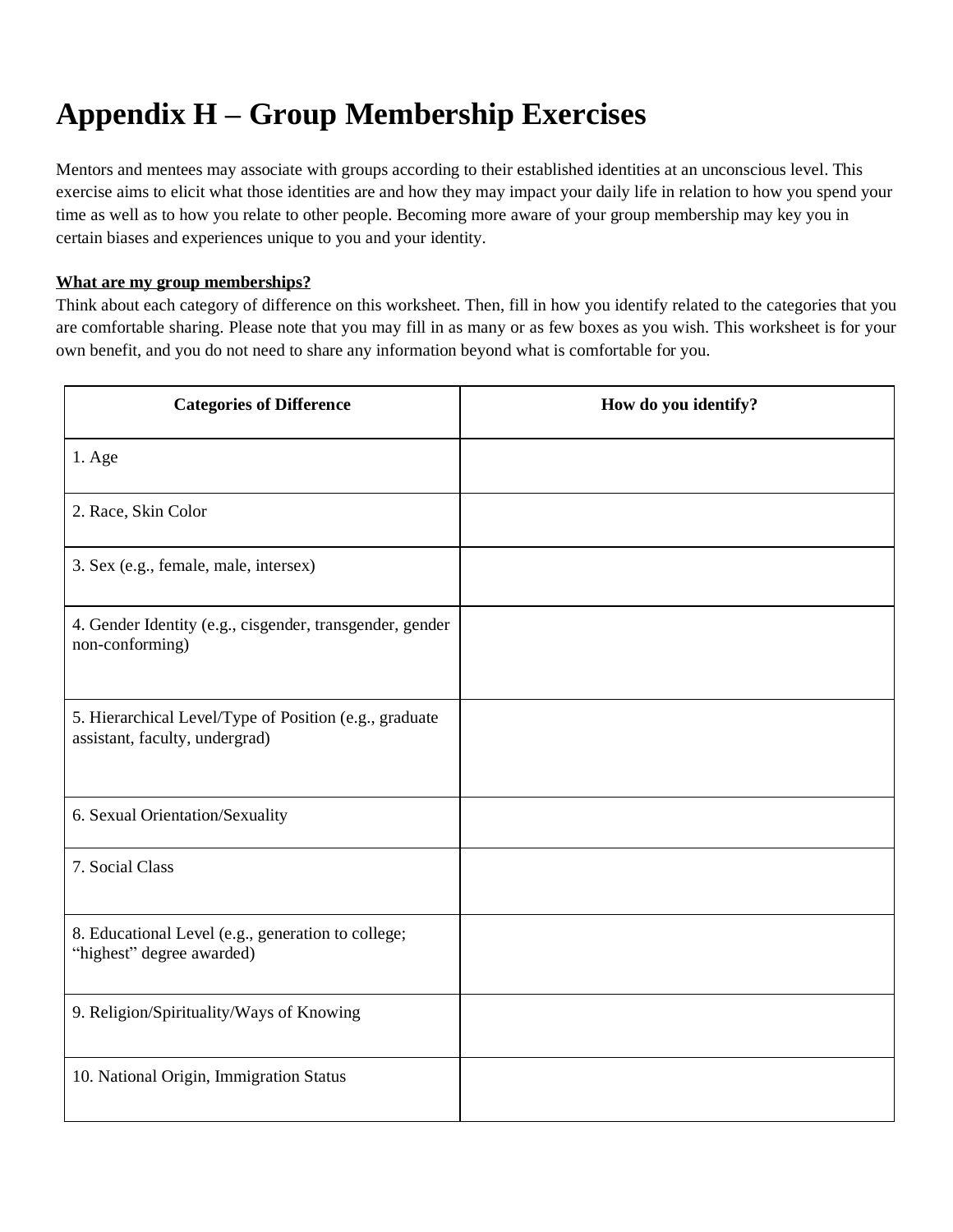| 11. Disability                                                             |  |
|----------------------------------------------------------------------------|--|
| 12. Ethnicity/Culture                                                      |  |
| 13. English Proficiency                                                    |  |
| 14. Family Status (e.g., married, single, parent, etc.)                    |  |
| 15. Years of experience (on campus, in this position, or<br>in your field) |  |

### **Discussion questions for group memberships**

Referring back to what you wrote on the previous worksheet, please discuss the following questions within your groups. Again, you do not have to discuss or disclose anything beyond your comfort level.

- Which of your group memberships are you most conscious of on a daily basis? Which, if any, are you less conscious of on a daily basis? Why might this be?
- What group membership are you most conscious of in other people on a daily basis?
- Which group memberships, if any, seem to impact how you get seen and treated on campus? How might your group memberships affect how you are perceived as a TA? Does this affect how you perform your role as a TA?
- In what ways have you seen other people being treated differently based on their perceived group memberships, on this campus or any other?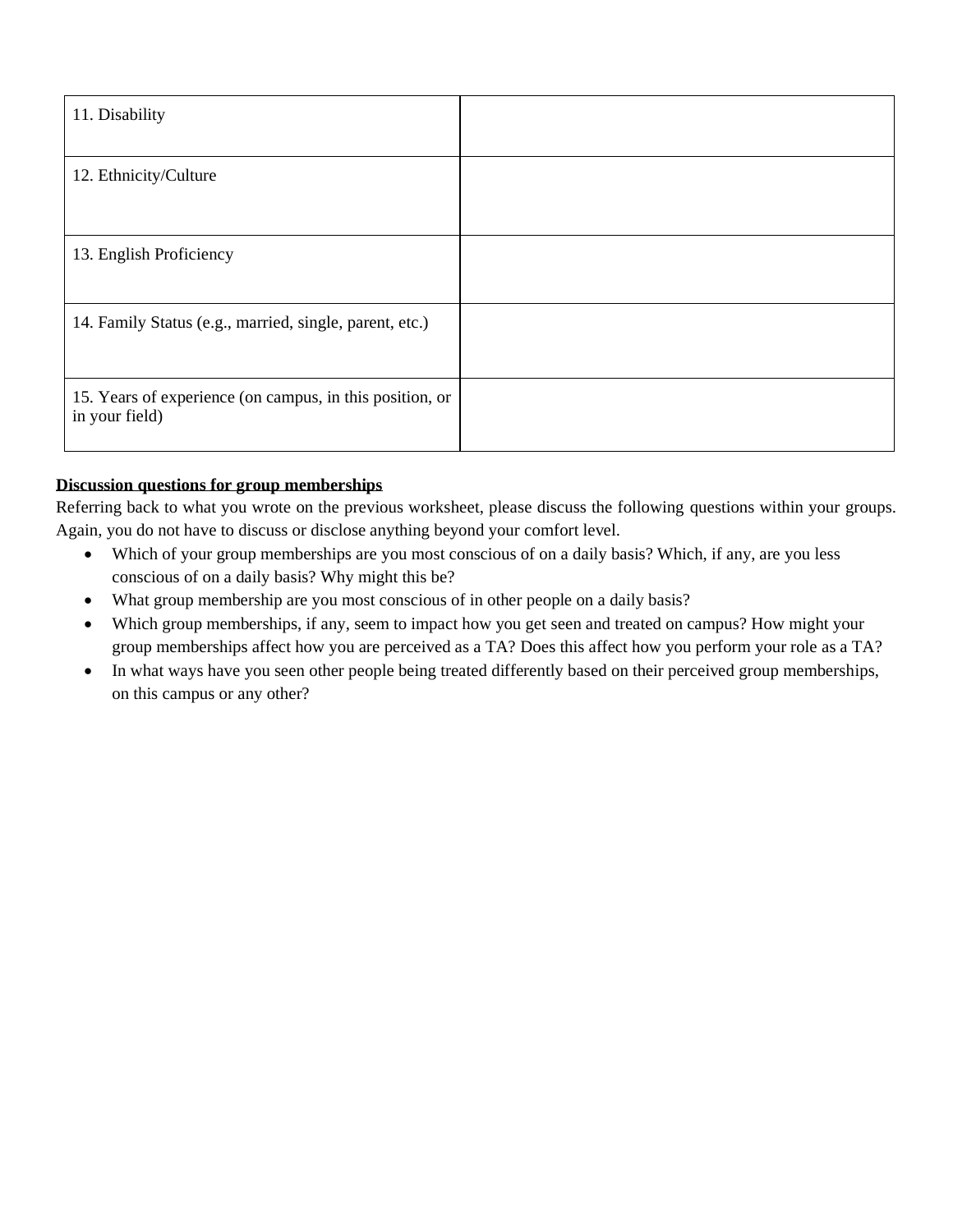### **Appendix I – LGBTQA+ Glossary of Terms (extended)**

### **Glossary on LGBTQA+ Terms**

**Ally:** (noun) a typically straight or cis-identified person who supports and respects for members of the LGBTQ community **Androgyny/Androgynous:** (adj, pronounced "an-jrah-jun-ee") (1) a gender expression that has elements of both masculinity and femininity; (2) occasionally used in place of "intersex" to describe a person with both female and male anatomy

**Aromantic:** (adj) describes a person who experiences little or no romantic attraction to others and/or a lack of interest in forming romantic relationships

**Asexual:** (adj) having a lack of (or low level of) sexual attraction to others and/or a lack of interest or desire for sex or sexual partners. Asexuality exists on a spectrum from people who experience no sexual attraction or have any desire for sex to those who experience low levels and only after significant amounts of time

**Bigender:** (adj) describes a person who fluctuates between traditionally "woman" and "man" gender-based behavior and identities, identifying with both genders (and sometimes a third gender)

**Bicurious:** (adj) describes a curiosity about having attraction to people of the same gender/sex (similar to questioning)

**Biological Sex:** (noun) a medical term used to refer to the chromosomal, hormonal and anatomical characteristics that are used to classify an individual as female or male or intersex. Often referred to as simply "sex," "physical sex," "anatomical sex," or specifically as "sex assigned [or designated] at birth"

**Biphobia:** (noun) a range of negative attitudes (e.g., fear, anger, intolerance, resentment, erasure, or discomfort) that one may have/express towards bisexual individuals. Biphobia can come from and be seen within the queer community as well as straight society

**Bisexual:** (adj) a person emotionally, physically, and/or sexually attracted to male/men and females/women. Other individuals may use this to indicate an attraction to individuals who identify outside of the gender binary as well and may use bisexual as a way to indicate an interest in more than one gender or sex (i.e. men and genderqueer people). This attraction does not have to be equally split or indicate a level of interest that is the same across the genders or sexes an individual may be attracted to

**Cisgender:** (adj, pronounced "siss-jendur") a person whose gender identity and biological sex assigned at birth align (e.g., man and male-assigned). A simple way to think about it is if a person is not trans\*, they are cisgender

**Cisnormativity:** (noun) the assumption, made by individuals or institutions, that everyone is cisgender, and that cisgender identities are superior to trans\* identities or people. Leads to invisibility of non-cisgender identities

**Closeted:** (adj) an individual who is not open to themselves or others about their (queer) sexuality or gender identity. This may be by choice and/or for other reasons such as fear for one's safety, peer or family rejection or disapproval, or the loss of housing, job, etc. Also known as being "in the closet." When someone chooses to break this silence they "come out" of the closet

**Coming Out:** (noun) (1) the process by which one accepts and/or comes to identify one's own sexuality or gender identity (to "come out" to oneself); (2) The process by which one shares one's sexuality or gender identity with others (to "come out" to others). This is a continual, life-long process. Every day, all the time, one has to evaluate and re-evaluate who they are comfortable coming out to, if it is safe, and what the consequences might be

**Cross-dresser:** (noun) someone who wears clothes of another gender/sex

**Demisexual:** (noun) an individual who does not experience sexual attraction unless they have formed a strong emotional connection with another individual, often within a romantic relationship

**Drag King:** (noun) someone who performs masculinity theatrically

**Drag Queen:** (noun) someone who performs femininity theatrically

**Emotional/Spiritual Attraction:** (noun) an affinity for someone that evokes the want to engage in emotional intimate behavior (e.g., sharing, confiding, trusting, interdepending), which can be experienced in varying degrees (from little-tonon, to intense). Often conflated with romantic attraction and sexual attraction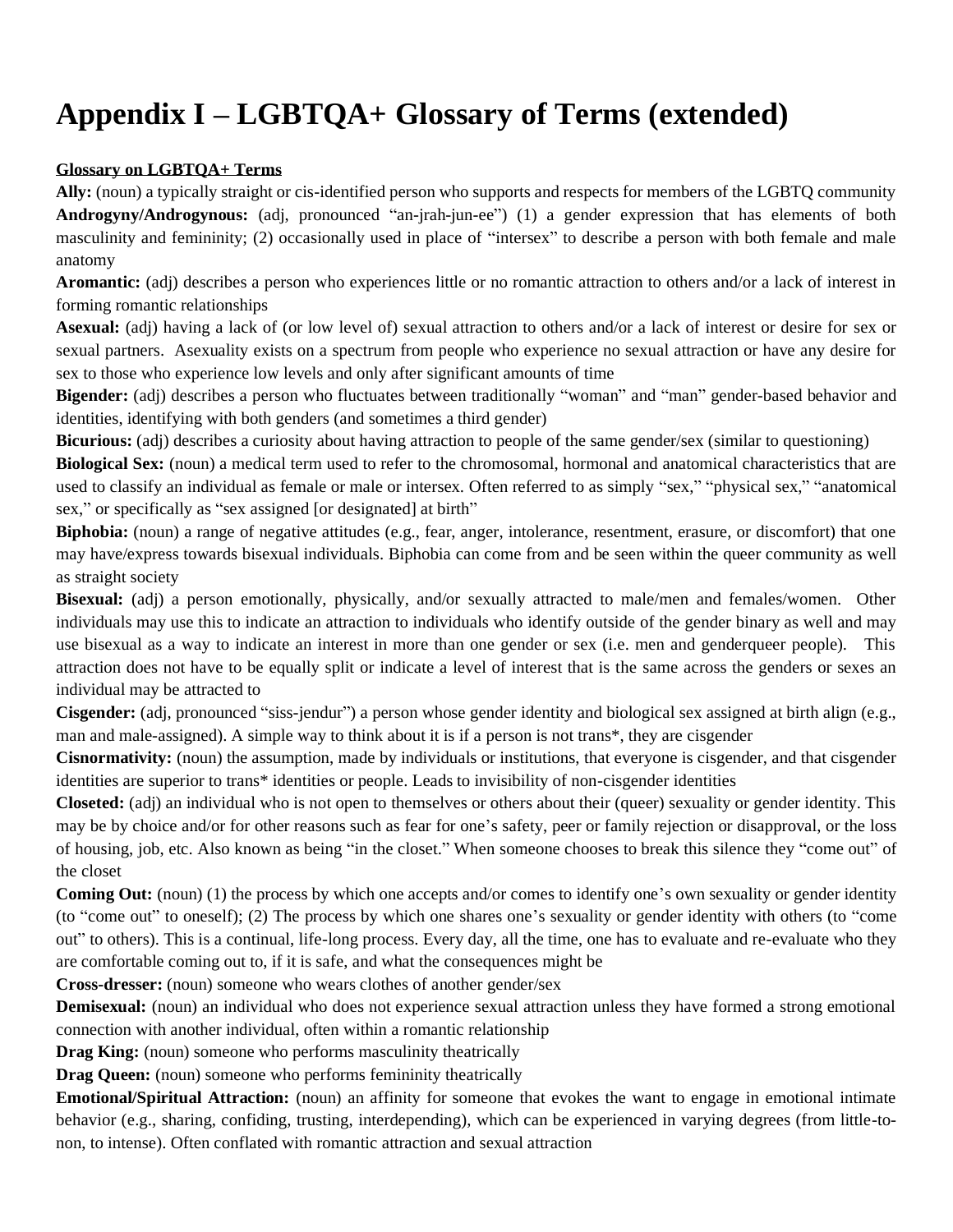**Fluid/Fluidity:** (adj/noun) generally with another term attached, like gender-fluid or fluid-sexuality, fluidity describes an identity that may change or shift over time between or within the mix of the options available (e.g., man and woman, bi and straight)

Gay: (adj) (1) a term used to describe individuals who are primarily emotionally, physically, and/or sexually attracted to members of the same sex and/or gender. More commonly used when referring to males or male-identified people who are attracted to other males or male-identified people, but it can be applied to females or female-identified people as well; (2) An umbrella term used to refer to the queer community as a whole, or as an individual identity label for anyone who does not identify as heterosexual

Gender Binary: (noun) the idea that there are only two genders (male/female) and that a person must be strictly gendered as either male or female

**Gender Expression:** (noun) the external display of one's gender, through a combination of dress, demeanor, social behavior, and other factors, which is generally measured on scales of masculinity and femininity. Also referred to as "gender presentation"

**Gender Fluid:** (adj) a gender identity best described as a dynamic mix of boy and girl. A person who is gender fluid may always feel like a mix of the two traditional genders, but may feel more man some days, and more woman other days

Gender Identity: (noun) the internal perception of one's gender and how they label themselves based on how much they align or don't align with what they understand their options for gender to be. Common identity labels include man, woman, genderqueer, trans, and more

**Gender Non-Conforming (GNC):** (adj) someone whose gender presentation, whether by nature or by choice, does not align in a predicted fashion with gender-based expectations

**Genderqueer:** (adj) a gender identity label often used by people who do not identify with the binary of man/woman; or as an umbrella term for many gender non-conforming or non-binary identities (e.g., agender, bigender, genderfluid). Genderqueer people may combine aspects of various gender identities (bigender, pangender), may not have a gender or identify with a gender (genderless, agender), may move between genders (genderfluid), or may be third gender or othergendered (includes those who do not place a name to their gender having an overlap of, or blurred lines between, gender identity and sexual and romantic orientation)

**Gender Variant:** (adj) someone who either by nature or by choice does not conform to gender-based expectations of society (e.g. transgender, transsexual, intersex, gender-queer, cross-dresser, etc.)

**Heteronormativity:** (noun) the assumption, in individuals or in institutions, that everyone is heterosexual, and that heterosexuality is superior to all other sexualities. Leads to invisibility and stigmatizing of other sexualities. Often included in this concept is a level of gender normativity and gender roles, the assumption that individuals *should* identify as men and women, and be masculine men and feminine women, and finally that men and women are a complimentary pair

**Heterosexism:** (noun) behavior that grants preferential treatment to heterosexual people or, that reinforces the idea that heterosexuality is somehow better or more "right" than queerness, or that makes other sexualities invisible

**Heterosexual:** (adj) a person primarily emotionally, physically, and/or sexually attracted to members of the opposite sex. Also known as straight

**Homophobia:** (noun) an umbrella term for a range of negative attitudes (e.g., fear, anger, intolerance, resentment, erasure, or discomfort) that one may have towards members of LGBTQ community. The term can also connote a fear, disgust, or dislike of being perceived as LGBTQ

**Homosexual:** (adj) a medical term used to describe a person primarily emotionally, physically, and/or sexually attracted to members of the same sex/gender. This term is considered stigmatizing due to its history as a category of mental illness, and is discouraged for common use (use gay or lesbian instead)

**Intersex:** (adj) someone whose combination of chromosomes, gonads, hormones, internal sex organs, and genitals differs from the two expected patterns of male or female. In the medical care of infants, the initialism DSD ("Differing/Disorders of Sex Development") is used. Formerly known as hermaphrodite (or hermaphroditic), but these terms are now considered outdated and derogatory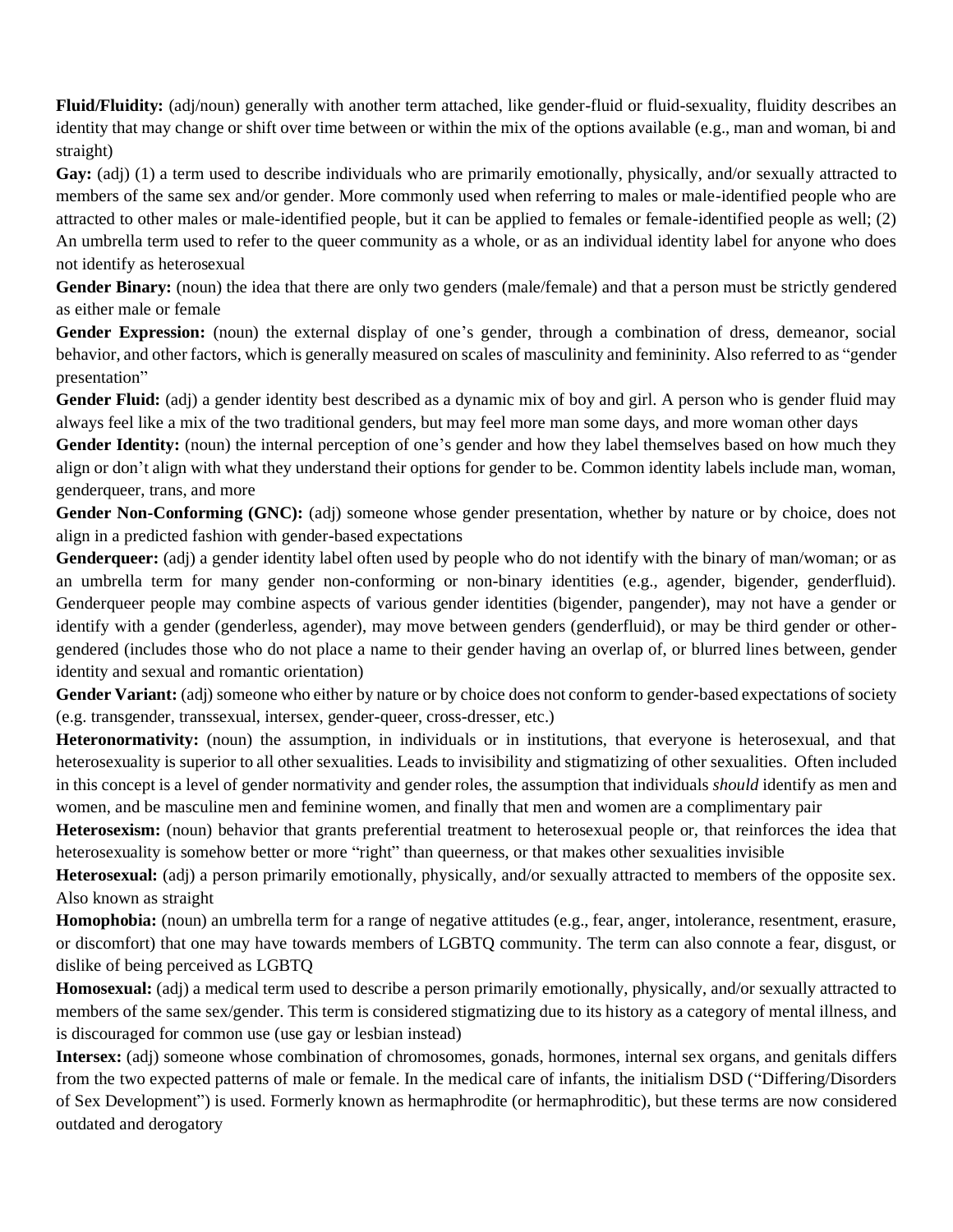Lesbian: (noun and adj) a term used to describe females or female-identified people attracted romantically, erotically, and/or emotionally to other females or female-identified people

**Metrosexual:** (noun and adj) a man with a strong aesthetic sense who spends more time, energy, or money on his appearance and grooming than is considered gender normative

**MSM/WSW:** (noun) initialisms for "men who have sex with men" and "women who have sex with women," to distinguish sexual behaviors from sexual identities (i.e., because a man is straight, it doesn't mean he's not having sex with men). Often used in the field of HIV/Aids education, prevention, and treatment

Mx.: (typically pronounced mix) is a title (e.g. Mr., Ms., etc.) that is gender neutral. It is often the option of choice for folks who do not identify within the cisgender binary

**Outing:** (noun) an involuntary or unwanted disclosure of another person's sexual orientation, gender identity, or intersex status

**Pansexual:** (adj) a person who experiences sexual, romantic, physical, and/or spiritual attraction for members of all gender identities or expressions (can be abbreviated as "pan")

**Polyamory/Polyamorous:** (noun/adj) refers to the practice of, desire to, or orientation towards having ethical, honest, and consensual non-monogamous relationships (i.e. relationships that may include multiple partners). This may include open relationships, polyfidelity (which involves more than two people being in romantic and/or sexual relationships which is not open to additional partners), amongst many other set ups. Some poly(amorous) people have a "primary" relationship or relationships and then a "secondary" relationship or relationships which may indicate different allocations of resources, time, or priority

**Questioning:** (verb and adj) exploring one's own sexual orientation or gender identity; or an individual who is exploring their own sexual orientation and gender identity

**Queer:** (adj) used as an umbrella term to describe individuals who don't identify as straight. Also used to describe people who have non-normative gender identity or as a political affiliation. Due to its historical use as a derogatory term, it is not embraced or used by all members of the LGBTQ community. The term queer can often be used interchangeably with LGBTQ.

**Romantic Attraction:** (noun) an affinity for someone that evokes the desire to engage in relational intimate behavior (e.g., flirting, dating, marriage), which can be experienced in varying degrees (from little-to-non, to intense). Often conflated with sexual attraction or emotional/spiritual attraction.

**Sexual Attraction:** (noun) an affinity for someone that evokes the want to engage in physical intimate behavior (e.g., kissing, touching, intercourse), which can be experienced in varying degrees (from little-to-non, to intense). Often conflated with romantic attraction or emotional/spiritual attraction

**Sexual Orientation:** (noun) the type of sexual, romantic, emotional/spiritual attraction one feels for others, often labeled based on the gender relationship between the person and the people they are attracted to (often mistakenly referred to as sexual preference)

**Sexual Preference:** (noun) the types of sexual intercourse, stimulation, and gratification one likes to receive and participate in. Generally, when this term is used, it is being mistakenly interchanged with "sexual orientation," creating an illusion that one has a choice (or "preference") in who they are attracted to

**Sex Reassignment Surgery (SRS):** (noun) a term used by some medical professionals to refer to a group of surgical options that alter a person's biological sex. "Gender confirmation surgery" is considered by many to be a more affirming term. In most cases, one or multiple surgeries are required to achieve legal recognition of gender variance. Some refer to different surgical procedures as "top" surgery and "bottom" surgery to discuss what type of surgery they are having without having to be more explicit

**Third Gender:** (noun) a term for a person who does not identify with either man or woman, but identifies with another gender. This gender category is used by societies that recognize three or more genders, both contemporary and historic, and is also a conceptual term meaning different things to different people who use it as a way to move beyond the gender binary **Top Surgery:** (noun) this term refers to surgery for the construction of a male-type chest or breast augmentation for a female-type chest